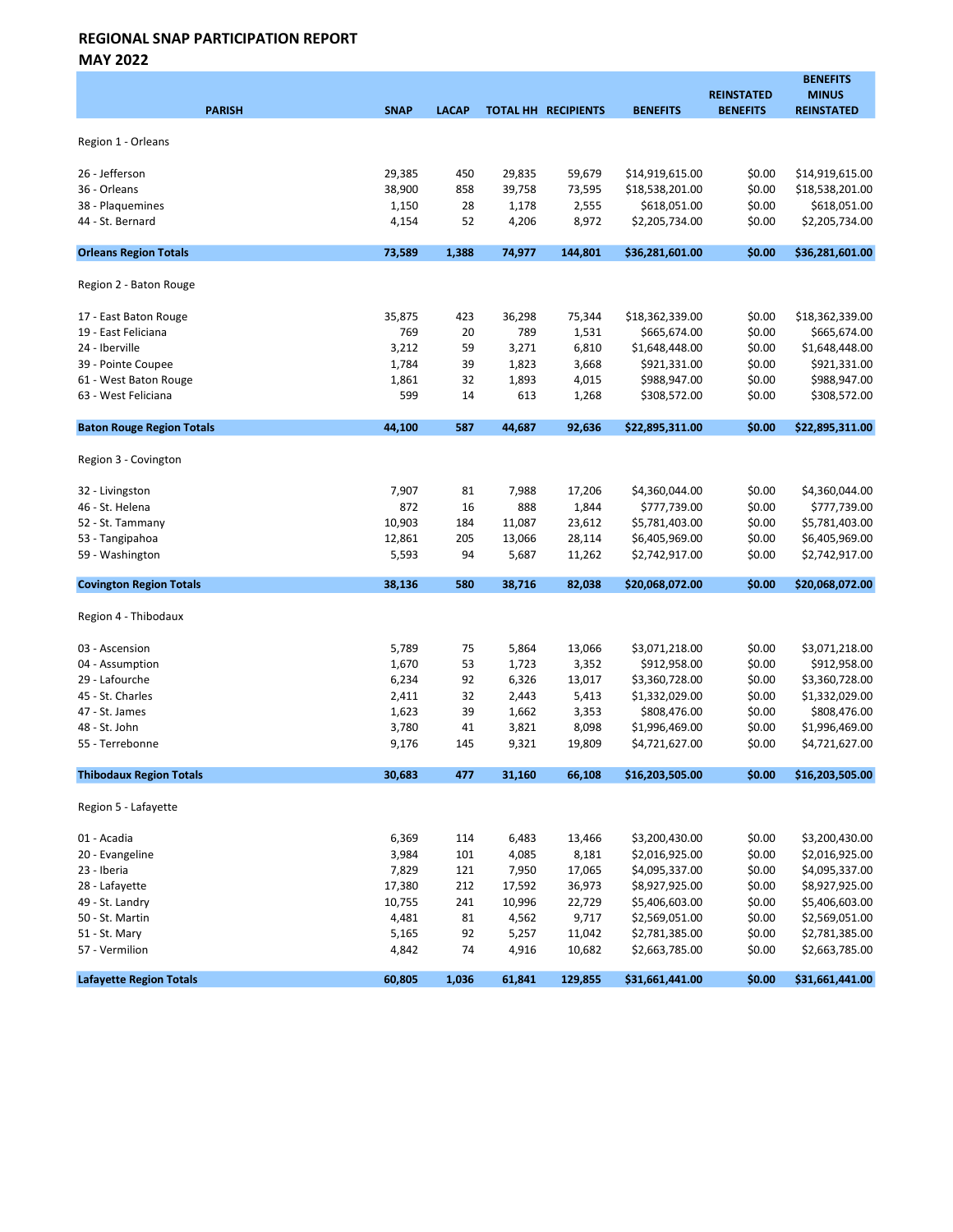MAY 2022

| <b>PARISH</b>                     | <b>SNAP</b> | <b>LACAP</b>   |         | TOTAL HH RECIPIENTS | <b>BENEFITS</b>  | <b>REINSTATED</b><br><b>BENEFITS</b> | <b>BENEFITS</b><br><b>MINUS</b><br><b>REINSTATED</b> |
|-----------------------------------|-------------|----------------|---------|---------------------|------------------|--------------------------------------|------------------------------------------------------|
| Region 6 - Lake Charles           |             |                |         |                     |                  |                                      |                                                      |
| 02 - Allen                        | 1,869       | 43             | 1,912   | 4,032               | \$957,814.00     | \$0.00                               | \$957,814.00                                         |
| 06 - Beauregard                   | 2,390       | 46             | 2,436   | 5,376               | \$1,248,004.00   | \$0.00                               | \$1,248,004.00                                       |
| 10 - Calcasieu                    | 12,561      | 217            | 12,778  | 27,620              | \$6,685,416.00   | \$0.00                               | \$6,685,416.00                                       |
| 12 - Cameron                      | 163         | $\overline{2}$ | 165     | 353                 | \$123,917.00     | \$0.00                               | \$123,917.00                                         |
| 27 - Jefferson Davis              | 2,520       | 37             | 2,557   | 5,537               | \$1,329,035.00   | \$0.00                               | \$1,329,035.00                                       |
| <b>Lake Charles Region Totals</b> | 19,503      | 345            | 19,848  | 42,918              | \$10,344,186.00  | \$0.00                               | \$10,344,186.00                                      |
| Region 7 - Alexandria             |             |                |         |                     |                  |                                      |                                                      |
| 05 - Avoyelles                    | 4,746       | 118            | 4,864   | 9,810               | \$2,393,405.00   | \$0.00                               | \$2,393,405.00                                       |
| 13 - Catahoula                    | 1,142       | 23             | 1,165   | 2,307               | \$538,810.00     | \$0.00                               | \$538,810.00                                         |
| 15 - Concordia                    | 2,441       | 57             | 2,498   | 5,056               | \$1,255,632.00   | \$0.00                               | \$1,255,632.00                                       |
| 22 - Grant                        | 1,659       | 37             | 1,696   | 3,550               | \$883,101.00     | \$0.00                               | \$883,101.00                                         |
| 30 - Lasalle                      | 988         | 22             | 1,010   | 2,194               | \$518,332.00     | \$0.00                               | \$518,332.00                                         |
| 40 - Rapides                      | 12,098      | 188            | 12,286  | 24,992              | \$6,106,978.00   | \$0.00                               | \$6,106,978.00                                       |
| 58 - Vernon                       | 2,663       | 36             | 2,699   | 6,100               | \$1,499,046.00   | \$0.00                               | \$1,499,046.00                                       |
| 64 - Winn                         | 1,267       | 22             | 1,289   | 2,507               | \$656,814.00     | \$0.00                               | \$656,814.00                                         |
| <b>Alexandria Region Totals</b>   | 27,004      | 503            | 27,507  | 56,516              | \$13,852,118.00  | \$0.00                               | \$13,852,118.00                                      |
| Region 8 - Shreveport             |             |                |         |                     |                  |                                      |                                                      |
| 08 - Bossier                      | 7,097       | 121            | 7,218   | 15,586              | \$3,810,335.00   | \$0.00                               | \$3,810,335.00                                       |
| 09 - Caddo                        | 24,162      | 505            | 24,667  | 50,137              | \$12,360,842.00  | \$0.00                               | \$12,360,842.00                                      |
| 14 - Claiborne                    | 1,453       | 45             | 1,498   | 2,934               | \$766,882.00     | \$0.00                               | \$766,882.00                                         |
| 16 - DeSoto                       | 2,489       | 49             | 2,538   | 5,122               | \$1,238,786.00   | \$0.00                               | \$1,238,786.00                                       |
| 35 - Natchitoches                 | 3,848       | 84             | 3,932   | 7,804               | \$1,947,164.00   | \$0.00                               | \$1,947,164.00                                       |
| 41 - Red River                    | 956         | 21             | 977     | 2,144               | \$497,029.00     | \$0.00                               | \$497,029.00                                         |
| 43 - Sabine                       | 2,035       | 43             | 2,078   | 4,488               | \$1,098,246.00   | \$0.00                               | \$1,098,246.00                                       |
| 60 - Webster                      | 3,793       | 91             | 3,884   | 7,705               | \$1,850,308.00   | \$0.00                               | \$1,850,308.00                                       |
| <b>Shreveport Region Totals</b>   | 45,833      | 959            | 46,792  | 95,920              | \$23,569,592.00  | \$0.00                               | \$23,569,592.00                                      |
| Region 9 - Monroe                 |             |                |         |                     |                  |                                      |                                                      |
| 07 - Bienville                    | 1,532       | 42             | 1,574   | 3,227               | \$752,150.00     | \$0.00                               | \$752,150.00                                         |
| 11 - Caldwell                     | 976         | 16             | 992     | 2,029               | \$494,664.00     | \$0.00                               | \$494,664.00                                         |
| 18 - East Carroll                 | 991         | 33             | 1,024   | 2,076               | \$499,745.00     | \$0.00                               | \$499,745.00                                         |
| 21 - Franklin                     | 2,409       | 60             | 2,469   | 5,077               | \$1,274,062.00   | \$0.00                               | \$1,274,062.00                                       |
| 25 - Jackson                      | 1,397       | 31             | 1,428   | 2,890               | \$659,326.00     | \$0.00                               | \$659,326.00                                         |
| 31 - Lincoln                      | 3,673       | 57             | 3,730   | 7,230               | \$1,751,363.00   | \$0.00                               | \$1,751,363.00                                       |
| 33 - Madison                      | 1,477       | 29             | 1,506   | 3,156               | \$782,996.00     | \$0.00                               | \$782,996.00                                         |
| 34 - Morehouse                    | 3,535       | 66             | 3,601   | 6,840               | \$1,666,096.00   | \$0.00                               | \$1,666,096.00                                       |
| 37 - Ouachita                     | 15,570      | 204            | 15,774  | 32,423              | \$8,085,944.00   | \$0.00                               | \$8,085,944.00                                       |
| 42 - Richland                     | 2,262       | 46             | 2,308   | 4,778               | \$1,138,565.00   | \$0.00                               | \$1,138,565.00                                       |
| 54 - Tensas                       | 603         | 31             | 634     | 1,109               | \$278,250.00     | \$0.00                               | \$278,250.00                                         |
| 56 - Union                        | 1,896       | 31             | 1,927   | 3,916               | \$938,375.00     | \$0.00                               | \$938,375.00                                         |
| 62 - West Carroll                 | 1,100       | 22             | 1,122   | 2,183               | \$533,622.00     | \$0.00                               | \$533,622.00                                         |
| <b>Monroe Region Totals</b>       | 37,421      | 668            | 38,089  | 76,934              | \$18,855,158.00  | \$0.00                               | \$18,855,158.00                                      |
| <b>Others Totals</b>              | 252         | $\mathbf{1}$   | 253     | 466                 | \$0.00           | \$0.00                               | \$0.00                                               |
| <b>STATE TOTALS</b>               | 377,326     | 6,544          | 383,870 | 788,192             | \$193,730,984.00 | \$0.00                               | \$193,730,984.00                                     |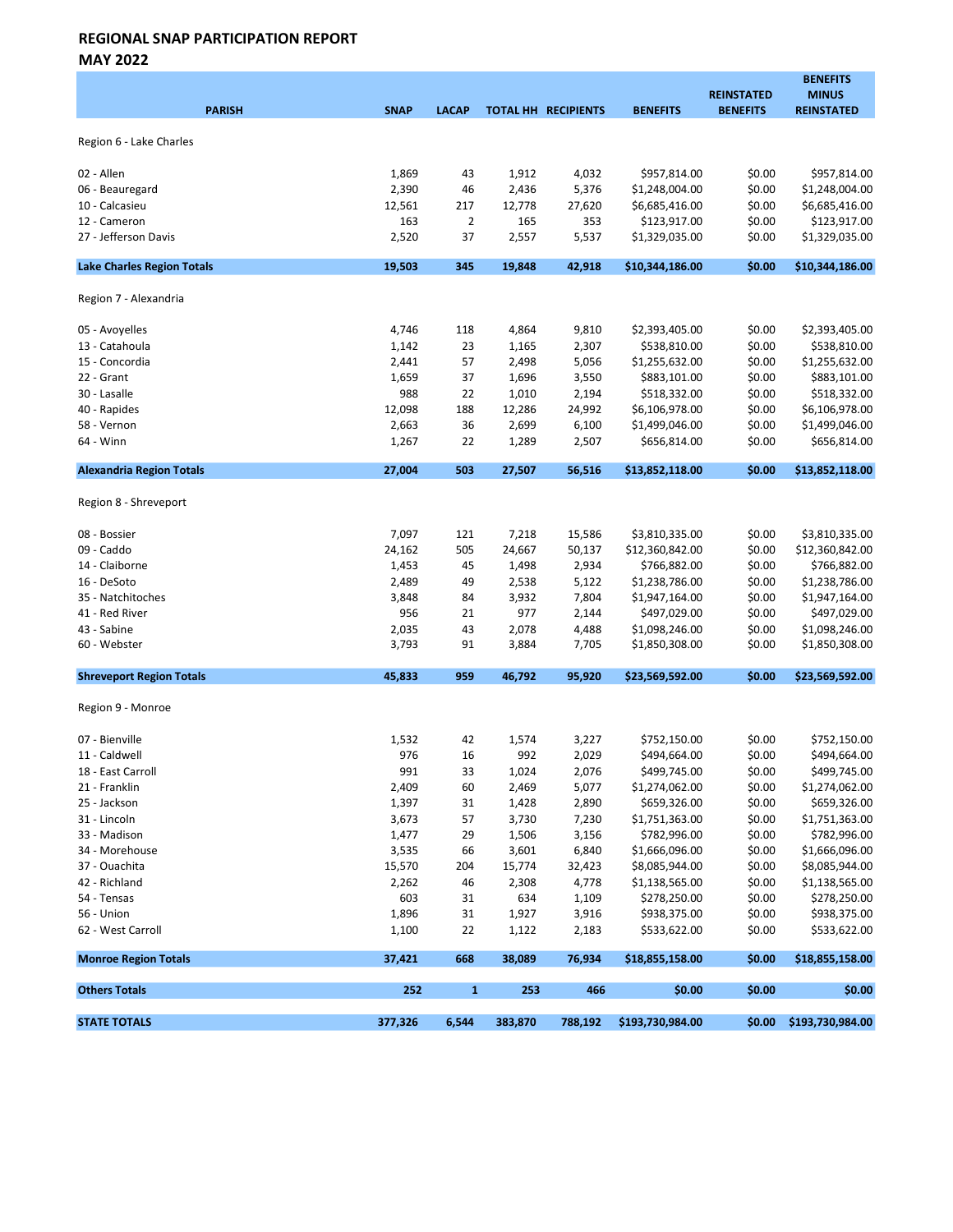APRIL 2022

| <b>PARISH</b>                    | <b>SNAP</b>    |          |                | <b>LACAP TOTAL HH RECIPIENTS</b> | <b>BENEFITS</b>                  | <b>REINSTATED</b><br><b>BENEFITS</b> | <b>BENEFITS</b><br><b>MINUS</b><br><b>REINSTATED</b> |
|----------------------------------|----------------|----------|----------------|----------------------------------|----------------------------------|--------------------------------------|------------------------------------------------------|
|                                  |                |          |                |                                  |                                  |                                      |                                                      |
| Region 1 - Orleans               |                |          |                |                                  |                                  |                                      |                                                      |
| 26 - Jefferson                   | 29,424         | 456      | 29,880         | 59,564                           | \$15,155,390.00                  | \$0.00                               | \$15,155,390.00                                      |
| 36 - Orleans                     | 38,848         | 862      | 39,710         | 73,293                           | \$18,808,997.00                  | \$0.00                               | \$18,808,997.00                                      |
| 38 - Plaquemines                 | 1,159          | 29       | 1,188          | 2,569                            | \$635,653.00                     | \$0.00                               | \$635,653.00                                         |
| 44 - St. Bernard                 | 4,138          | 52       | 4,190          | 8,957                            | \$2,240,946.00                   | \$0.00                               | \$2,240,946.00                                       |
| <b>Orleans Region Totals</b>     | 73,569         | 1,399    | 74,968         | 144,383                          | \$36,840,986.00                  | \$0.00                               | \$36,840,986.00                                      |
| Region 2 - Baton Rouge           |                |          |                |                                  |                                  |                                      |                                                      |
| 17 - East Baton Rouge            | 35,708         | 423      | 36,131         | 74,579                           | \$18,575,014.00                  | \$0.00                               | \$18,575,014.00                                      |
| 19 - East Feliciana              | 761            | 20       | 781            | 1,515                            | \$674,334.00                     | \$0.00                               | \$674,334.00                                         |
| 24 - Iberville                   | 3,212          | 60       | 3,272          | 6,763                            | \$1,659,193.00                   | \$0.00                               | \$1,659,193.00                                       |
| 39 - Pointe Coupee               | 1,758          | 40       | 1,798          | 3,602                            | \$923,138.00                     | \$0.00                               | \$923,138.00                                         |
| 61 - West Baton Rouge            | 1,824          | 31       | 1,855          | 3,948                            | \$993,613.00                     | \$0.00                               | \$993,613.00                                         |
| 63 - West Feliciana              | 599            | 14       | 613            | 1,282                            | \$312,296.00                     | \$0.00                               | \$312,296.00                                         |
| <b>Baton Rouge Region Totals</b> | 43.862         | 588      | 44,450         | 91.689                           | \$23,137,588.00                  | \$0.00                               | \$23,137,588.00                                      |
| Region 3 - Covington             |                |          |                |                                  |                                  |                                      |                                                      |
| 32 - Livingston                  | 7,919          | 82       | 8,001          | 17,226                           | \$4,428,443.00                   | \$0.00                               | \$4,428,443.00                                       |
| 46 - St. Helena                  | 857            | 16       | 873            | 1,795                            | \$769,813.00                     | \$0.00                               | \$769,813.00                                         |
| 52 - St. Tammany                 | 10,883         | 187      | 11,070         | 23,526                           | \$5,901,688.00                   | \$0.00                               | \$5,901,688.00                                       |
| 53 - Tangipahoa                  | 12,780         | 204      | 12,984         | 27,832                           | \$6,510,933.00                   | \$0.00                               | \$6,510,933.00                                       |
| 59 - Washington                  | 5,576          | 93       | 5,669          | 11,175                           | \$2,776,535.00                   | \$0.00                               | \$2,776,535.00                                       |
| <b>Covington Region Totals</b>   | 38,015         | 582      | 38,597         | 81,554                           | \$20,387,412.00                  | \$0.00                               | \$20,387,412.00                                      |
| Region 4 - Thibodaux             |                |          |                |                                  |                                  |                                      |                                                      |
| 03 - Ascension                   | 5,793          | 76       | 5,869          | 13,008                           | \$3,127,497.00                   | \$0.00                               | \$3,127,497.00                                       |
| 04 - Assumption                  | 1,657          | 54       | 1,711          | 3,322                            | \$921,177.00                     | \$0.00                               | \$921,177.00                                         |
| 29 - Lafourche                   | 6,198          | 94       | 6,292          | 12,888                           | \$3,414,612.00                   | \$0.00                               | \$3,414,612.00                                       |
| 45 - St. Charles                 | 2,421          | 32       | 2,453          | 5,378                            | \$1,346,149.00                   | \$0.00                               | \$1,346,149.00                                       |
| 47 - St. James                   | 1,632          | 40       | 1,672          | 3,378                            | \$826,077.00                     | \$0.00                               | \$826,077.00                                         |
| 48 - St. John                    | 3,807          | 40       | 3,847          | 8,112                            | \$2,034,537.00                   | \$0.00                               | \$2,034,537.00                                       |
| 55 - Terrebonne                  | 9,234          | 143      | 9,377          | 19,910                           | \$4,808,410.00                   | \$0.00                               | \$4,808,410.00                                       |
| <b>Thibodaux Region Totals</b>   | 30,742         | 479      | 31,221         | 65,996                           | \$16,478,459.00                  | \$0.00                               | \$16,478,459.00                                      |
| Region 5 - Lafayette             |                |          |                |                                  |                                  |                                      |                                                      |
| 01 - Acadia                      | 6,347          | 114      | 6,461          | 13,393                           | \$3,255,310.00                   | \$0.00                               | \$3,255,310.00                                       |
| 20 - Evangeline                  | 3,952          | 102      | 4,054          | 8,088                            | \$2,019,135.00                   | \$0.00                               | \$2,019,135.00                                       |
| 23 - Iberia                      | 7,805          | 121      | 7,926          | 16,964                           | \$4,144,775.00                   | \$0.00                               | \$4,144,775.00                                       |
| 28 - Lafayette                   | 17,239         | 215      | 17,454         | 36,575                           | \$9,007,564.00                   | \$0.00                               | \$9,007,564.00                                       |
| 49 - St. Landry                  | 10,678         | 241      | 10,919         | 22,573                           | \$5,427,126.00                   | \$0.00                               | \$5,427,126.00                                       |
| 50 - St. Martin                  | 4,440          | 81       | 4,521          | 9,598                            | \$2,586,532.00                   | \$0.00                               | \$2,586,532.00                                       |
| 51 - St. Mary<br>57 - Vermilion  | 5,108<br>4,781 | 91<br>75 | 5,199<br>4,856 | 10,909<br>10,532                 | \$2,772,402.00<br>\$2,676,207.00 | \$0.00<br>\$0.00                     | \$2,772,402.00<br>\$2,676,207.00                     |
| <b>Lafayette Region Totals</b>   | 60,350 1,040   |          | 61,390         | 128,632                          | \$31,889,051.00                  | \$0.00                               | \$31,889,051.00                                      |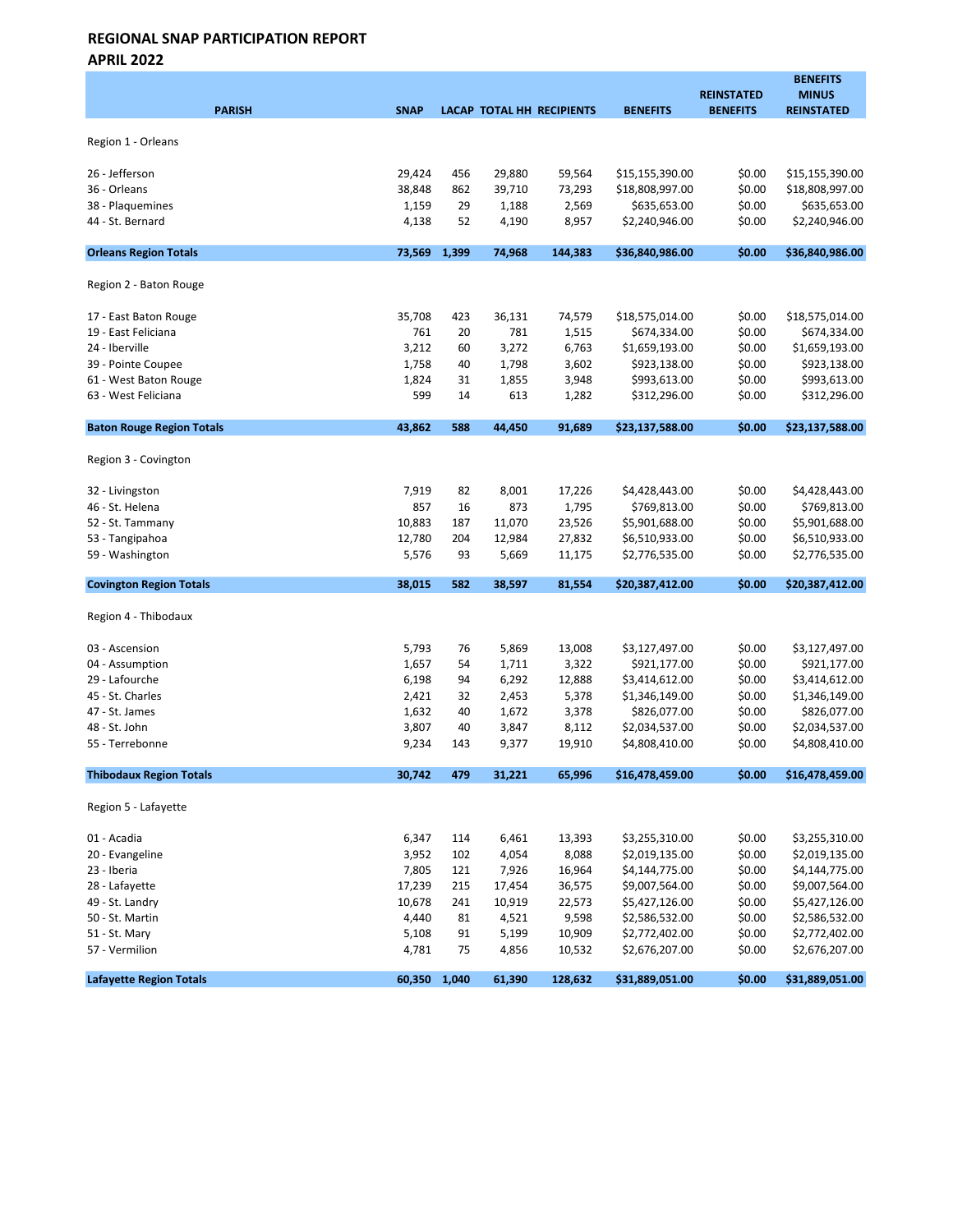APRIL 2022

| <b>PARISH</b>                     | <b>SNAP</b>   |                |         | LACAP TOTAL HH RECIPIENTS | <b>BENEFITS</b>  | <b>REINSTATED</b><br><b>BENEFITS</b> | <b>BENEFITS</b><br><b>MINUS</b><br><b>REINSTATED</b> |
|-----------------------------------|---------------|----------------|---------|---------------------------|------------------|--------------------------------------|------------------------------------------------------|
| Region 6 - Lake Charles           |               |                |         |                           |                  |                                      |                                                      |
| 02 - Allen                        | 1,871         | 43             | 1,914   | 4,033                     | \$974,245.00     | \$0.00                               | \$974,245.00                                         |
| 06 - Beauregard                   | 2,379         | 46             | 2,425   | 5,311                     | \$1,248,439.00   | \$0.00                               | \$1,248,439.00                                       |
| 10 - Calcasieu                    | 12,367        | 218            | 12,585  | 27,093                    | \$6,722,236.00   | \$0.00                               | \$6,722,236.00                                       |
| 12 - Cameron                      | 163           | $\overline{2}$ | 165     | 353                       | \$119,238.00     | \$0.00                               | \$119,238.00                                         |
| 27 - Jefferson Davis              | 2,509         | 38             | 2,547   | 5,516                     | \$1,337,395.00   | \$0.00                               | \$1,337,395.00                                       |
| <b>Lake Charles Region Totals</b> | 19,289        | 347            | 19,636  | 42,306                    | \$10,401,553.00  | \$0.00                               | \$10,401,553.00                                      |
| Region 7 - Alexandria             |               |                |         |                           |                  |                                      |                                                      |
| 05 - Avoyelles                    | 4,713         | 119            | 4,832   | 9,751                     | \$2,423,571.00   | \$0.00                               | \$2,423,571.00                                       |
| 13 - Catahoula                    | 1,138         | 23             | 1,161   | 2,287                     | \$553,390.00     | \$0.00                               | \$553,390.00                                         |
| 15 - Concordia                    | 2,409         | 57             | 2,466   | 4,957                     | \$1,255,101.00   | \$0.00                               | \$1,255,101.00                                       |
| 22 - Grant                        | 1,649         | 38             | 1,687   | 3,525                     | \$879,665.00     | \$0.00                               | \$879,665.00                                         |
| 30 - Lasalle                      | 973           | 22             | 995     | 2,182                     | \$522,199.00     | \$0.00                               | \$522,199.00                                         |
| 40 - Rapides                      | 12,045        | 191            | 12,236  | 24,709                    | \$6,168,130.00   | \$0.00                               | \$6,168,130.00                                       |
| 58 - Vernon                       | 2,639         | 36             | 2,675   | 6,011                     | \$1,515,843.00   | \$0.00                               | \$1,515,843.00                                       |
| 64 - Winn                         | 1,237         | 23             | 1,260   | 2,462                     | \$653,489.00     | \$0.00                               | \$653,489.00                                         |
| <b>Alexandria Region Totals</b>   | 26,803        | 509            | 27,312  | 55,884                    | \$13,971,388.00  | \$0.00                               | \$13,971,388.00                                      |
| Region 8 - Shreveport             |               |                |         |                           |                  |                                      |                                                      |
| 08 - Bossier                      | 7,084         | 120            | 7,204   | 15,467                    | \$3,865,784.00   | \$0.00                               | \$3,865,784.00                                       |
| 09 - Caddo                        | 24,072        | 507            | 24,579  | 49,889                    | \$12,519,808.76  | \$0.00                               | \$12,519,808.76                                      |
| 14 - Claiborne                    | 1,464         | 45             | 1,509   | 2,960                     | \$793,848.00     | \$0.00                               | \$793,848.00                                         |
| 16 - DeSoto                       | 2,492         | 50             | 2,542   | 5,130                     | \$1,286,401.00   | \$0.00                               | \$1,286,401.00                                       |
| 35 - Natchitoches                 | 3,831         | 85             | 3,916   | 7,728                     | \$1,944,126.00   | \$0.00                               | \$1,944,126.00                                       |
| 41 - Red River                    | 951           | 21             | 972     | 2,130                     | \$496,945.00     | \$0.00                               | \$496,945.00                                         |
| 43 - Sabine                       | 2,019         | 42             | 2,061   | 4,452                     | \$1,104,286.00   | \$0.00                               | \$1,104,286.00                                       |
| 60 - Webster                      | 3,745         | 91             | 3,836   | 7,586                     | \$1,871,717.00   | \$0.00                               | \$1,871,717.00                                       |
| <b>Shreveport Region Totals</b>   | 45,658        | 961            | 46,619  | 95,342                    | \$23,882,915.76  | \$0.00                               | \$23,882,915.76                                      |
| Region 9 - Monroe                 |               |                |         |                           |                  |                                      |                                                      |
| 07 - Bienville                    | 1,515         | 44             | 1,559   | 3,186                     | \$764,615.00     | \$0.00                               | \$764,615.00                                         |
| 11 - Caldwell                     | 970           | 17             | 987     | 2,015                     | \$498,091.00     | \$0.00                               | \$498,091.00                                         |
| 18 - East Carroll                 | 990           | 33             | 1,023   | 2,063                     | \$504,225.00     | \$0.00                               | \$504,225.00                                         |
| 21 - Franklin                     | 2,386         | 61             | 2,447   | 5,027                     | \$1,288,834.00   | \$0.00                               | \$1,288,834.00                                       |
| 25 - Jackson                      | 1,403         | 32             | 1,435   | 2,890                     | \$680,935.00     | \$0.00                               | \$680,935.00                                         |
| 31 - Lincoln                      | 3,605         | 56             | 3,661   | 7,103                     | \$1,750,343.00   | \$0.00                               | \$1,750,343.00                                       |
| 33 - Madison                      | 1,462         | 29             | 1,491   | 3,152                     | \$788,662.00     | \$0.00                               | \$788,662.00                                         |
| 34 - Morehouse                    | 3,536         | 66             | 3,602   | 6,819                     | \$1,705,479.00   | \$0.00                               | \$1,705,479.00                                       |
| 37 - Ouachita                     | 15,479        | 206            | 15,685  | 32,119                    | \$8,133,754.00   | \$0.00                               | \$8,133,754.00                                       |
| 42 - Richland                     | 2,258         | 46             | 2,304   | 4,730                     | \$1,147,188.00   | \$0.00                               | \$1,147,188.00                                       |
| 54 - Tensas                       | 604           | 32             | 636     | 1,109                     | \$284,419.00     | \$0.00                               | \$284,419.00                                         |
| 56 - Union                        | 1,899         | 31             | 1,930   | 3,931                     | \$950,629.00     | \$0.00                               | \$950,629.00                                         |
| 62 - West Carroll                 | 1,100         | 22             | 1,122   | 2,172                     | \$535,877.00     | \$0.00                               | \$535,877.00                                         |
| <b>Monroe Region Totals</b>       | 37,207        | 675            | 37,882  | 76,316                    | \$19,033,051.00  | \$0.00                               | \$19,033,051.00                                      |
| <b>Others Totals</b>              | 255           | $\mathbf{1}$   | 256     | 511                       | \$0.00           | \$0.00                               | \$0.00                                               |
| <b>STATE TOTALS</b>               | 375,750 6,581 |                | 382,331 | 782,613                   | \$196,022,403.76 | \$0.00                               | \$196,022,403.76                                     |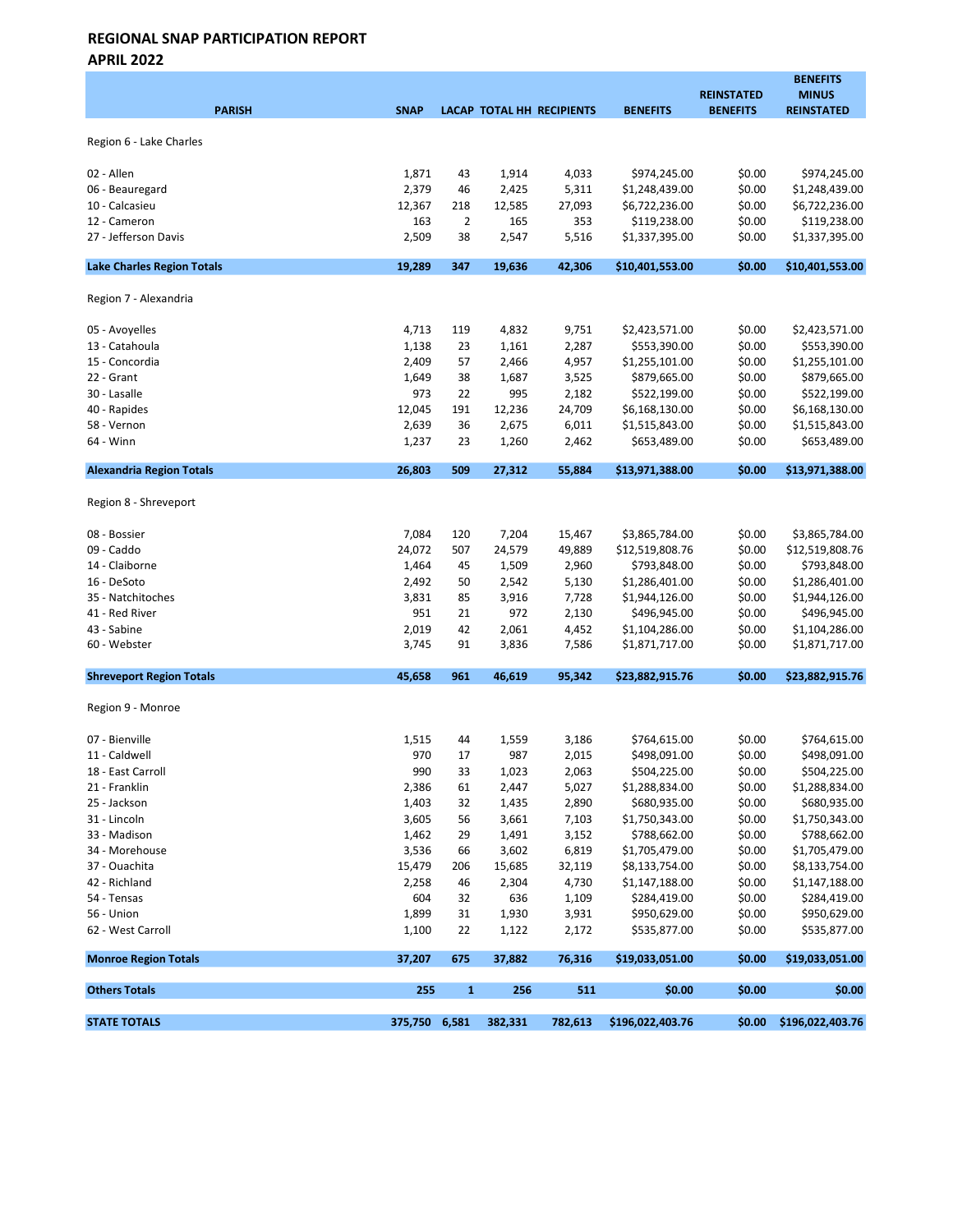MARCH 2022

| <b>PARISH</b>                    | <b>SNAP</b> |       |        | LACAP TOTAL HH RECIPIENTS | <b>BENEFITS</b> | <b>REINSTATED</b><br><b>BENEFITS</b> | <b>BENEFITS</b><br><b>MINUS</b><br><b>REINSTATED</b> |
|----------------------------------|-------------|-------|--------|---------------------------|-----------------|--------------------------------------|------------------------------------------------------|
| Region 1 - Orleans               |             |       |        |                           |                 |                                      |                                                      |
| 26 - Jefferson                   | 29,701      | 460   | 30,161 | 59,886                    | \$14,965,737.43 | \$0.00                               | \$14,965,737.43                                      |
| 36 - Orleans                     | 39,255      | 866   | 40,121 | 73,543                    | \$18,551,662.00 | \$0.00                               | \$18,551,662.00                                      |
| 38 - Plaquemines                 | 1,178       | 29    | 1,207  | 2,591                     | \$635,667.00    | \$0.00                               | \$635,667.00                                         |
| 44 - St. Bernard                 | 4,175       | 53    | 4,228  | 8,997                     | \$2,222,068.00  | \$0.00                               | \$2,222,068.00                                       |
| <b>Orleans Region Totals</b>     | 74,309      | 1,408 | 75,717 | 145,017                   | \$36,375,134.43 | \$0.00                               | \$36,375,134.43                                      |
| Region 2 - Baton Rouge           |             |       |        |                           |                 |                                      |                                                      |
| 17 - East Baton Rouge            | 35,756      | 424   | 36,180 | 74,410                    | \$18,165,405.00 | \$0.00                               | \$18,165,405.00                                      |
| 19 - East Feliciana              | 758         | 20    | 778    | 1,523                     | \$669,276.00    | \$0.00                               | \$669,276.00                                         |
| 24 - Iberville                   | 3,234       | 61    | 3,295  | 6,713                     | \$1,633,625.00  | \$0.00                               | \$1,633,625.00                                       |
| 39 - Pointe Coupee               | 1,773       | 41    | 1,814  | 3,627                     | \$911,219.00    | \$0.00                               | \$911,219.00                                         |
| 61 - West Baton Rouge            | 1,830       | 32    | 1,862  | 3,915                     | \$959,354.00    | \$0.00                               | \$959,354.00                                         |
| 63 - West Feliciana              | 605         | 14    | 619    | 1,285                     | \$306,054.00    | \$0.00                               | \$306,054.00                                         |
| <b>Baton Rouge Region Totals</b> | 43,956      | 592   | 44,548 | 91,473                    | \$22,644,933.00 | \$0.00                               | \$22,644,933.00                                      |
| Region 3 - Covington             |             |       |        |                           |                 |                                      |                                                      |
| 32 - Livingston                  | 7,923       | 82    | 8,005  | 17,172                    | \$4,357,471.00  | \$0.00                               | \$4,357,471.00                                       |
| 46 - St. Helena                  | 865         | 16    | 881    | 1,808                     | \$760,400.00    | \$0.00                               | \$760,400.00                                         |
| 52 - St. Tammany                 | 10,876      | 189   | 11,065 | 23,406                    | \$5,752,616.00  | \$0.00                               | \$5,752,616.00                                       |
| 53 - Tangipahoa                  | 12,814      | 206   | 13,020 | 27,687                    | \$6,369,650.00  | \$0.00                               | \$6,369,650.00                                       |
| 59 - Washington                  | 5,565       | 91    | 5,656  | 11,089                    | \$2,724,712.00  | \$0.00                               | \$2,724,712.00                                       |
| <b>Covington Region Totals</b>   | 38,043      | 584   | 38,627 | 81,162                    | \$19,964,849.00 | \$0.00                               | \$19,964,849.00                                      |
| Region 4 - Thibodaux             |             |       |        |                           |                 |                                      |                                                      |
| 03 - Ascension                   | 5,792       | 81    | 5,873  | 13,068                    | \$3,074,098.00  | \$0.00                               | \$3,074,098.00                                       |
| 04 - Assumption                  | 1,675       | 56    | 1,731  | 3,371                     | \$924,512.00    | \$0.00                               | \$924,512.00                                         |
| 29 - Lafourche                   | 6,251       | 92    | 6,343  | 12,972                    | \$3,383,558.00  | \$0.00                               | \$3,383,558.00                                       |
| 45 - St. Charles                 | 2,460       | 32    | 2,492  | 5,412                     | \$1,340,038.00  | \$0.00                               | \$1,340,038.00                                       |
| 47 - St. James                   | 1,634       | 40    | 1,674  | 3,341                     | \$811,836.00    | \$0.00                               | \$811,836.00                                         |
| 48 - St. John                    | 3,878       | 41    | 3,919  | 8,251                     | \$2,049,542.00  | \$0.00                               | \$2,049,542.00                                       |
| 55 - Terrebonne                  | 9,267       | 146   | 9,413  | 19,940                    | \$4,750,324.00  | \$0.00                               | \$4,750,324.00                                       |
| <b>Thibodaux Region Totals</b>   | 30,957      | 488   | 31,445 | 66,355                    | \$16,333,908.00 | \$0.00                               | \$16,333,908.00                                      |
| Region 5 - Lafayette             |             |       |        |                           |                 |                                      |                                                      |
| 01 - Acadia                      | 6,332       | 119   | 6,451  | 13,292                    | \$3,163,697.00  | \$0.00                               | \$3,163,697.00                                       |
| 20 - Evangeline                  | 3,962       | 102   | 4,064  | 8,066                     | \$1,992,229.00  | \$0.00                               | \$1,992,229.00                                       |
| 23 - Iberia                      | 7,835       | 121   | 7,956  | 16,954                    | \$4,075,373.00  | \$0.00                               | \$4,075,373.00                                       |
| 28 - Lafayette                   | 17,299      | 214   | 17,513 | 36,578                    | \$8,857,290.00  | \$0.00                               | \$8,857,290.00                                       |
| 49 - St. Landry                  | 10,702      | 246   | 10,948 | 22,546                    | \$5,358,698.00  | \$0.00                               | \$5,358,698.00                                       |
| 50 - St. Martin                  | 4,440       | 81    | 4,521  | 9,571                     | \$2,555,083.00  | \$0.00                               | \$2,555,083.00                                       |
| 51 - St. Mary                    | 5,116       | 91    | 5,207  | 10,899                    | \$2,738,277.00  | \$0.00                               | \$2,738,277.00                                       |
| 57 - Vermilion                   | 4,776       | 74    | 4,850  | 10,518                    | \$2,630,292.00  | \$0.00                               | \$2,630,292.00                                       |
| <b>Lafayette Region Totals</b>   | 60,462      | 1,048 | 61,510 | 128,424                   | \$31,370,939.00 | \$0.00                               | \$31,370,939.00                                      |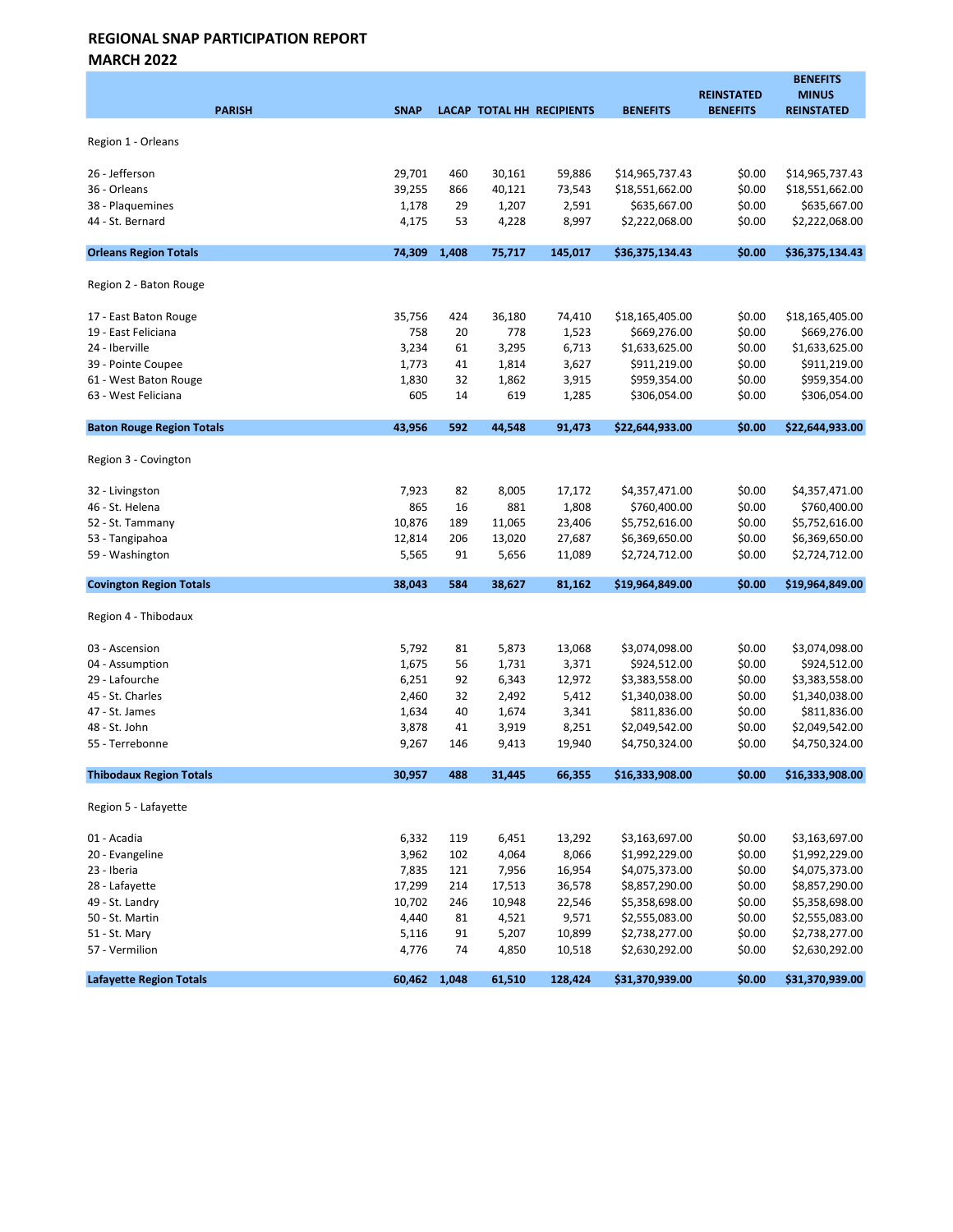MARCH 2022

| <b>PARISH</b>                     | <b>SNAP</b>   |                |         | LACAP TOTAL HH RECIPIENTS | <b>BENEFITS</b>  | <b>REINSTATED</b><br><b>BENEFITS</b> | <b>BENEFITS</b><br><b>MINUS</b><br><b>REINSTATED</b> |
|-----------------------------------|---------------|----------------|---------|---------------------------|------------------|--------------------------------------|------------------------------------------------------|
| Region 6 - Lake Charles           |               |                |         |                           |                  |                                      |                                                      |
| 02 - Allen                        | 1,860         | 43             | 1,903   | 4,023                     | \$945,482.00     | \$0.00                               | \$945,482.00                                         |
| 06 - Beauregard                   | 2,339         | 48             | 2,387   | 5,227                     | \$1,209,721.00   | \$0.00                               | \$1,209,721.00                                       |
| 10 - Calcasieu                    | 12,281        | 218            | 12,499  | 26,759                    | \$6,505,010.00   | \$0.00                               | \$6,505,010.00                                       |
| 12 - Cameron                      | 176           | $\overline{2}$ | 178     | 396                       | \$127,048.00     | \$0.00                               | \$127,048.00                                         |
| 27 - Jefferson Davis              | 2,525         | 39             | 2,564   | 5,547                     | \$1,331,065.00   | \$0.00                               | \$1,331,065.00                                       |
| <b>Lake Charles Region Totals</b> | 19,181        | 350            | 19,531  | 41,952                    | \$10,118,326.00  | \$0.00                               | \$10,118,326.00                                      |
| Region 7 - Alexandria             |               |                |         |                           |                  |                                      |                                                      |
| 05 - Avoyelles                    | 4,748         | 121            | 4,869   | 9,830                     | \$2,426,264.00   | \$0.00                               | \$2,426,264.00                                       |
| 13 - Catahoula                    | 1,145         | 23             | 1,168   | 2,299                     | \$530,323.00     | \$0.00                               | \$530,323.00                                         |
| 15 - Concordia                    | 2,414         | 57             | 2,471   | 4,947                     | \$1,241,001.00   | \$0.00                               | \$1,241,001.00                                       |
| 22 - Grant                        | 1,653         | 38             | 1,691   | 3,539                     | \$885,240.00     | \$0.00                               | \$885,240.00                                         |
| 30 - Lasalle                      | 974           | 22             | 996     | 2,191                     | \$523,382.00     | \$0.00                               | \$523,382.00                                         |
| 40 - Rapides                      | 12,007        | 191            | 12,198  | 24,421                    | \$6,003,264.00   | \$0.00                               | \$6,003,264.00                                       |
| 58 - Vernon                       | 2,615         | 35             | 2,650   | 5,928                     | \$1,470,101.00   | \$0.00                               | \$1,470,101.00                                       |
| 64 - Winn                         | 1,259         | 23             | 1,282   | 2,516                     | \$659,707.00     | \$0.00                               | \$659,707.00                                         |
| <b>Alexandria Region Totals</b>   | 26,815        | 510            | 27,325  | 55,671                    | \$13,739,282.00  | \$0.00                               | \$13,739,282.00                                      |
| Region 8 - Shreveport             |               |                |         |                           |                  |                                      |                                                      |
| 08 - Bossier                      | 7,175         | 122            | 7,297   | 15,647                    | \$3,855,942.00   | \$0.00                               | \$3,855,942.00                                       |
| 09 - Caddo                        | 24,234        | 507            | 24,741  | 49,830                    | \$12,305,155.00  | \$0.00                               | \$12,305,155.00                                      |
| 14 - Claiborne                    | 1,467         | 46             | 1,513   | 2,947                     | \$778,085.00     | \$0.00                               | \$778,085.00                                         |
| 16 - DeSoto                       | 2,479         | 50             | 2,529   | 5,063                     | \$1,249,786.00   | \$0.00                               | \$1,249,786.00                                       |
| 35 - Natchitoches                 | 3,854         | 86             | 3,940   | 7,718                     | \$1,919,264.00   | \$0.00                               | \$1,919,264.00                                       |
| 41 - Red River                    | 956           | 21             | 977     | 2,162                     | \$509,523.00     | \$0.00                               | \$509,523.00                                         |
| 43 - Sabine                       | 2,035         | 41             | 2,076   | 4,514                     | \$1,104,022.00   | \$0.00                               | \$1,104,022.00                                       |
| 60 - Webster                      | 3,790         | 91             | 3,881   | 7,631                     | \$1,834,069.00   | \$0.00                               | \$1,834,069.00                                       |
| <b>Shreveport Region Totals</b>   | 45.990        | 964            | 46.954  | 95,512                    | \$23,555,846.00  | \$0.00                               | \$23,555,846.00                                      |
| Region 9 - Monroe                 |               |                |         |                           |                  |                                      |                                                      |
| 07 - Bienville                    | 1,521         | 46             | 1,567   | 3,164                     | \$741,797.00     | \$0.00                               | \$741,797.00                                         |
| 11 - Caldwell                     | 975           | 17             | 992     | 2,015                     | \$492,818.00     | \$0.00                               | \$492,818.00                                         |
| 18 - East Carroll                 | 977           | 34             | 1,011   | 2,019                     | \$491,573.00     | \$0.00                               | \$491,573.00                                         |
| 21 - Franklin                     | 2,400         | 61             | 2,461   | 5,018                     | \$1,266,840.00   | \$0.00                               | \$1,266,840.00                                       |
| 25 - Jackson                      | 1,404         | 34             | 1,438   | 2,896                     | \$669,102.00     | \$0.00                               | \$669,102.00                                         |
| 31 - Lincoln                      | 3,662         | 57             | 3,719   | 7,156                     | \$1,742,507.00   | \$0.00                               | \$1,742,507.00                                       |
| 33 - Madison                      | 1,463         | 30             | 1,493   | 3,145                     | \$783,816.00     | \$0.00                               | \$783,816.00                                         |
| 34 - Morehouse                    | 3,521         | 68             | 3,589   | 6,851                     | \$1,693,128.00   | \$0.00                               | \$1,693,128.00                                       |
| 37 - Ouachita                     | 15,526        | 207            | 15,733  | 32,180                    | \$8,078,765.00   | \$0.00                               | \$8,078,765.00                                       |
| 42 - Richland                     | 2,275         | 46             | 2,321   | 4,740                     | \$1,140,898.00   | \$0.00                               | \$1,140,898.00                                       |
| 54 - Tensas                       | 598           | 32             | 630     | 1,100                     | \$276,382.00     | \$0.00                               | \$276,382.00                                         |
| 56 - Union                        | 1,919         | 32             | 1,951   | 3,980                     | \$951,702.00     | \$0.00                               | \$951,702.00                                         |
| 62 - West Carroll                 | 1,104         | 23             | 1,127   | 2,189                     | \$533,938.00     | \$0.00                               | \$533,938.00                                         |
| <b>Monroe Region Totals</b>       | 37,345        | 687            | 38,032  | 76,453                    | \$18,863,266.00  | \$0.00                               | \$18,863,266.00                                      |
| <b>Others Totals</b>              | 263           | $\bf{0}$       | 263     | 511                       | \$0.00           | \$0.00                               | \$0.00                                               |
| <b>STATE TOTALS</b>               | 377,321 6,631 |                | 383,952 | 782,530                   | \$192,966,483.43 | \$0.00                               | \$192,966,483.43                                     |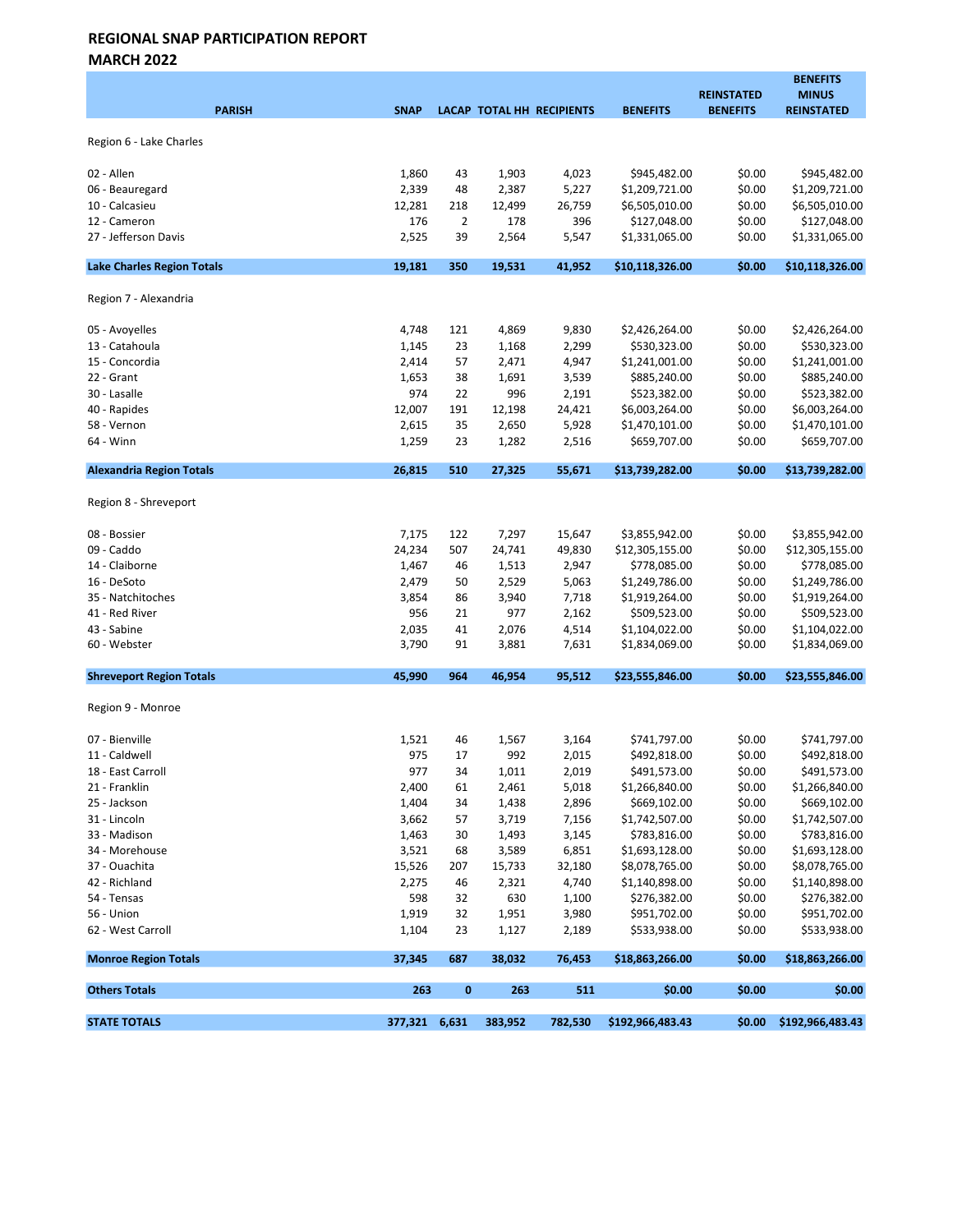FEBRUARY 2022

|                                  |             |              |        |                            |                 | <b>REINSTATED</b> | <b>BENEFITS</b><br><b>MINUS</b> |
|----------------------------------|-------------|--------------|--------|----------------------------|-----------------|-------------------|---------------------------------|
| <b>PARISH</b>                    | <b>SNAP</b> | <b>LACAP</b> |        | <b>TOTAL HH RECIPIENTS</b> | <b>BENEFITS</b> | <b>BENEFITS</b>   | <b>REINSTATED</b>               |
| Region 1 - Orleans               |             |              |        |                            |                 |                   |                                 |
| 26 - Jefferson                   | 32,116      | 463          | 32,579 | 64,790                     | \$16,185,086.00 | \$0.00            | \$16,185,086.00                 |
| 36 - Orleans                     | 42,779      | 875          | 43,654 | 79,657                     | \$20,195,601.00 | \$0.00            | \$20,195,601.00                 |
| 38 - Plaquemines                 | 1,277       | 28           | 1,305  | 2,832                      | \$687,958.00    | \$0.00            | \$687,958.00                    |
| 44 - St. Bernard                 | 4,468       | 52           | 4,520  | 9,610                      | \$2,348,337.00  | \$0.00            | \$2,348,337.00                  |
| <b>Orleans Region Totals</b>     | 80,640      | 1,418        | 82,058 | 156,889                    | \$39,416,982.00 | \$0.00            | \$39,416,982.00                 |
| Region 2 - Baton Rouge           |             |              |        |                            |                 |                   |                                 |
| 17 - East Baton Rouge            | 38,319      | 426          | 38,745 | 79,281                     | \$19,409,564.00 | \$0.00            | \$19,409,564.00                 |
| 19 - East Feliciana              | 777         | 20           | 797    | 1,557                      | \$705,887.00    | \$0.00            | \$705,887.00                    |
| 24 - Iberville                   | 3,385       | 61           | 3,446  | 7,010                      | \$1,716,941.00  | \$0.00            | \$1,716,941.00                  |
| 39 - Pointe Coupee               | 1,886       | 40           | 1,926  | 3,852                      | \$962,516.00    | \$0.00            | \$962,516.00                    |
| 61 - West Baton Rouge            | 1,953       | 32           | 1,985  | 4,150                      | \$1,035,227.00  | \$0.00            | \$1,035,227.00                  |
| 63 - West Feliciana              | 628         | 14           | 642    | 1,344                      | \$325,131.00    | \$0.00            | \$325,131.00                    |
| <b>Baton Rouge Region Totals</b> | 46,948      | 593          | 47,541 | 97,194                     | \$24,155,266.00 | \$0.00            | \$24,155,266.00                 |
| Region 3 - Covington             |             |              |        |                            |                 |                   |                                 |
| 32 - Livingston                  | 8,357       | 83           | 8,440  | 18,209                     | \$4,625,429.00  | \$0.00            | \$4,625,429.00                  |
| 46 - St. Helena                  | 900         | 17           | 917    | 1,880                      | \$782,378.00    | \$0.00            | \$782,378.00                    |
| 52 - St. Tammany                 | 11,688      | 191          | 11,879 | 25,137                     | \$6,184,872.00  | \$0.00            | \$6,184,872.00                  |
| 53 - Tangipahoa                  | 13,527      | 210          | 13,737 | 29,241                     | \$6,719,729.00  | \$0.00            | \$6,719,729.00                  |
| 59 - Washington                  | 5,762       | 91           | 5,853  | 11,524                     | \$2,809,882.00  | \$0.00            | \$2,809,882.00                  |
| <b>Covington Region Totals</b>   | 40,234      | 592          | 40,826 | 85,991                     | \$21,122,290.00 | \$0.00            | \$21,122,290.00                 |
| Region 4 - Thibodaux             |             |              |        |                            |                 |                   |                                 |
| 03 - Ascension                   | 6,162       | 80           | 6,242  | 13,849                     | \$3,239,604.00  | \$0.00            | \$3,239,604.00                  |
| 04 - Assumption                  | 1,754       | 57           | 1,811  | 3,536                      | \$970,156.00    | \$0.00            | \$970,156.00                    |
| 29 - Lafourche                   | 6,597       | 96           | 6,693  | 13,714                     | \$3,579,479.00  | \$0.00            | \$3,579,479.00                  |
| 45 - St. Charles                 | 2,675       | 33           | 2,708  | 5,897                      | \$1,452,372.00  | \$0.00            | \$1,452,372.00                  |
| 47 - St. James                   | 1,721       | 41           | 1,762  | 3,591                      | \$862,913.00    | \$0.00            | \$862,913.00                    |
| 48 - St. John                    | 4,126       | 41           | 4,167  | 8,766                      | \$2,151,181.00  | \$0.00            | \$2,151,181.00                  |
| 55 - Terrebonne                  | 9,837       | 147          | 9,984  | 21,116                     | \$5,018,546.00  | \$0.00            | \$5,018,546.00                  |
| <b>Thibodaux Region Totals</b>   | 32,872      | 495          | 33,367 | 70,469                     | \$17,274,251.00 | \$0.00            | \$17,274,251.00                 |
| Region 5 - Lafayette             |             |              |        |                            |                 |                   |                                 |
| 01 - Acadia                      | 6,564       | 124          | 6,688  | 13,852                     | \$3,318,143.00  | \$0.00            | \$3,318,143.00                  |
| 20 - Evangeline                  | 4,093       | 101          | 4,194  | 8,453                      | \$2,086,322.00  | \$0.00            | \$2,086,322.00                  |
| 23 - Iberia                      | 8,166       | 123          | 8,289  | 17,684                     | \$4,239,209.00  | \$0.00            | \$4,239,209.00                  |
| 28 - Lafayette                   | 18,341      | 216          | 18,557 | 38,767                     | \$9,370,616.00  | \$0.00            | \$9,370,616.00                  |
| 49 - St. Landry                  | 11,173      | 250          | 11,423 | 23,456                     | \$5,565,510.00  | \$0.00            | \$5,565,510.00                  |
| 50 - St. Martin                  | 4,637       | 83           | 4,720  | 10,045                     | \$2,692,821.00  | \$0.00            | \$2,692,821.00                  |
| 51 - St. Mary                    | 5,375       | 91           | 5,466  | 11,411                     | \$2,848,845.00  | \$0.00            | \$2,848,845.00                  |
| 57 - Vermilion                   | 5,025       | 74           | 5,099  | 11,125                     | \$2,781,941.00  | \$0.00            | \$2,781,941.00                  |
| <b>Lafayette Region Totals</b>   | 63,374      | 1,062        | 64,436 | 134,793                    | \$32,903,407.00 | \$0.00            | \$32,903,407.00                 |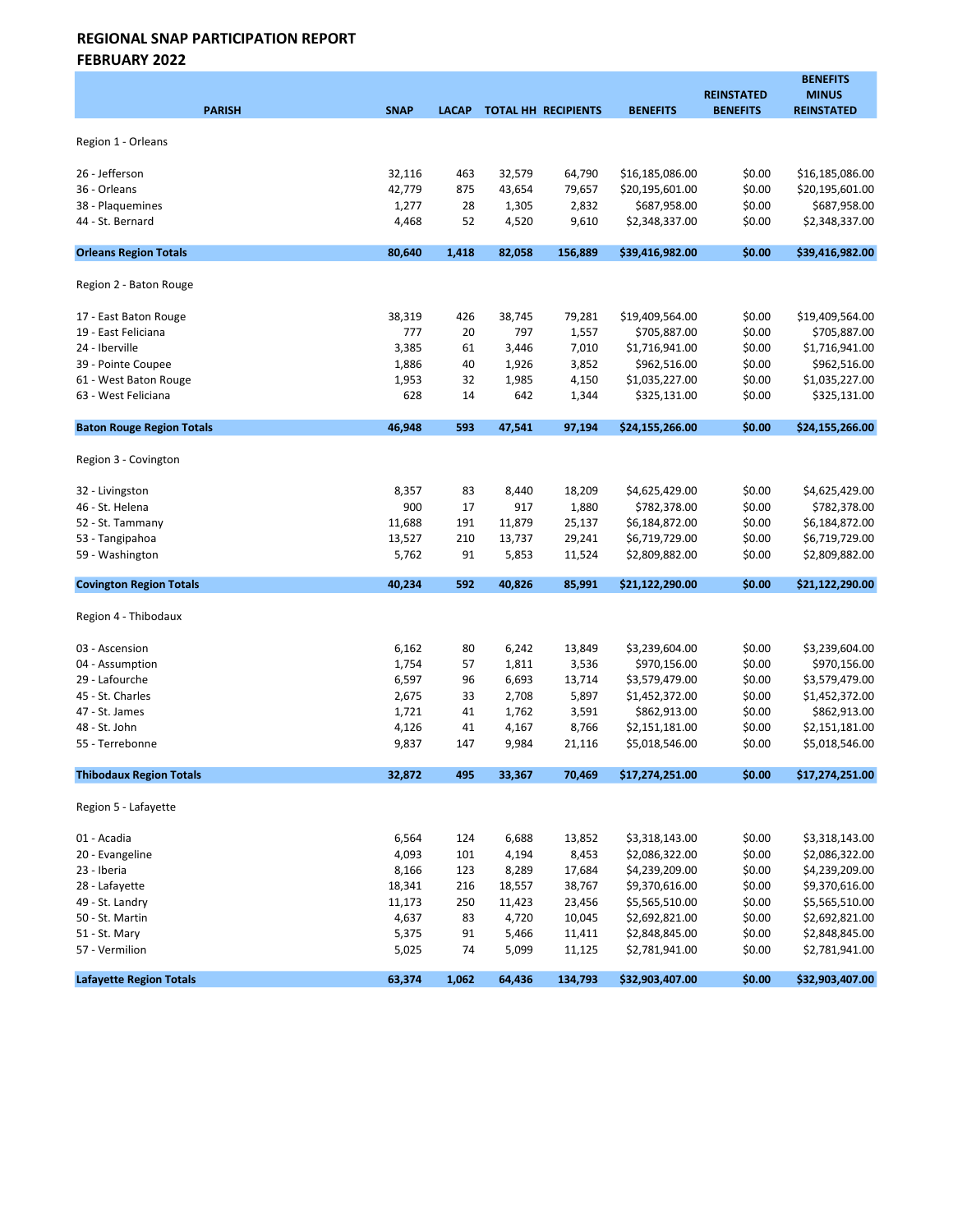FEBRUARY 2022

| <b>PARISH</b>                     | <b>SNAP</b>     | <b>LACAP</b>   |               | <b>TOTAL HH RECIPIENTS</b> | <b>BENEFITS</b>                  | <b>REINSTATED</b><br><b>BENEFITS</b> | <b>BENEFITS</b><br><b>MINUS</b><br><b>REINSTATED</b> |
|-----------------------------------|-----------------|----------------|---------------|----------------------------|----------------------------------|--------------------------------------|------------------------------------------------------|
| Region 6 - Lake Charles           |                 |                |               |                            |                                  |                                      |                                                      |
|                                   |                 |                |               |                            |                                  |                                      |                                                      |
| 02 - Allen                        | 1,954           | 44             | 1,998         | 4,259                      | \$1,024,571.00                   | \$0.00                               | \$1,024,571.00                                       |
| 06 - Beauregard<br>10 - Calcasieu | 2,429<br>13,192 | 48<br>220      | 2,477         | 5,468<br>28,933            | \$1,251,035.00<br>\$7,028,980.00 | \$0.00<br>\$0.00                     | \$1,251,035.00<br>\$7,028,980.00                     |
| 12 - Cameron                      | 182             | $\overline{2}$ | 13,412<br>184 | 421                        | \$141,022.00                     | \$0.00                               | \$141,022.00                                         |
| 27 - Jefferson Davis              | 2,653           | 39             | 2,692         | 5,884                      | \$1,420,994.00                   | \$0.00                               | \$1,420,994.00                                       |
| <b>Lake Charles Region Totals</b> | 20,410          | 353            | 20,763        | 44,965                     | \$10,866,602.00                  | \$0.00                               | \$10,866,602.00                                      |
|                                   |                 |                |               |                            |                                  |                                      |                                                      |
| Region 7 - Alexandria             |                 |                |               |                            |                                  |                                      |                                                      |
| 05 - Avoyelles                    | 4,897           | 122            | 5,019         | 10,157                     | \$2,480,600.00                   | \$0.00                               | \$2,480,600.00                                       |
| 13 - Catahoula                    | 1,218           | 23             | 1,241         | 2,423                      | \$566,064.00                     | \$0.00                               | \$566,064.00                                         |
| 15 - Concordia                    | 2,500           | 58             | 2,558         | 5,149                      | \$1,293,252.00                   | \$0.00                               | \$1,293,252.00                                       |
| 22 - Grant                        | 1,717           | 38             | 1,755         | 3,685                      | \$911,063.00                     | \$0.00                               | \$911,063.00                                         |
| 30 - Lasalle                      | 1,021           | 22             | 1,043         | 2,311                      | \$535,302.00                     | \$0.00                               | \$535,302.00                                         |
| 40 - Rapides                      | 12,563          | 189            | 12,752        | 25,708                     | \$6,331,779.00                   | \$0.00                               | \$6,331,779.00                                       |
| 58 - Vernon                       | 2,789           | 35             | 2,824         | 6,302                      | \$1,558,799.00                   | \$0.00                               | \$1,558,799.00                                       |
| 64 - Winn                         | 1,287           | 22             | 1,309         | 2,562                      | \$669,207.00                     | \$0.00                               | \$669,207.00                                         |
| <b>Alexandria Region Totals</b>   | 27,992          | 509            | 28,501        | 58,297                     | \$14,346,066.00                  | \$0.00                               | \$14,346,066.00                                      |
| Region 8 - Shreveport             |                 |                |               |                            |                                  |                                      |                                                      |
| 08 - Bossier                      | 7,589           | 122            | 7,711         | 16,488                     | \$4,056,922.00                   | \$0.00                               | \$4,056,922.00                                       |
| 09 - Caddo                        | 25,520          | 512            | 26,032        | 52,570                     | \$12,949,460.00                  | \$0.00                               | \$12,949,460.00                                      |
| 14 - Claiborne                    | 1,522           | 48             | 1,570         | 3,046                      | \$806,242.00                     | \$0.00                               | \$806,242.00                                         |
| 16 - DeSoto                       | 2,534           | 50             | 2,584         | 5,153                      | \$1,265,293.00                   | \$0.00                               | \$1,265,293.00                                       |
| 35 - Natchitoches                 | 4,043           | 89             | 4,132         | 8,106                      | \$2,018,281.00                   | \$0.00                               | \$2,018,281.00                                       |
| 41 - Red River                    | 988             | 22             | 1,010         | 2,251                      | \$523,170.00                     | \$0.00                               | \$523,170.00                                         |
| 43 - Sabine                       | 2,075           | 41             | 2,116         | 4,598                      | \$1,139,674.00                   | \$0.00                               | \$1,139,674.00                                       |
| 60 - Webster                      | 3,980           | 94             | 4,074         | 8,077                      | \$1,954,232.00                   | \$0.00                               | \$1,954,232.00                                       |
| <b>Shreveport Region Totals</b>   | 48,251          | 978            | 49,229        | 100,289                    | 24,713,274                       | \$0.00                               | \$24,713,274.00                                      |
| Region 9 - Monroe                 |                 |                |               |                            |                                  |                                      |                                                      |
| 07 - Bienville                    | 1,567           | 46             | 1,613         | 3,275                      | \$767,484.00                     | \$0.00                               | \$767,484.00                                         |
| 11 - Caldwell                     | 1,025           | 17             | 1,042         | 2,149                      | \$527,090.00                     | \$0.00                               | \$527,090.00                                         |
| 18 - East Carroll                 | 1,020           | 33             | 1,053         | 2,086                      | \$505,521.00                     | \$0.00                               | \$505,521.00                                         |
| 21 - Franklin                     | 2,520           | 61             | 2,581         | 5,315                      | \$1,335,658.00                   | \$0.00                               | \$1,335,658.00                                       |
| 25 - Jackson                      | 1,456           | 34             | 1,490         | 2,997                      | \$688,133.00                     | \$0.00                               | \$688,133.00                                         |
| 31 - Lincoln                      | 3,905           | 56             | 3,961         | 7,579                      | \$1,871,859.00                   | \$0.00                               | \$1,871,859.00                                       |
| 33 - Madison                      | 1,552           | 31             | 1,583         | 3,292                      | \$822,806.00                     | \$0.00                               | \$822,806.00                                         |
| 34 - Morehouse                    | 3,661           | 69             | 3,730         | 7,143                      | \$1,747,449.00                   | \$0.00                               | \$1,747,449.00                                       |
| 37 - Ouachita                     | 16,359          | 208            | 16,567        | 33,817                     | \$8,403,459.00                   | \$0.00                               | \$8,403,459.00                                       |
| 42 - Richland                     | 2,345           | 47             | 2,392         | 4,924                      | \$1,175,510.00                   | \$0.00                               | \$1,175,510.00                                       |
| 54 - Tensas                       | 626             | 33             | 659           | 1,160                      | \$290,051.00                     | \$0.00                               | \$290,051.00                                         |
| 56 - Union                        | 1,969           | 32             | 2,001         | 4,044                      | \$962,593.00                     | \$0.00                               | \$962,593.00                                         |
| 62 - West Carroll                 | 1,141           | 24             | 1,165         | 2,285                      | \$558,165.00                     | \$0.00                               | \$558,165.00                                         |
| <b>Monroe Region Totals</b>       | 39,146          | 691            | 39,837        | 80,066                     | \$19,655,778.00                  | \$0.00                               | \$19,655,778.00                                      |
| <b>Others Totals</b>              | 264             | $\mathbf{1}$   | 265           | 509                        | \$0.00                           | \$0.00                               | \$0.00                                               |
| <b>STATE TOTALS</b>               | 400,131         | 6,692          | 406,823       | 829,462                    | \$204,453,916.00                 | \$0.00                               | \$204,453,916.00                                     |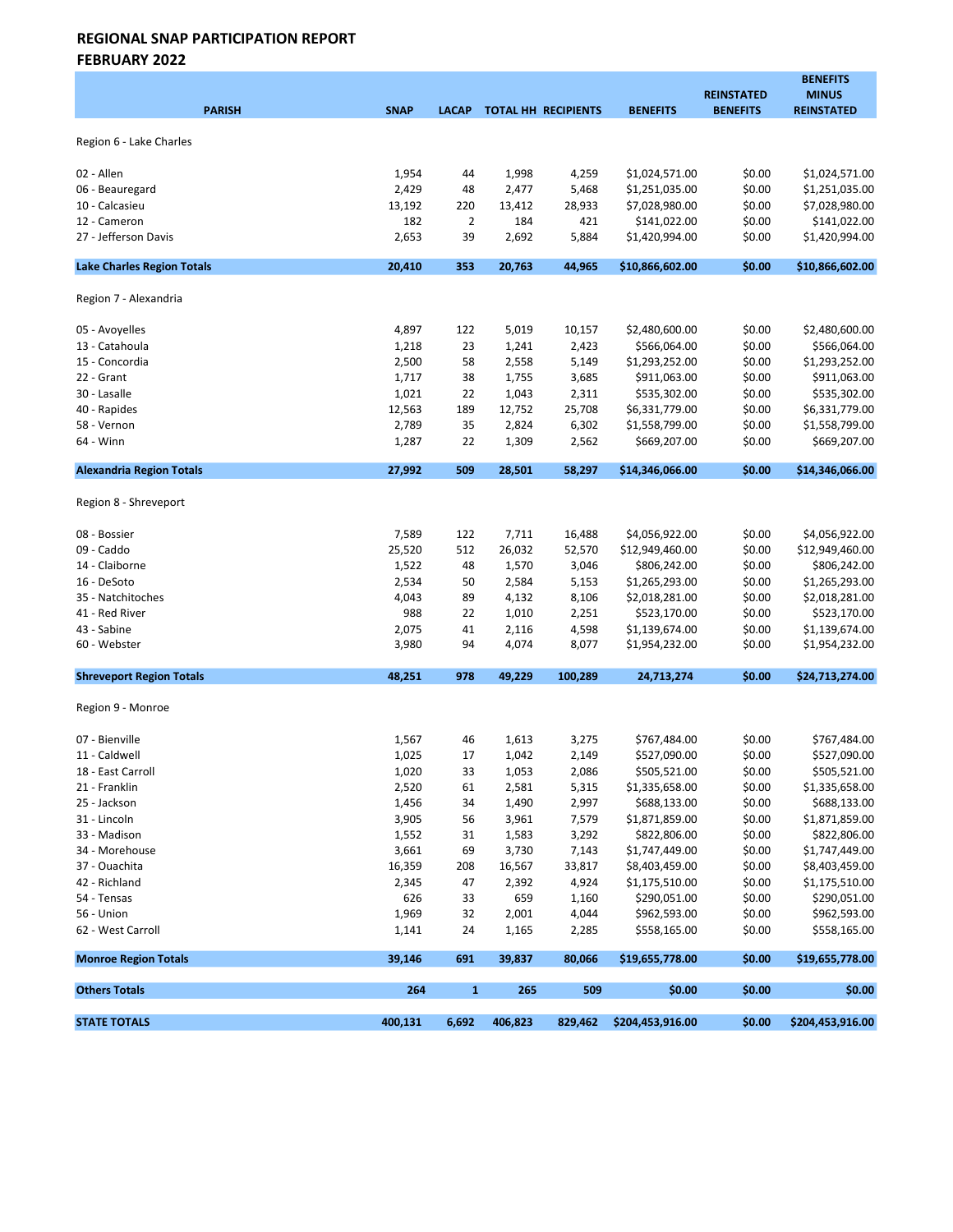JANUARY 2022

| <b>PARISH</b>                    | <b>SNAP</b>    | <b>LACAP</b> |                | TOTAL HH RECIPIENTS | <b>BENEFITS</b>                  | <b>REINSTATED</b><br><b>BENEFITS</b> | <b>BENEFITS</b><br><b>MINUS</b><br><b>REINSTATED</b> |
|----------------------------------|----------------|--------------|----------------|---------------------|----------------------------------|--------------------------------------|------------------------------------------------------|
| Region 1 - Orleans               |                |              |                |                     |                                  |                                      |                                                      |
| 26 - Jefferson                   | 33,566         | 468          | 34,034         | 67,831              | \$16,815,375.00                  | \$0.00                               | \$16,815,375.00                                      |
| 36 - Orleans                     | 44,491         | 900          | 45,391         | 83,016              | \$20,847,186.00                  | \$0.00                               | \$20,847,186.00                                      |
| 38 - Plaquemines                 | 1,325          | 29           | 1,354          | 2,988               | \$716,178.00                     | \$0.00                               | \$716,178.00                                         |
| 44 - St. Bernard                 | 4,637          | 52           | 4,689          | 10,013              | \$2,441,948.00                   | \$0.00                               | \$2,441,948.00                                       |
| <b>Orleans Region Totals</b>     | 84,019         | 1,449        | 85.468         | 163,848             | \$40,820,687.00                  | \$0.00                               | \$40,820,687.00                                      |
| Region 2 - Baton Rouge           |                |              |                |                     |                                  |                                      |                                                      |
| 17 - East Baton Rouge            | 39,554         | 433          | 39,987         | 81,880              | \$19,844,121.00                  | \$0.00                               | \$19,844,121.00                                      |
| 19 - East Feliciana              | 784            | 19           | 803            | 1,569               | \$704,336.00                     | \$0.00                               | \$704,336.00                                         |
| 24 - Iberville                   | 3,481          | 62           | 3,543          | 7,242               | \$1,733,403.00                   | \$0.00                               | \$1,733,403.00                                       |
| 39 - Pointe Coupee               | 1,944          | 40           | 1,984          | 3,995               | \$1,008,954.00                   | \$0.00                               | \$1,008,954.00                                       |
| 61 - West Baton Rouge            | 2,006          | 31           | 2,037          | 4,296               | \$1,052,762.00                   | \$0.00                               | \$1,052,762.00                                       |
| 63 - West Feliciana              | 639            | 14           | 653            | 1,384               | \$325,435.00                     | \$0.00                               | \$325,435.00                                         |
| <b>Baton Rouge Region Totals</b> | 48.408         | 599          | 49,007         | 100,366             | \$24,669,011.00                  | \$0.00                               | \$24,669,011.00                                      |
| Region 3 - Covington             |                |              |                |                     |                                  |                                      |                                                      |
| 32 - Livingston                  | 8,597          | 83           | 8,680          | 18,742              | \$4,692,235.00                   | \$0.00                               | \$4,692,235.00                                       |
| 46 - St. Helena                  | 900            | 18           | 918            | 1,880               | \$790,552.00                     | \$0.00                               | \$790,552.00                                         |
| 52 - St. Tammany                 | 12,123         | 196          | 12,319         | 26,185              | \$6,359,688.00                   | \$0.00                               | \$6,359,688.00                                       |
| 53 - Tangipahoa                  | 13,947         | 215          | 14,162         | 30,157              | \$6,859,467.00                   | \$0.00                               | \$6,859,467.00                                       |
| 59 - Washington                  | 5,949          | 92           | 6,041          | 11,941              | \$2,869,883.00                   | \$0.00                               | \$2,869,883.00                                       |
| <b>Covington Region Totals</b>   | 41,516         | 604          | 42,120         | 88,905              | \$21,571,825.00                  | \$0.00                               | \$21,571,825.00                                      |
| Region 4 - Thibodaux             |                |              |                |                     |                                  |                                      |                                                      |
| 03 - Ascension                   | 6,330          | 82           | 6,412          | 14,236              | \$3,309,395.00                   | \$0.00                               | \$3,309,395.00                                       |
| 04 - Assumption                  | 1,806          | 56           | 1,862          | 3,654               | \$994,279.00                     | \$0.00                               | \$994,279.00                                         |
| 29 - Lafourche                   | 6,904          | 99           | 7,003          | 14,376              | \$3,700,698.00                   | \$0.00                               | \$3,700,698.00                                       |
| 45 - St. Charles                 | 2,830          | 34           | 2,864          | 6,190               | \$1,516,561.00                   | \$0.00                               | \$1,516,561.00                                       |
| 47 - St. James                   | 1,812          | 41           | 1,853          | 3,779               | \$896,601.00                     | \$0.00                               | \$896,601.00                                         |
| 48 - St. John                    | 4,383          | 41           | 4,424          | 9,322               | \$2,276,037.00                   | \$0.00                               | \$2,276,037.00                                       |
| 55 - Terrebonne                  | 10,323         | 148          | 10,471         | 22,234              | \$5,223,252.00                   | \$0.00                               | \$5,223,252.00                                       |
| <b>Thibodaux Region Totals</b>   | 34,388         | 501          | 34,889         | 73,791              | \$17,916,823.00                  | \$0.00                               | \$17,916,823.00                                      |
| Region 5 - Lafayette             |                |              |                |                     |                                  |                                      |                                                      |
| 01 - Acadia                      | 6,687          | 126          | 6,813          | 14,170              | \$3,390,722.00                   | \$0.00                               | \$3,390,722.00                                       |
| 20 - Evangeline                  | 4,167          | 102          | 4,269          | 8,652               | \$2,098,324.00                   | \$0.00                               | \$2,098,324.00                                       |
| 23 - Iberia                      | 8,348          | 125          | 8,473          | 18,170              | \$4,306,904.00                   | \$0.00                               | \$4,306,904.00                                       |
| 28 - Lafayette                   | 18,834         | 216          | 19,050         | 39,876              | \$9,536,966.00                   | \$0.00                               | \$9,536,966.00                                       |
| 49 - St. Landry                  | 11,445         | 254          | 11,699         | 24,157              | \$5,667,277.00                   | \$0.00                               | \$5,667,277.00                                       |
| 50 - St. Martin                  | 4,776          | 84           | 4,860          | 10,381              | \$2,735,738.00                   | \$0.00                               | \$2,735,738.00                                       |
| 51 - St. Mary<br>57 - Vermilion  | 5,496<br>5,196 | 92<br>74     | 5,588<br>5,270 | 11,670<br>11,529    | \$2,901,577.00<br>\$2,840,406.00 | \$0.00<br>\$0.00                     | \$2,901,577.00<br>\$2,840,406.00                     |
| <b>Lafayette Region Totals</b>   | 64,949         | 1,073        | 66,022         | 138,605             | \$33,477,914.00                  | \$0.00                               | \$33,477,914.00                                      |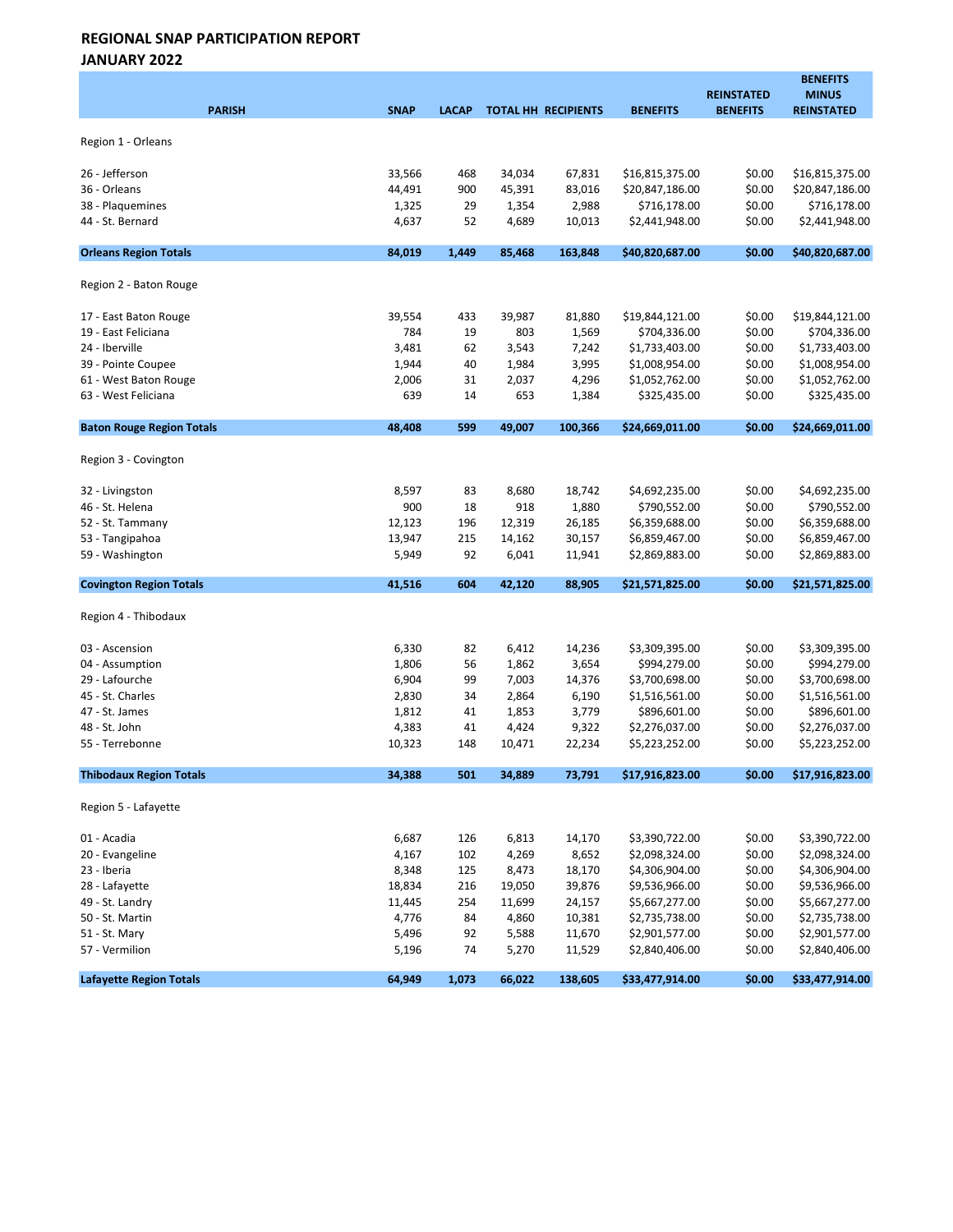JANUARY 2022

| <b>PARISH</b>                     | <b>SNAP</b> | <b>LACAP</b>   |                | <b>TOTAL HH RECIPIENTS</b> | <b>BENEFITS</b>                  | <b>REINSTATED</b><br><b>BENEFITS</b> | <b>BENEFITS</b><br><b>MINUS</b><br><b>REINSTATED</b> |
|-----------------------------------|-------------|----------------|----------------|----------------------------|----------------------------------|--------------------------------------|------------------------------------------------------|
| Region 6 - Lake Charles           |             |                |                |                            |                                  |                                      |                                                      |
| 02 - Allen                        | 2,012       |                |                |                            |                                  | \$0.00                               | \$1,045,371.00                                       |
| 06 - Beauregard                   | 2,467       | 43<br>47       | 2,055<br>2,514 | 4,400<br>5,561             | \$1,045,371.00<br>\$1,265,798.00 | \$0.00                               | \$1,265,798.00                                       |
| 10 - Calcasieu                    | 13,564      | 227            | 13,791         | 29,870                     | \$7,169,319.00                   | \$0.00                               | \$7,169,319.00                                       |
| 12 - Cameron                      | 186         | $\overline{2}$ | 188            | 430                        | \$140,835.00                     | \$0.00                               | \$140,835.00                                         |
| 27 - Jefferson Davis              | 2,717       | 39             | 2,756          | 6,060                      | \$1,446,799.00                   | \$0.00                               | \$1,446,799.00                                       |
| <b>Lake Charles Region Totals</b> | 20,946      | 358            | 21,304         | 46,321                     | \$11,068,122.00                  | \$0.00                               | \$11,068,122.00                                      |
| Region 7 - Alexandria             |             |                |                |                            |                                  |                                      |                                                      |
| 05 - Avoyelles                    | 4,990       | 123            | 5,113          | 10,413                     | \$2,519,490.00                   | \$0.00                               | \$2,519,490.00                                       |
| 13 - Catahoula                    | 1,245       | 23             | 1,268          | 2,527                      | \$586,581.00                     | \$0.00                               | \$586,581.00                                         |
| 15 - Concordia                    | 2,549       | 58             | 2,607          | 5,270                      | \$1,303,542.00                   | \$0.00                               | \$1,303,542.00                                       |
| 22 - Grant                        | 1,739       | 38             | 1,777          | 3,747                      | \$920,498.00                     | \$0.00                               | \$920,498.00                                         |
| 30 - Lasalle                      | 1,062       | 22             | 1,084          | 2,414                      | \$558,786.00                     | \$0.00                               | \$558,786.00                                         |
| 40 - Rapides                      | 12,900      | 194            | 13,094         | 26,533                     | \$6,459,531.00                   | \$0.00                               | \$6,459,531.00                                       |
| 58 - Vernon                       | 2,866       | 37             | 2,903          | 6,484                      | \$1,593,039.00                   | \$0.00                               | \$1,593,039.00                                       |
| 64 - Winn                         | 1,305       | 22             | 1,327          | 2,589                      | \$674,678.00                     | \$0.00                               | \$674,678.00                                         |
| <b>Alexandria Region Totals</b>   | 28,656      | 517            | 29,173         | 59,977                     | \$14,616,145.00                  | \$0.00                               | \$14,616,145.00                                      |
| Region 8 - Shreveport             |             |                |                |                            |                                  |                                      |                                                      |
| 08 - Bossier                      | 7,911       | 119            | 8,030          | 17,188                     | \$4,174,191.00                   | \$0.00                               | \$4,174,191.00                                       |
| 09 - Caddo                        | 26,327      | 513            | 26,840         | 54,463                     | \$13,294,954.00                  | \$0.00                               | \$13,294,954.00                                      |
| 14 - Claiborne                    | 1,563       | 50             | 1,613          | 3,146                      | \$824,999.00                     | \$0.00                               | \$824,999.00                                         |
| 16 - DeSoto                       | 2,613       | 51             | 2,664          | 5,354                      | \$1,301,197.00                   | \$0.00                               | \$1,301,197.00                                       |
| 35 - Natchitoches                 | 4,150       | 92             | 4,242          | 8,336                      | \$2,062,869.00                   | \$0.00                               | \$2,062,869.00                                       |
| 41 - Red River                    | 1,017       | 22             | 1,039          | 2,352                      | \$543,730.00                     | \$0.00                               | \$543,730.00                                         |
| 43 - Sabine                       | 2,140       | 41             | 2,181          | 4,779                      | \$1,164,593.00                   | \$0.00                               | \$1,164,593.00                                       |
| 60 - Webster                      | 4,071       | 93             | 4,164          | 8,269                      | \$1,970,550.00                   | \$0.00                               | \$1,970,550.00                                       |
| <b>Shreveport Region Totals</b>   | 49,792      | 981            | 50,773         | 103,887                    | 25,337,083                       | \$0.00                               | \$25,337,083.00                                      |
| Region 9 - Monroe                 |             |                |                |                            |                                  |                                      |                                                      |
| 07 - Bienville                    | 1,599       | 46             | 1,645          | 3,374                      | \$771,211.00                     | \$0.00                               | \$771,211.00                                         |
| 11 - Caldwell                     | 1,049       | 17             | 1,066          | 2,196                      | \$542,447.00                     | \$0.00                               | \$542,447.00                                         |
| 18 - East Carroll                 | 1,047       | 32             | 1,079          | 2,138                      | \$517,129.00                     | \$0.00                               | \$517,129.00                                         |
| 21 - Franklin                     | 2,555       | 62             | 2,617          | 5,407                      | \$1,354,303.00                   | \$0.00                               | \$1,354,303.00                                       |
| 25 - Jackson                      | 1,476       | 34             | 1,510          | 3,065                      | \$699,765.00                     | \$0.00                               | \$699,765.00                                         |
| 31 - Lincoln                      | 4,001       | 59             | 4,060          | 7,798                      | \$1,892,076.00                   | \$0.00                               | \$1,892,076.00                                       |
| 33 - Madison                      | 1,585       | 32             | 1,617          | 3,376                      | \$837,486.00                     | \$0.00                               | \$837,486.00                                         |
| 34 - Morehouse                    | 3,789       | 72             | 3,861          | 7,448                      | \$1,813,057.00                   | \$0.00                               | \$1,813,057.00                                       |
| 37 - Ouachita                     | 16,812      | 209            | 17,021         | 34,823                     | \$8,627,511.00                   | \$0.00                               | \$8,627,511.00                                       |
| 42 - Richland                     | 2,416       | 47             | 2,463          | 5,118                      | \$1,204,560.00                   | \$0.00                               | \$1,204,560.00                                       |
| 54 - Tensas                       | 645         | 33             | 678            | 1,229                      | \$308,362.00                     | \$0.00                               | \$308,362.00                                         |
| 56 - Union                        | 2,039       | 32             | 2,071          | 4,181                      | \$993,735.00                     | \$0.00                               | \$993,735.00                                         |
| 62 - West Carroll                 | 1,157       | 24             | 1,181          | 2,308                      | \$566,910.00                     | \$0.00                               | \$566,910.00                                         |
| <b>Monroe Region Totals</b>       | 40,170      | 699            | 40,869         | 82,461                     | \$20,128,552.00                  | \$0.00                               | \$20,128,552.00                                      |
| <b>Others Totals</b>              | 283         | $\overline{2}$ | 285            | 570                        | \$0.00                           | \$0.00                               | \$0.00                                               |
| <b>STATE TOTALS</b>               | 413,127     | 6,783          | 419,910        | 858,731                    | \$209,606,162.00                 | \$0.00                               | \$209,606,162.00                                     |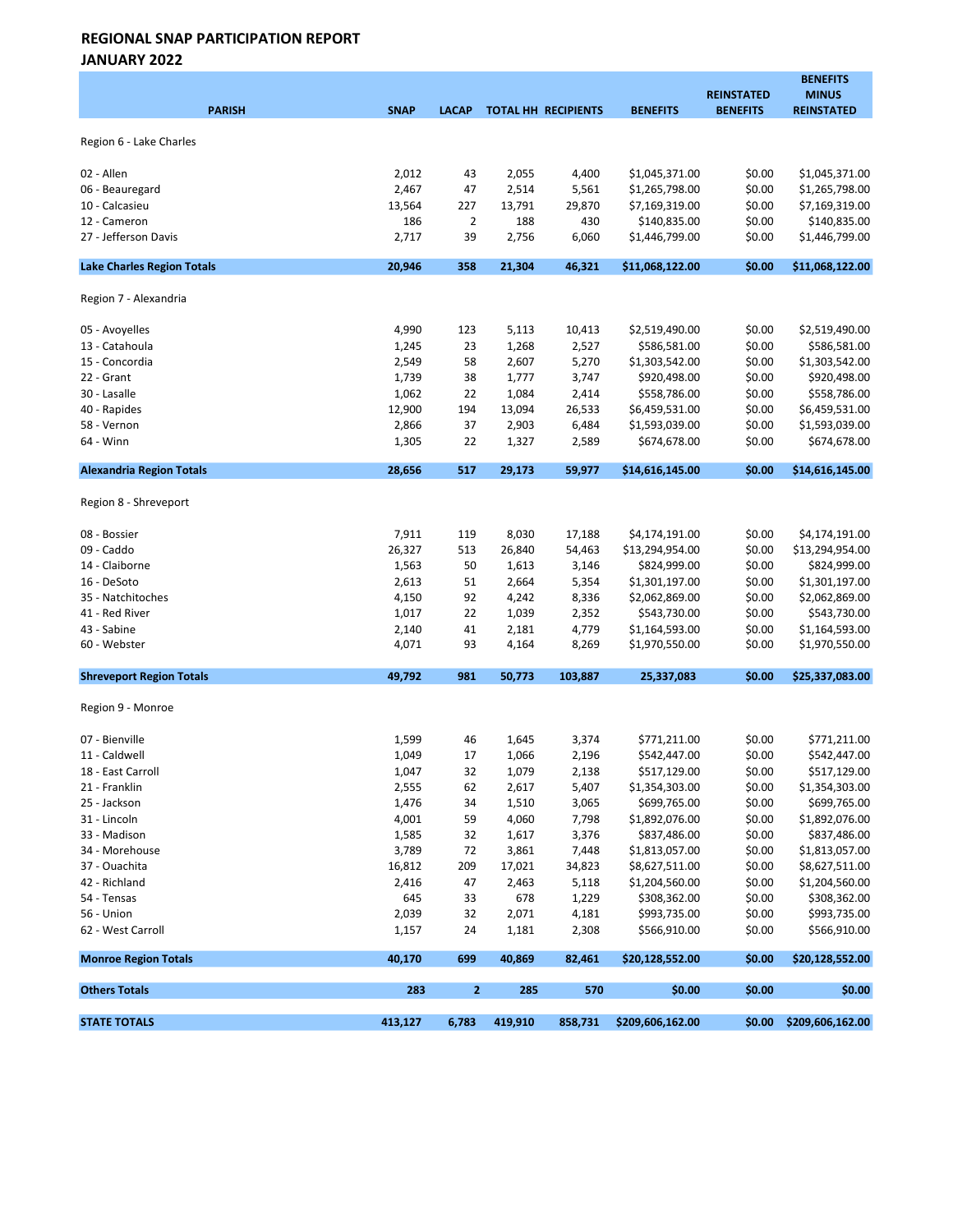#### REGIONAL SNAP PARTICIPATION REPORT DECEMBER 2021

BENEFITS REINSTATED MINUS PARISH SNAP LACAP TOTAL HH RECIPIENTS BENEFITS BENEFITS REINSTATED Region 1 - Orleans 26 - Jefferson 34,713 465 35,178 70,325 \$17,689,951.00 \$0.00 \$17,689,951.00 36 - Orleans 45,951 895 46,846 85,738 \$21,842,257.00 \$0.00 \$21,842,257.00 38 - Plaquemines 1,347 28 1,375 3,040 \$743,610.00 \$0.00 \$743,610.00 44 - St. Bernard 4,791 51 4,842 10,346 \$2,549,731.00 \$0.00 \$2,549,731.00 Orleans Region Totals 86,802 1,439 88,241 169,449 \$42,825,549.00 \$0.00 \$42,825,549.00 Region 2 - Baton Rouge 17 - East Baton Rouge 20,807,301.00 \$20,807,301.00 \$20,807,301.00 \$20,807,301.00 \$20,807,301.00 19 - East Feliciana 822 19 841 1,657 \$746,950.00 \$0.00 \$746,950.00 24 - Iberville 3,543 63 3,606 7,409 \$1,809,809.00 \$0.00 \$1,809,809.00 39 - Pointe Coupee 51,034,316.00 \$1,034,316.00 \$1,034,316.00 \$1,034,316.00 \$1,034,316.00 61 - West Baton Rouge 2,077 31 2,108 4,461 \$1,094,309.00 \$0.00 \$1,094,309.00 63 - West Feliciana 657 13 670 1,432 \$347,198.00 \$0.00 \$347,198.00 Baton Rouge Region Totals **49,830** 49,830 600 50,430 103,400 \$25,839,883.00 \$0.00 \$25,839,883.00 Region 3 - Covington 32 - Livingston 8,905 82 8,987 19,476 \$4,969,245.00 \$0.00 \$4,969,245.00 46 - St. Helena 922 18 940 1,955 \$828,623.00 \$0.00 \$828,623.00 52 - St. Tammany 12,485 189 12,674 27,102 \$6,689,495.00 \$0.00 \$6,689,495.00 53 - Tangipahoa 14,319 213 14,532 31,067 \$7,161,987.00 \$0.00 \$7,161,987.00 59 - Washington 6,069 89 6,158 12,205 \$2,997,246.00 \$0.00 \$2,997,246.00 Covington Region Totals **42,700** 42,700 591 43,291 91,805 \$22,646,596.00 \$0.00 \$22,646,596.00 Region 4 - Thibodaux 03 - Ascension 6,579 81 6,660 14,803 \$3,485,380.00 \$0.00 \$3,485,380.00 04 - Assumption 1,847 57 1,904 3,748 \$1,030,612.00 \$0.00 \$1,030,612.00 29 - Lafourche 7,121 98 7,219 14,895 \$3,916,542.00 \$0.00 \$3,916,542.00 45 - St. Charles 2,946 2,946 33 2,979 6,475 \$1,619,823.00 \$0.00 \$1,619,823.00 47 - St. James 1,850 41 1,891 3,870 \$929,313.00 \$0.00 \$929,313.00 48 - St. John 4,623 44 4,667 9,879 \$2,450,331.00 \$0.00 \$2,450,331.00 55 - Terrebonne 10,822 146 10,968 23,358 \$5,560,238.00 \$0.00 \$5,560,238.00 Thibodaux Region Totals 35,788 500 36,288 77,028 \$18,992,239.00 \$0.00 \$18,992,239.00 Region 5 - Lafayette 01 - Acadia 6,857 126 6,983 14,612 \$3,562,794.00 \$0.00 \$3,562,794.00 20 - Evangeline 4,247 105 4,352 8,889 \$2,204,352.00 \$0.00 \$2,204,352.00 23 - Iberia 8,548 125 8,673 18,675 \$4,509,413.00 \$0.00 \$4,509,413.00 28 - Lafayette 19,349 217 19,566 41,009 \$9,980,279.00 \$0.00 \$9,980,279.00 49 - St. Landry 11,722 248 11,970 24,872 \$5,941,428.00 \$0.00 \$5,941,428.00 50 - St. Martin 4,875 84 4,959 10,689 \$2,879,318.00 \$0.00 \$2,879,318.00 51 - St. Mary 5,690 90 5,780 12,068 \$3,062,378.00 \$0.00 \$3,062,378.00 57 - Vermilion 5,352 74 5,426 11,912 \$2,968,578.00 \$0.00 \$2,968,578.00 Lafayette Region Totals **66,640 1,069 67,709 142,726** \$35,108,540.00 \$0.00 \$35,108,540.00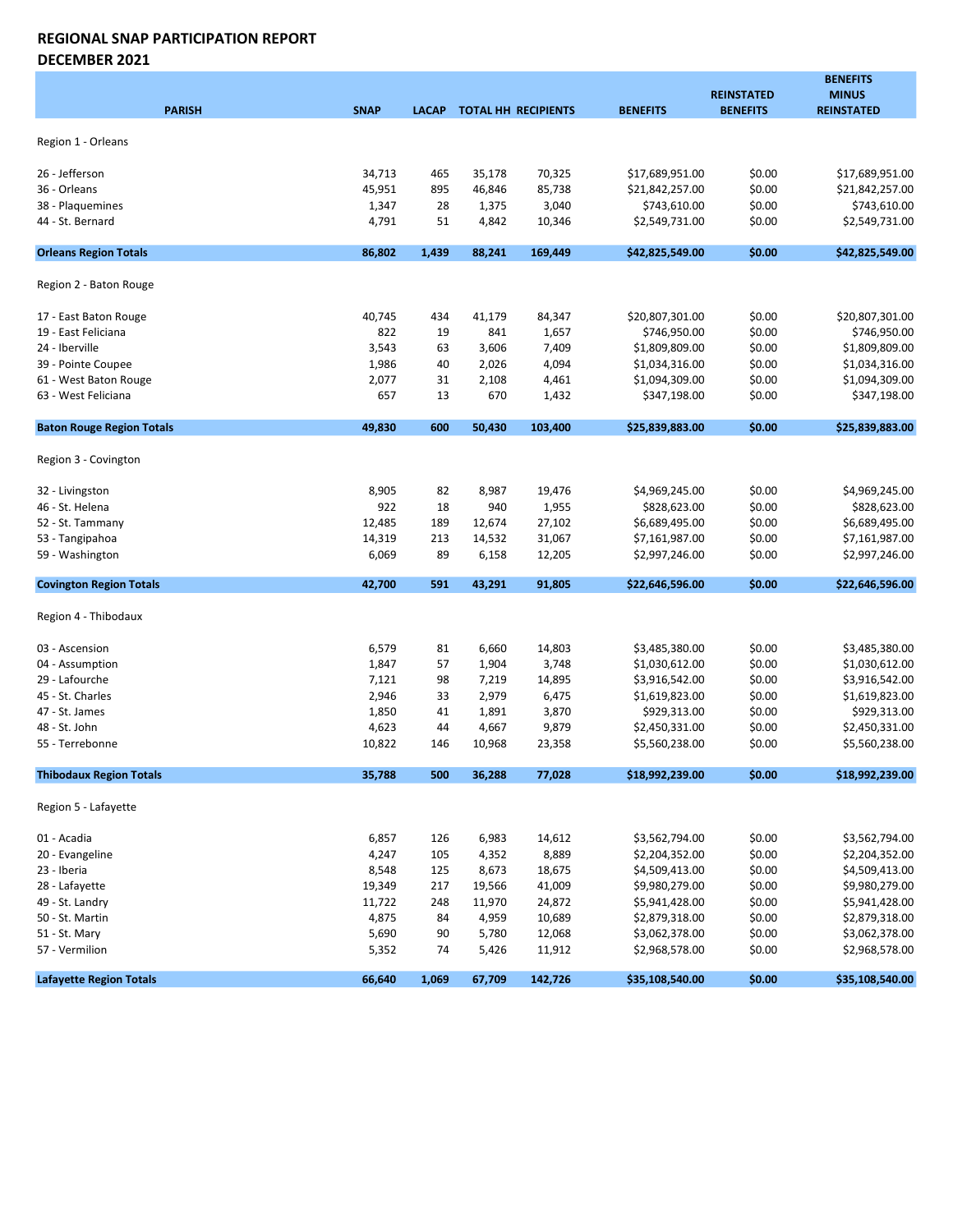#### REGIONAL SNAP PARTICIPATION REPORT DECEMBER 2021

| <b>PARISH</b>                     | <b>SNAP</b> | <b>LACAP</b>   |         | <b>TOTAL HH RECIPIENTS</b> | <b>BENEFITS</b>  | <b>REINSTATED</b><br><b>BENEFITS</b> | <b>BENEFITS</b><br><b>MINUS</b><br><b>REINSTATED</b> |
|-----------------------------------|-------------|----------------|---------|----------------------------|------------------|--------------------------------------|------------------------------------------------------|
| Region 6 - Lake Charles           |             |                |         |                            |                  |                                      |                                                      |
|                                   |             |                |         |                            |                  |                                      |                                                      |
| 02 - Allen                        | 2,087       | 41             | 2,128   | 4,580                      | \$1,113,387.00   | \$0.00                               | \$1,113,387.00                                       |
| 06 - Beauregard                   | 2,550       | 47             | 2,597   | 5,799                      | \$1,313,001.00   | \$0.00                               | \$1,313,001.00                                       |
| 10 - Calcasieu                    | 13,897      | 227            | 14,124  | 30,692                     | \$7,475,343.00   | \$0.00                               | \$7,475,343.00                                       |
| 12 - Cameron                      | 189         | $\overline{2}$ | 191     | 434                        | \$144,996.00     | \$0.00                               | \$144,996.00                                         |
| 27 - Jefferson Davis              | 2,780       | 39             | 2,819   | 6,265                      | \$1,513,644.00   | \$0.00                               | \$1,513,644.00                                       |
| <b>Lake Charles Region Totals</b> | 21,503      | 356            | 21,859  | 47,770                     | \$11,560,371.00  | \$0.00                               | \$11,560,371.00                                      |
| Region 7 - Alexandria             |             |                |         |                            |                  |                                      |                                                      |
| 05 - Avoyelles                    | 5,083       | 124            | 5,207   | 10,650                     | \$2,620,273.00   | \$0.00                               | \$2,620,273.00                                       |
| 13 - Catahoula                    | 1,269       | 23             | 1,292   | 2,577                      | \$598,878.00     | \$0.00                               | \$598,878.00                                         |
| 15 - Concordia                    | 2,597       | 57             | 2,654   | 5,389                      | \$1,366,449.00   | \$0.00                               | \$1,366,449.00                                       |
| 22 - Grant                        | 1,771       | 37             | 1,808   | 3,834                      | \$962,097.00     | \$0.00                               | \$962,097.00                                         |
| 30 - Lasalle                      | 1,077       | 20             | 1,097   | 2,440                      | \$574,969.00     | \$0.00                               | \$574,969.00                                         |
| 40 - Rapides                      | 13,208      | 192            | 13,400  | 27,346                     | \$6,782,235.00   | \$0.00                               | \$6,782,235.00                                       |
| 58 - Vernon                       | 2,890       | 35             | 2,925   | 6,606                      | \$1,645,895.00   | \$0.00                               | \$1,645,895.00                                       |
| 64 - Winn                         | 1,331       | 22             | 1,353   | 2,639                      | \$694,446.00     | \$0.00                               | \$694,446.00                                         |
| <b>Alexandria Region Totals</b>   | 29,226      | 510            | 29,736  | 61,481                     | \$15,245,242.00  | \$0.00                               | \$15,245,242.00                                      |
| Region 8 - Shreveport             |             |                |         |                            |                  |                                      |                                                      |
| 08 - Bossier                      | 8,096       | 119            | 8,215   | 17,547                     | \$4,346,976.00   | \$0.00                               | \$4,346,976.00                                       |
| 09 - Caddo                        | 26,873      | 508            | 27,381  | 55,725                     | \$13,878,252.00  | \$0.00                               | \$13,878,252.00                                      |
| 14 - Claiborne                    | 1,594       | 50             | 1,644   | 3,195                      | \$852,476.00     | \$0.00                               | \$852,476.00                                         |
| 16 - DeSoto                       | 2,669       | 50             | 2,719   | 5,498                      | \$1,361,486.00   | \$0.00                               | \$1,361,486.00                                       |
| 35 - Natchitoches                 | 4,243       | 94             | 4,337   | 8,574                      | \$2,167,110.00   | \$0.00                               | \$2,167,110.00                                       |
| 41 - Red River                    | 1,021       | 21             | 1,042   | 2,352                      | \$550,014.00     | \$0.00                               | \$550,014.00                                         |
| 43 - Sabine                       | 2,197       | 38             | 2,235   | 4,894                      | \$1,208,400.00   | \$0.00                               | \$1,208,400.00                                       |
| 60 - Webster                      | 4,134       | 93             | 4,227   | 8,391                      | \$2,060,655.00   | \$0.00                               | \$2,060,655.00                                       |
| <b>Shreveport Region Totals</b>   | 50,827      | 973            | 51,800  | 106,176                    | 26,425,369       | \$0.00                               | \$26,425,369.00                                      |
| Region 9 - Monroe                 |             |                |         |                            |                  |                                      |                                                      |
| 07 - Bienville                    | 1,631       | 47             | 1,678   | 3,447                      | \$814,530.00     | \$0.00                               | \$814,530.00                                         |
| 11 - Caldwell                     | 1,055       | 15             | 1,070   | 2,215                      | \$558,176.00     | \$0.00                               | \$558,176.00                                         |
| 18 - East Carroll                 | 1,082       | 32             | 1,114   | 2,241                      | \$539,651.00     | \$0.00                               | \$539,651.00                                         |
| 21 - Franklin                     | 2,623       | 62             | 2,685   | 5,571                      | \$1,417,906.00   | \$0.00                               | \$1,417,906.00                                       |
| 25 - Jackson                      | 1,502       | 34             | 1,536   | 3,135                      | \$733,212.00     | \$0.00                               | \$733,212.00                                         |
| 31 - Lincoln                      | 4,128       | 60             | 4,188   | 8,075                      | \$1,991,554.00   | \$0.00                               | \$1,991,554.00                                       |
| 33 - Madison                      | 1,600       | 31             | 1,631   | 3,421                      | \$870,444.00     | \$0.00                               | \$870,444.00                                         |
| 34 - Morehouse                    | 3,871       | 70             | 3,941   | 7,678                      | \$1,892,772.00   | \$0.00                               | \$1,892,772.00                                       |
| 37 - Ouachita                     | 17,220      | 207            | 17,427  | 35,788                     | \$8,995,512.00   | \$0.00                               | \$8,995,512.00                                       |
| 42 - Richland                     | 2,461       | 47             | 2,508   | 5,218                      | \$1,252,382.00   | \$0.00                               | \$1,252,382.00                                       |
| 54 - Tensas                       | 654         | 33             | 687     | 1,249                      | \$314,431.00     | \$0.00                               | \$314,431.00                                         |
| 56 - Union                        | 2,079       | 32             | 2,111   | 4,311                      | \$1,037,487.00   | \$0.00                               | \$1,037,487.00                                       |
| 62 - West Carroll                 | 1,183       | 24             | 1,207   | 2,376                      | \$583,081.00     | \$0.00                               | \$583,081.00                                         |
| <b>Monroe Region Totals</b>       | 41,089      | 694            | 41,783  | 84,725                     | \$21,001,138.00  | \$0.00                               | \$21,001,138.00                                      |
| <b>Others Totals</b>              | 355         | $\mathbf{2}$   | 357     | 761                        | \$0.00           | \$0.00                               | \$0.00                                               |
| <b>STATE TOTALS</b>               | 424,760     | 6,734          | 431,494 | 885,321                    | \$219,644,927.00 | \$0.00                               | \$219,644,927.00                                     |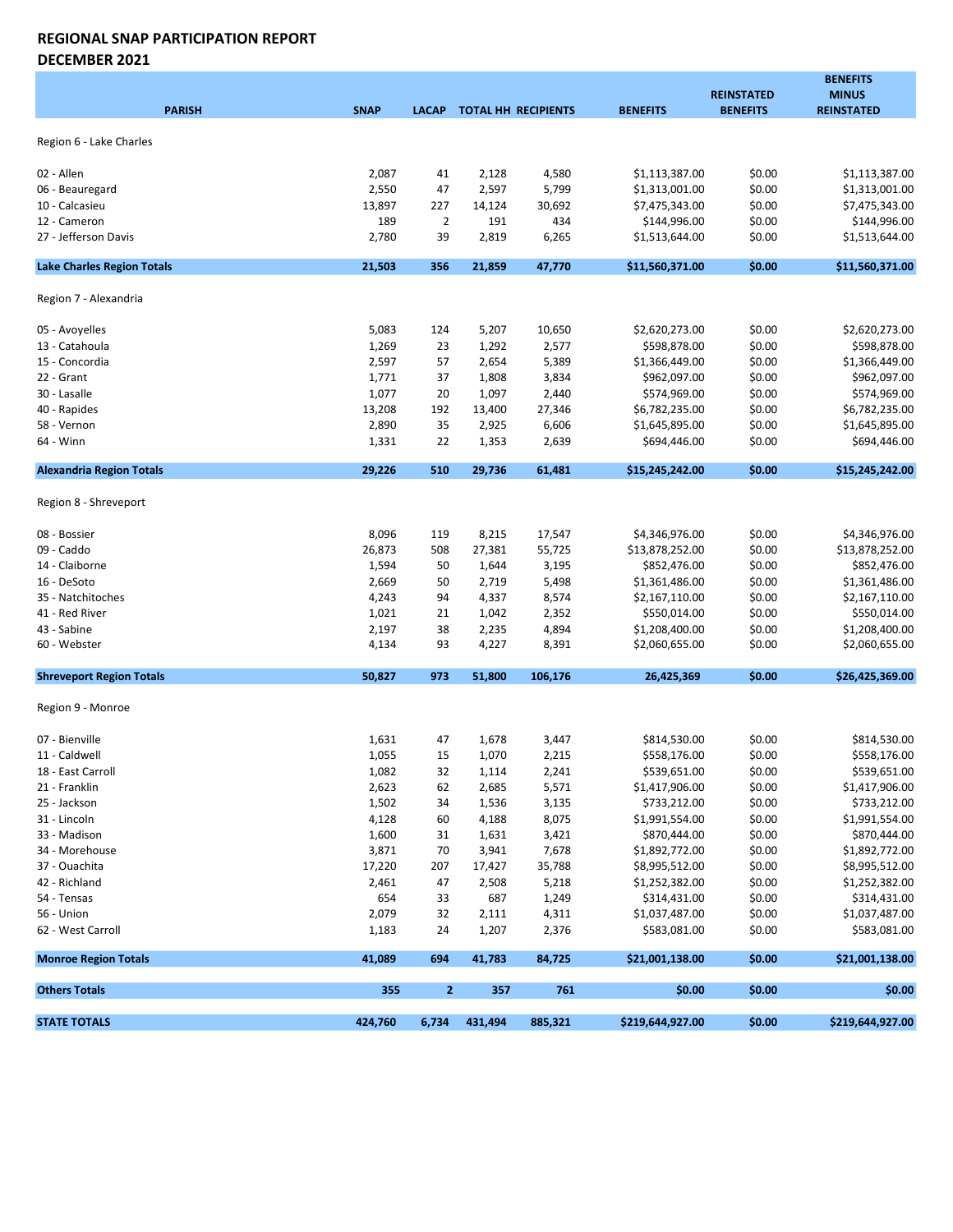NOVEMBER 2021

| <b>PARISH</b>                        | <b>SNAP</b>    | <b>LACAP</b> |                | TOTAL HH RECIPIENTS | <b>BENEFITS</b>                | <b>REINSTATED</b><br><b>BENEFITS</b> | <b>BENEFITS</b><br><b>MINUS</b><br><b>REINSTATED</b> |
|--------------------------------------|----------------|--------------|----------------|---------------------|--------------------------------|--------------------------------------|------------------------------------------------------|
| Region 1 - Orleans                   |                |              |                |                     |                                |                                      |                                                      |
|                                      |                |              |                |                     |                                |                                      |                                                      |
| 26 - Jefferson                       | 34,102         | 463          | 34,565         | 69,172              | \$17,453,047.00                | \$0.00                               | \$17,453,047.00                                      |
| 36 - Orleans                         | 45,133         | 904          | 46,037         | 84,269              | \$21,443,449.00                | \$0.00                               | \$21,443,449.00                                      |
| 38 - Plaquemines<br>44 - St. Bernard | 1,342<br>4,693 | 28<br>50     | 1,370<br>4,743 | 3,018<br>10,151     | \$735,033.00<br>\$2,512,736.00 | \$0.00<br>\$0.00                     | \$735,033.00<br>\$2,512,736.00                       |
|                                      |                |              |                |                     |                                |                                      |                                                      |
| <b>Orleans Region Totals</b>         | 85,270         | 1,445        | 86,715         | 166,610             | \$42,144,265.00                | \$0.00                               | \$42,144,265.00                                      |
| Region 2 - Baton Rouge               |                |              |                |                     |                                |                                      |                                                      |
| 17 - East Baton Rouge                | 39,916         | 433          | 40,349         | 82,742              | \$20,499,842.07                | \$0.00                               | \$20,499,842.07                                      |
| 19 - East Feliciana                  | 811            | 19           | 830            | 1,628               | \$747,387.00                   | \$0.00                               | \$747,387.00                                         |
| 24 - Iberville                       | 3,486          | 63           | 3,549          | 7,291               | \$1,794,666.00                 | \$0.00                               | \$1,794,666.00                                       |
| 39 - Pointe Coupee                   | 1,930          | 40           | 1,970          | 3,988               | \$1,029,243.00                 | \$0.00                               | \$1,029,243.00                                       |
| 61 - West Baton Rouge                | 2,060          | 31           | 2,091          | 4,412               | \$1,096,123.00                 | \$0.00                               | \$1,096,123.00                                       |
| 63 - West Feliciana                  | 643            | 12           | 655            | 1,403               | \$336,883.00                   | \$0.00                               | \$336,883.00                                         |
| <b>Baton Rouge Region Totals</b>     | 48,846         | 598          | 49,444         | 101,464             | \$25,504,144.07                | \$0.00                               | \$25,504,144.07                                      |
| Region 3 - Covington                 |                |              |                |                     |                                |                                      |                                                      |
| 32 - Livingston                      | 8,700          | 80           | 8,780          | 19,030              | \$4,893,658.00                 | \$0.00                               | \$4,893,658.00                                       |
| 46 - St. Helena                      | 915            | 17           | 932            | 1,938               | \$813,077.00                   | \$0.00                               | \$813,077.00                                         |
| 52 - St. Tammany                     | 12,255         | 187          | 12,442         | 26,546              | \$6,609,628.00                 | \$0.00                               | \$6,609,628.00                                       |
| 53 - Tangipahoa                      | 14,083         | 212          | 14,295         | 30,564              | \$7,063,290.00                 | \$0.00                               | \$7,063,290.00                                       |
| 59 - Washington                      | 5,966          | 90           | 6,056          | 11,984              | \$2,954,665.00                 | \$0.00                               | \$2,954,665.00                                       |
| <b>Covington Region Totals</b>       | 41,919         | 586          | 42,505         | 90,062              | \$22,334,318.00                | \$0.00                               | \$22,334,318.00                                      |
| Region 4 - Thibodaux                 |                |              |                |                     |                                |                                      |                                                      |
| 03 - Ascension                       | 6,456          | 81           | 6,537          | 14,507              | \$3,463,912.00                 | \$0.00                               | \$3,463,912.00                                       |
| 04 - Assumption                      | 1,816          | 59           | 1,875          | 3,700               | \$1,031,555.00                 | \$0.00                               | \$1,031,555.00                                       |
| 29 - Lafourche                       | 7,028          | 100          | 7,128          | 14,705              | \$3,879,490.00                 | \$0.00                               | \$3,879,490.00                                       |
| 45 - St. Charles                     | 2,905          | 34           | 2,939          | 6,385               | \$1,591,017.00                 | \$0.00                               | \$1,591,017.00                                       |
| 47 - St. James                       | 1,818          | 41           | 1,859          | 3,808               | \$908,900.00                   | \$0.00                               | \$908,900.00                                         |
| 48 - St. John                        | 4,575          | 43           | 4,618          | 9,762               | \$2,409,409.00                 | \$0.00                               | \$2,409,409.00                                       |
| 55 - Terrebonne                      | 10,658         | 146          | 10,804         | 23,023              | \$5,469,201.90                 | \$0.00                               | \$5,469,201.90                                       |
| <b>Thibodaux Region Totals</b>       | 35,256         | 504          | 35,760         | 75,890              | \$18,753,484.90                | \$0.00                               | \$18,753,484.90                                      |
| Region 5 - Lafayette                 |                |              |                |                     |                                |                                      |                                                      |
| 01 - Acadia                          | 6,753          | 129          | 6,882          | 14,435              | \$3,529,514.00                 | \$0.00                               | \$3,529,514.00                                       |
| 20 - Evangeline                      | 4,159          | 105          | 4,264          | 8,700               | \$2,169,257.00                 | \$0.00                               | \$2,169,257.00                                       |
| 23 - Iberia                          | 8,419          | 125          | 8,544          | 18,388              | \$4,461,986.00                 | \$0.00                               | \$4,461,986.00                                       |
| 28 - Lafayette                       | 18,862         | 218          | 19,080         | 40,106              | \$9,880,723.00                 | \$0.00                               | \$9,880,723.00                                       |
| 49 - St. Landry                      | 11,491         | 252          | 11,743         | 24,388              | \$5,861,360.00                 | \$0.00                               | \$5,861,360.00                                       |
| 50 - St. Martin                      | 4,775          | 85           | 4,860          | 10,445              | \$2,818,837.00                 | \$0.00                               | \$2,818,837.00                                       |
| 51 - St. Mary                        | 5,574          | 90           | 5,664          | 11,853              | \$3,017,707.80                 | \$0.00                               | \$3,017,707.80                                       |
| 57 - Vermilion                       | 5,251          | 73           | 5,324          | 11,680              | \$2,963,970.00                 | \$0.00                               | \$2,963,970.00                                       |
| <b>Lafayette Region Totals</b>       | 65,284         | 1,077        | 66,361         | 139,995             | \$34,703,354.80                | \$0.00                               | \$34,703,354.80                                      |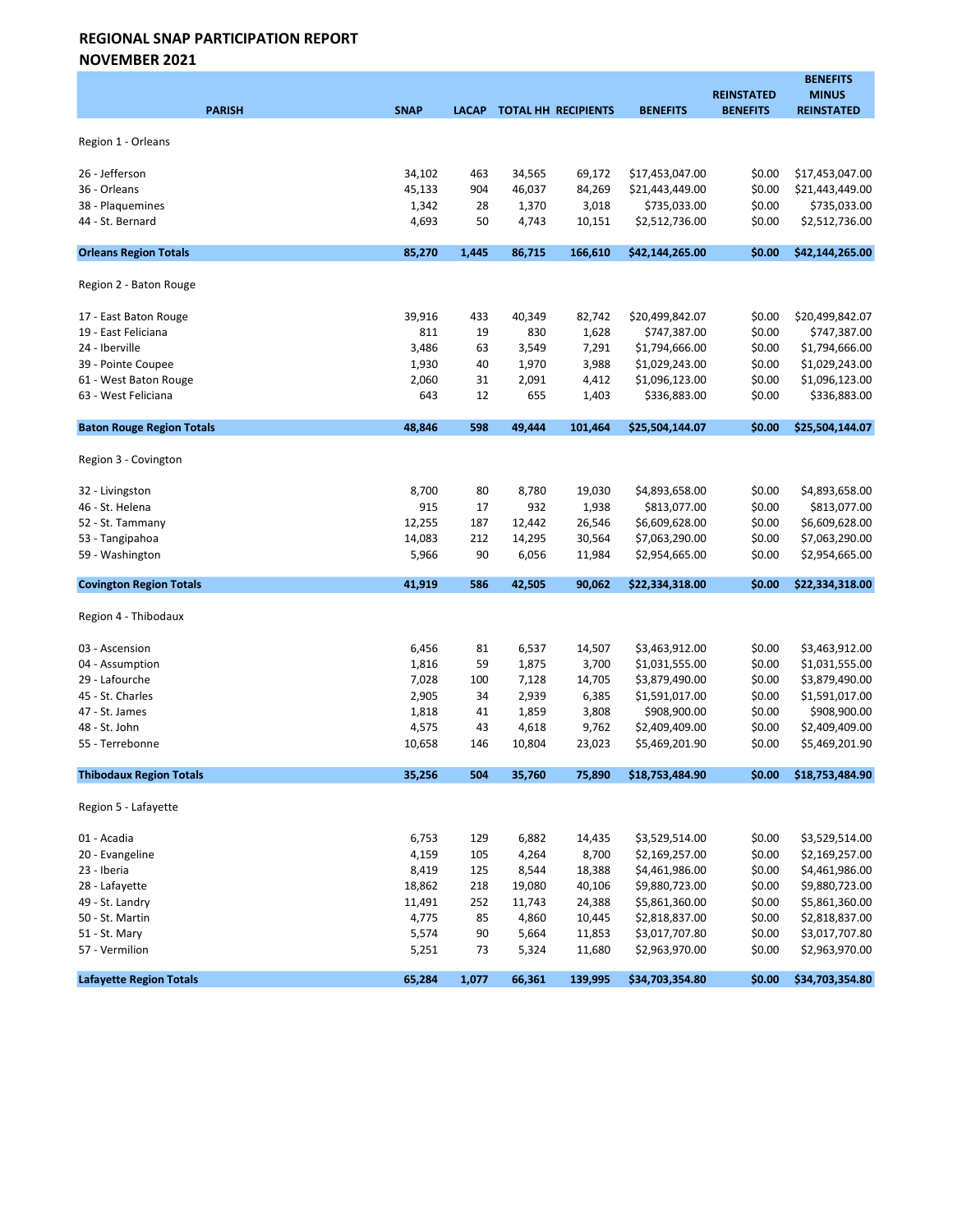NOVEMBER 2021

|                                   |             |                |         |                            |                  |                                      | <b>BENEFITS</b>                   |
|-----------------------------------|-------------|----------------|---------|----------------------------|------------------|--------------------------------------|-----------------------------------|
| <b>PARISH</b>                     | <b>SNAP</b> | <b>LACAP</b>   |         | <b>TOTAL HH RECIPIENTS</b> | <b>BENEFITS</b>  | <b>REINSTATED</b><br><b>BENEFITS</b> | <b>MINUS</b><br><b>REINSTATED</b> |
|                                   |             |                |         |                            |                  |                                      |                                   |
| Region 6 - Lake Charles           |             |                |         |                            |                  |                                      |                                   |
| 02 - Allen                        | 2,012       | 42             | 2,054   | 4,436                      | \$1,083,762.00   | \$0.00                               | \$1,083,762.00                    |
| 06 - Beauregard                   | 2,484       | 48             | 2,532   | 5,663                      | \$1,296,466.00   | \$0.00                               | \$1,296,466.00                    |
| 10 - Calcasieu                    | 13,544      | 232            | 13,776  | 29,934                     | \$7,340,380.00   | \$0.00                               | \$7,340,380.00                    |
| 12 - Cameron                      | 188         | $\overline{2}$ | 190     | 429                        | \$144,510.00     | \$0.00                               | \$144,510.00                      |
| 27 - Jefferson Davis              | 2,711       | 38             | 2,749   | 6,127                      | \$1,496,748.00   | \$0.00                               | \$1,496,748.00                    |
| <b>Lake Charles Region Totals</b> | 20,939      | 362            | 21,301  | 46,589                     | \$11,361,866.00  | \$0.00                               | \$11,361,866.00                   |
| Region 7 - Alexandria             |             |                |         |                            |                  |                                      |                                   |
| 05 - Avoyelles                    | 4,981       | 123            | 5,104   | 10,442                     | \$2,584,685.00   | \$0.00                               | \$2,584,685.00                    |
| 13 - Catahoula                    | 1,229       | 23             | 1,252   | 2,500                      | \$589,815.00     | \$0.00                               | \$589,815.00                      |
| 15 - Concordia                    | 2,554       | 57             | 2,611   | 5,302                      | \$1,363,899.00   | \$0.00                               | \$1,363,899.00                    |
| 22 - Grant                        | 1,725       | 36             | 1,761   | 3,740                      | \$942,750.00     | \$0.00                               | \$942,750.00                      |
| 30 - Lasalle                      | 1,064       | 20             | 1,084   | 2,414                      | \$576,176.00     | \$0.00                               | \$576,176.00                      |
| 40 - Rapides                      | 12,903      | 192            | 13,095  | 26,753                     | \$6,689,583.00   | \$0.00                               | \$6,689,583.00                    |
| 58 - Vernon                       | 2,835       | 36             | 2,871   | 6,478                      | \$1,627,671.00   | \$0.00                               | \$1,627,671.00                    |
| 64 - Winn                         | 1,297       | 22             | 1,319   | 2,574                      | \$695,084.00     | \$0.00                               | \$695,084.00                      |
| <b>Alexandria Region Totals</b>   | 28,588      | 509            | 29,097  | 60,203                     | \$15,069,663.00  | \$0.00                               | \$15,069,663.00                   |
| Region 8 - Shreveport             |             |                |         |                            |                  |                                      |                                   |
| 08 - Bossier                      | 7,907       | 117            | 8,024   | 17,127                     | \$4,287,779.00   | \$0.00                               | \$4,287,779.00                    |
| 09 - Caddo                        | 26,288      | 509            | 26,797  | 54,663                     | \$13,725,540.00  | \$0.00                               | \$13,725,540.00                   |
| 14 - Claiborne                    | 1,562       | 50             | 1,612   | 3,134                      | \$833,355.00     | \$0.00                               | \$833,355.00                      |
| 16 - DeSoto                       | 2,619       | 50             | 2,669   | 5,409                      | \$1,335,519.00   | \$0.00                               | \$1,335,519.00                    |
| 35 - Natchitoches                 | 4,156       | 94             | 4,250   | 8,395                      | \$2,129,520.00   | \$0.00                               | \$2,129,520.00                    |
| 41 - Red River                    | 1,008       | 21             | 1,029   | 2,319                      | \$540,179.00     | \$0.00                               | \$540,179.00                      |
| 43 - Sabine                       | 2,166       | 39             | 2,205   | 4,828                      | \$1,207,132.00   | \$0.00                               | \$1,207,132.00                    |
| 60 - Webster                      | 4,047       | 91             | 4,138   | 8,227                      | \$2,006,544.00   | \$0.00                               | \$2,006,544.00                    |
| <b>Shreveport Region Totals</b>   | 49,753      | 971            | 50,724  | 104,102                    | 26,065,568       | \$0.00                               | \$26,065,568.00                   |
| Region 9 - Monroe                 |             |                |         |                            |                  |                                      |                                   |
| 07 - Bienville                    | 1,596       | 46             | 1,642   | 3,355                      | \$794,687.00     | \$0.00                               | \$794,687.00                      |
| 11 - Caldwell                     | 1,028       | 17             | 1,045   | 2,176                      | \$545,378.00     | \$0.00                               | \$545,378.00                      |
| 18 - East Carroll                 | 1,062       | 33             | 1,095   | 2,205                      | \$549,744.00     | \$0.00                               | \$549,744.00                      |
| 21 - Franklin                     | 2,559       | 62             | 2,621   | 5,466                      | \$1,382,610.00   | \$0.00                               | \$1,382,610.00                    |
| 25 - Jackson                      | 1,464       | 33             | 1,497   | 3,067                      | \$726,465.00     | \$0.00                               | \$726,465.00                      |
| 31 - Lincoln                      | 4,008       | 60             | 4,068   | 7,883                      | \$1,949,090.00   | \$0.00                               | \$1,949,090.00                    |
| 33 - Madison                      | 1,564       | 30             | 1,594   | 3,351                      | \$848,504.00     | \$0.00                               | \$848,504.00                      |
| 34 - Morehouse                    | 3,801       | 67             | 3,868   | 7,516                      | \$1,872,863.00   | \$0.00                               | \$1,872,863.00                    |
| 37 - Ouachita                     | 16,854      | 203            | 17,057  | 35,176                     | \$8,955,200.00   | \$0.00                               | \$8,955,200.00                    |
| 42 - Richland                     | 2,396       | 46             | 2,442   | 5,111                      | \$1,242,499.00   | \$0.00                               | \$1,242,499.00                    |
| 54 - Tensas                       | 640         | 34             | 674     | 1,226                      | \$315,703.00     | \$0.00                               | \$315,703.00                      |
| 56 - Union                        | 2,045       | 32             | 2,077   | 4,234                      | \$1,029,500.00   | \$0.00                               | \$1,029,500.00                    |
| 62 - West Carroll                 | 1,160       | 24             | 1,184   | 2,336                      | \$582,338.00     | \$0.00                               | \$582,338.00                      |
| <b>Monroe Region Totals</b>       | 40,177      | 687            | 40,864  | 83,102                     | \$20,794,581.00  | \$0.00                               | \$20,794,581.00                   |
| <b>Others Totals</b>              | 302         | 4              | 306     | 653                        | \$334.00         | \$0.00                               | \$334.00                          |
| <b>STATE TOTALS</b>               | 416,334     | 6,743          | 423,077 | 868,670                    | \$216,731,578.77 |                                      | \$0.00 \$216,731,578.77           |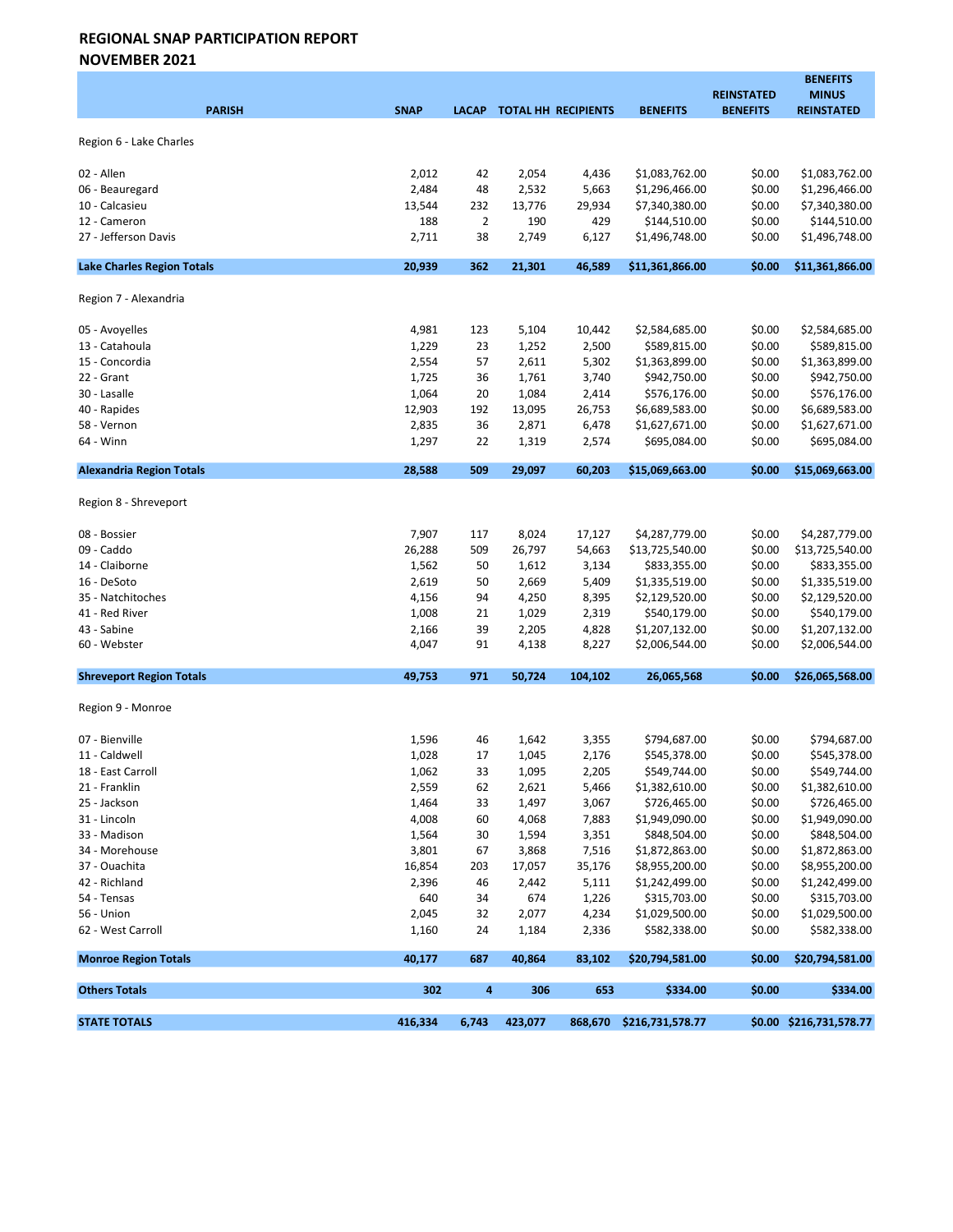OCTOBER 2021

| <b>PARISH</b>                    | <b>SNAP</b>    | <b>LACAP</b> |                 | <b>TOTAL HH RECIPIENTS</b> | <b>BENEFITS</b>                  | <b>REINSTATED</b><br><b>BENEFITS</b> | <b>BENEFITS</b><br><b>MINUS</b><br><b>REINSTATED</b> |
|----------------------------------|----------------|--------------|-----------------|----------------------------|----------------------------------|--------------------------------------|------------------------------------------------------|
|                                  |                |              |                 |                            |                                  |                                      |                                                      |
| Region 1 - Orleans               |                |              |                 |                            |                                  |                                      |                                                      |
| 26 - Jefferson                   | 32,847         | 468          | 33,315          | 66,539                     | \$16,912,142.30                  | \$0.00                               | \$16,912,142.30                                      |
| 36 - Orleans                     | 43,470         | 904          | 44,374          | 81,170                     | \$21,004,417.30                  | \$0.00                               | \$21,004,417.30                                      |
| 38 - Plaquemines                 | 1,301          | 29           | 1,330           | 2,965                      | \$730,352.00                     | \$0.00                               | \$730,352.00                                         |
| 44 - St. Bernard                 | 4,514          | 49           | 4,563           | 9,774                      | \$2,443,889.00                   | \$0.00                               | \$2,443,889.00                                       |
|                                  |                |              |                 |                            |                                  |                                      |                                                      |
| <b>Orleans Region Totals</b>     | 82.132         | 1,450        | 83,582          | 160,448                    | \$41,090,800.60                  | \$0.00                               | \$41,090,800.60                                      |
| Region 2 - Baton Rouge           |                |              |                 |                            |                                  |                                      |                                                      |
| 17 - East Baton Rouge            | 38,093         | 434          | 38,527          | 78,988                     | \$19,799,859.35                  | \$0.00                               | \$19,799,859.35                                      |
| 19 - East Feliciana              | 772            | 18           | 790             | 1,551                      | \$713,162.00                     | \$0.00                               | \$713,162.00                                         |
| 24 - Iberville                   | 3,365          | 63           | 3,428           | 7,038                      | \$1,791,866.20                   | \$0.00                               | \$1,791,866.20                                       |
| 39 - Pointe Coupee               | 1,857          | 41           | 1,898           | 3,827                      | \$998,419.56                     | \$0.00                               | \$998,419.56                                         |
| 61 - West Baton Rouge            | 1,980          | 31           | 2,011           | 4,227                      | \$1,075,219.98                   | \$0.00                               | \$1,075,219.98                                       |
| 63 - West Feliciana              | 626            | 12           | 638             | 1,364                      | \$338,535.90                     | \$0.00                               | \$338,535.90                                         |
|                                  |                |              |                 |                            |                                  |                                      |                                                      |
| <b>Baton Rouge Region Totals</b> | 46,693         | 599          | 47,292          | 96,995                     | \$24,717,062.99                  | \$0.00                               | \$24,717,062.99                                      |
| Region 3 - Covington             |                |              |                 |                            |                                  |                                      |                                                      |
| 32 - Livingston                  | 8,284          | 82           | 8,366           | 18,154                     | \$4,688,379.00                   | \$0.00                               | \$4,688,379.00                                       |
| 46 - St. Helena                  | 881            | 17           | 898             | 1,871                      | \$798,570.00                     | \$0.00                               | \$798,570.00                                         |
| 52 - St. Tammany                 | 11,696         | 188          | 11,884          | 25,309                     | \$6,360,283.00                   | \$0.00                               | \$6,360,283.00                                       |
| 53 - Tangipahoa                  | 13,573         | 211          | 13,784          | 29,465                     | \$6,842,077.00                   | \$0.00                               | \$6,842,077.00                                       |
| 59 - Washington                  | 5,764          | 89           | 5,853           | 11,529                     | \$2,879,450.00                   | \$0.00                               | \$2,879,450.00                                       |
| <b>Covington Region Totals</b>   | 40,198         | 587          | 40,785          | 86,328                     | \$21,568,759.00                  | \$0.00                               | \$21,568,759.00                                      |
| Region 4 - Thibodaux             |                |              |                 |                            |                                  |                                      |                                                      |
| 03 - Ascension                   |                |              |                 |                            |                                  | \$0.00                               | \$3,312,094.00                                       |
| 04 - Assumption                  | 6,176<br>1,723 | 84<br>59     | 6,260<br>1,782  | 13,834<br>3,523            | \$3,312,094.00<br>\$987,260.00   | \$0.00                               | \$987,260.00                                         |
| 29 - Lafourche                   | 6,827          | 102          | 6,929           | 14,328                     | \$3,815,092.70                   | \$0.00                               | \$3,815,092.70                                       |
| 45 - St. Charles                 | 2,806          | 34           | 2,840           | 6,196                      | \$1,552,244.00                   | \$0.00                               | \$1,552,244.00                                       |
| 47 - St. James                   | 1,769          | 41           | 1,810           | 3,715                      | \$896,605.00                     | \$0.00                               | \$896,605.00                                         |
| 48 - St. John                    | 4,456          | 42           | 4,498           | 9,478                      | \$2,357,850.00                   | \$0.00                               | \$2,357,850.00                                       |
| 55 - Terrebonne                  | 10,374         | 146          | 10,520          | 22,465                     | \$5,357,219.00                   | \$0.00                               | \$5,357,219.00                                       |
| <b>Thibodaux Region Totals</b>   | 34,131         | 508          | 34,639          | 73,539                     | \$18,278,364.70                  | \$0.00                               | \$18,278,364.70                                      |
| Region 5 - Lafayette             |                |              |                 |                            |                                  |                                      |                                                      |
|                                  |                |              |                 |                            |                                  |                                      |                                                      |
| 01 - Acadia                      | 6,481          | 130          | 6,611           | 13,847                     | \$3,432,727.00                   | \$0.00                               | \$3,432,727.00                                       |
| 20 - Evangeline                  | 3,966          | 106          | 4,072           | 8,319                      | \$2,108,211.00                   | \$0.00                               | \$2,108,211.00                                       |
| 23 - Iberia                      | 8,065          | 125          | 8,190           | 17,668                     | \$4,363,286.00                   | \$0.00                               | \$4,363,286.00                                       |
| 28 - Lafayette                   | 18,037         | 218          | 18,255          | 38,297                     | \$9,533,359.00                   | \$0.00                               | \$9,533,359.00                                       |
| 49 - St. Landry                  | 11,020         | 255          | 11,275<br>4,703 | 23,427<br>10,088           | \$5,732,334.00                   | \$0.00                               | \$5,732,334.00<br>\$2,750,935.00                     |
| 50 - St. Martin                  | 4,618          | 85<br>88     | 5,428           |                            | \$2,750,935.00<br>\$2,954,086.64 | \$0.00<br>\$0.00                     | \$2,954,086.64                                       |
| 51 - St. Mary<br>57 - Vermilion  | 5,340<br>5,013 | 74           | 5,087           | 11,353<br>11,105           | \$2,839,674.00                   | \$0.00                               | \$2,839,674.00                                       |
|                                  |                |              |                 |                            |                                  |                                      |                                                      |
| <b>Lafayette Region Totals</b>   | 62,540         | 1,081        | 63,621          | 134,104                    | \$33,714,612.64                  | \$0.00                               | \$33,714,612.64                                      |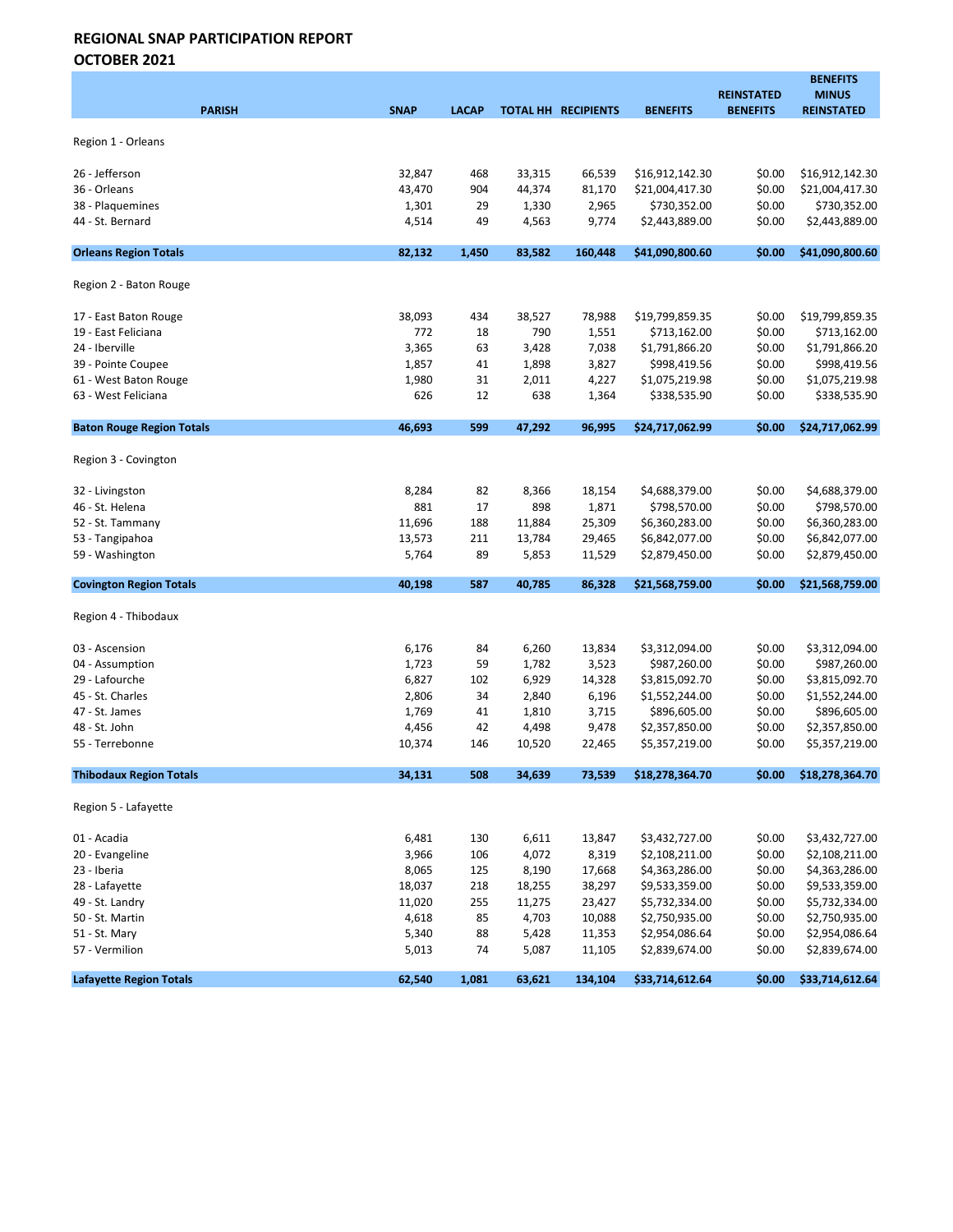OCTOBER 2021

|                                   |                 |              |                 |                            |                                 | <b>REINSTATED</b> | <b>BENEFITS</b><br><b>MINUS</b>   |
|-----------------------------------|-----------------|--------------|-----------------|----------------------------|---------------------------------|-------------------|-----------------------------------|
| <b>PARISH</b>                     | <b>SNAP</b>     | <b>LACAP</b> |                 | <b>TOTAL HH RECIPIENTS</b> | <b>BENEFITS</b>                 | <b>BENEFITS</b>   | <b>REINSTATED</b>                 |
|                                   |                 |              |                 |                            |                                 |                   |                                   |
| Region 6 - Lake Charles           |                 |              |                 |                            |                                 |                   |                                   |
| 02 - Allen                        | 1,921           | 42           | 1,963           | 4,230                      | \$1,059,716.00                  | \$0.00            | \$1,059,716.00                    |
| 06 - Beauregard                   | 2,386           | 49           | 2,435           | 5,454                      | \$1,275,923.00                  | \$0.00            | \$1,275,923.00                    |
| 10 - Calcasieu                    | 12,831          | 232          | 13,063          | 28,559                     | \$7,106,372.00                  | \$0.00            | \$7,106,372.00                    |
| 12 - Cameron                      | 179             | 2            | 181             | 414                        | \$143,040.00                    | \$0.00            | \$143,040.00                      |
| 27 - Jefferson Davis              | 2,574           | 38           | 2,612           | 5,826                      | \$1,424,553.00                  | \$0.00            | \$1,424,553.00                    |
|                                   |                 |              |                 |                            |                                 |                   |                                   |
| <b>Lake Charles Region Totals</b> | 19,891          | 363          | 20,254          | 44,483                     | \$11,009,604.00                 | \$0.00            | \$11,009,604.00                   |
| Region 7 - Alexandria             |                 |              |                 |                            |                                 |                   |                                   |
| 05 - Avoyelles                    | 4,795           | 123          | 4,918           | 10,062                     | \$2,538,968.00                  | \$0.00            | \$2,538,968.00                    |
| 13 - Catahoula                    | 1,182           | 23           | 1,205           | 2,384                      | \$578,403.00                    | \$0.00            | \$578,403.00                      |
| 15 - Concordia                    | 2,440           | 56           | 2,496           | 5,060                      | \$1,327,636.00                  | \$0.00            | \$1,327,636.00                    |
| 22 - Grant                        | 1,635           | 36           | 1,671           | 3,512                      | \$900,718.00                    | \$0.00            | \$900,718.00                      |
| 30 - Lasalle                      | 1,014           | 20           | 1,034           | 2,297                      | \$551,331.00                    | \$0.00            | \$551,331.00                      |
| 40 - Rapides                      | 12,336          | 192          | 12,528          | 25,588                     | \$6,531,013.00                  | \$0.00            | \$6,531,013.00                    |
| 58 - Vernon                       | 2,670           | 36           | 2,706           | 6,124                      | \$1,568,104.00                  | \$0.00            | \$1,568,104.00                    |
| 64 - Winn                         | 1,234           | 22           | 1,256           | 2,426                      | \$666,273.00                    | \$0.00            | \$666,273.00                      |
| <b>Alexandria Region Totals</b>   | 27,306          | 508          | 27,814          | 57,453                     | \$14,662,446.00                 | \$0.00            | \$14,662,446.00                   |
| Region 8 - Shreveport             |                 |              |                 |                            |                                 |                   |                                   |
|                                   |                 |              |                 |                            |                                 |                   |                                   |
| 08 - Bossier<br>09 - Caddo        | 7,504<br>25,110 | 116<br>513   | 7,620<br>25,623 | 16,252<br>52,320           | \$4,111,008.00                  | \$0.00<br>\$0.00  | \$4,111,008.00<br>\$13,347,959.00 |
| 14 - Claiborne                    | 1,495           | 49           | 1,544           | 3,005                      | \$13,347,959.00<br>\$835,129.00 | \$0.00            | \$835,129.00                      |
| 16 - DeSoto                       | 2,510           | 51           | 2,561           | 5,199                      | \$1,321,280.00                  | \$0.00            | \$1,321,280.00                    |
| 35 - Natchitoches                 | 3,972           | 95           | 4,067           | 8,008                      | \$2,070,368.00                  | \$0.00            | \$2,070,368.00                    |
| 41 - Red River                    | 975             | 22           | 997             | 2,253                      | \$546,540.00                    | \$0.00            | \$546,540.00                      |
| 43 - Sabine                       | 2,087           | 39           | 2,126           | 4,641                      | \$1,181,406.00                  | \$0.00            | \$1,181,406.00                    |
| 60 - Webster                      | 3,870           | 91           | 3,961           | 7,858                      | \$1,962,057.00                  | \$0.00            | \$1,962,057.00                    |
| <b>Shreveport Region Totals</b>   | 47,523          | 976          | 48,499          | 99,536                     | \$25,375,747.00                 | \$0.00            | \$25,375,747.00                   |
|                                   |                 |              |                 |                            |                                 |                   |                                   |
| Region 9 - Monroe                 |                 |              |                 |                            |                                 |                   |                                   |
| 07 - Bienville                    | 1,531           | 46           | 1,577           | 3,239                      | \$774,707.00                    | \$0.00            | \$774,707.00                      |
| 11 - Caldwell                     | 967             | 17           | 984             | 2,064                      | \$523,375.00                    | \$0.00            | \$523,375.00                      |
| 18 - East Carroll                 | 1,012           | 34           | 1,046           | 2,100                      | \$524,054.00                    | \$0.00            | \$524,054.00                      |
| 21 - Franklin                     | 2,470           | 62           | 2,532           | 5,248                      | \$1,362,952.00                  | \$0.00            | \$1,362,952.00                    |
| 25 - Jackson                      | 1,394           | 32           | 1,426           | 2,926                      | \$703,151.00                    | \$0.00            | \$703,151.00                      |
| 31 - Lincoln                      | 3,834           | 60           | 3,894           | 7,564                      | \$1,905,257.00                  | \$0.00            | \$1,905,257.00                    |
| 33 - Madison                      | 1,498           | 30           | 1,528           | 3,211                      | \$828,018.00                    | \$0.00            | \$828,018.00                      |
| 34 - Morehouse                    | 3,643           | 67           | 3,710           | 7,176                      | \$1,832,133.00                  | \$0.00            | \$1,832,133.00                    |
| 37 - Ouachita                     | 16,025          | 202          | 16,227          | 33,476                     | \$8,601,764.00                  | \$0.00            | \$8,601,764.00                    |
| 42 - Richland                     | 2,276           | 44           | 2,320           | 4,851                      | \$1,187,595.00                  | \$0.00            | \$1,187,595.00                    |
| 54 - Tensas                       | 621             | 33           | 654             | 1,180                      | \$301,863.00                    | \$0.00            | \$301,863.00                      |
| 56 - Union                        | 1,960           | 32           | 1,992           | 4,057                      | \$1,003,862.00                  | \$0.00            | \$1,003,862.00                    |
| 62 - West Carroll                 | 1,111           | 24           | 1,135           | 2,236                      | \$558,909.00                    | \$0.00            | \$558,909.00                      |
| <b>Monroe Region Totals</b>       | 38,342          | 683          | 39,025          | 79,328                     | \$20,107,640.00                 | \$0.00            | \$20,107,640.00                   |
| <b>Others Totals</b>              | 247             | $\mathbf{1}$ | 248             | 514                        | \$334.00                        | \$0.00            | \$334.00                          |
| <b>STATE TOTALS</b>               | 399,003         | 6,756        | 405,759         |                            | 832,728 \$210,525,370.93        |                   | \$0.00 \$210,525,370.93           |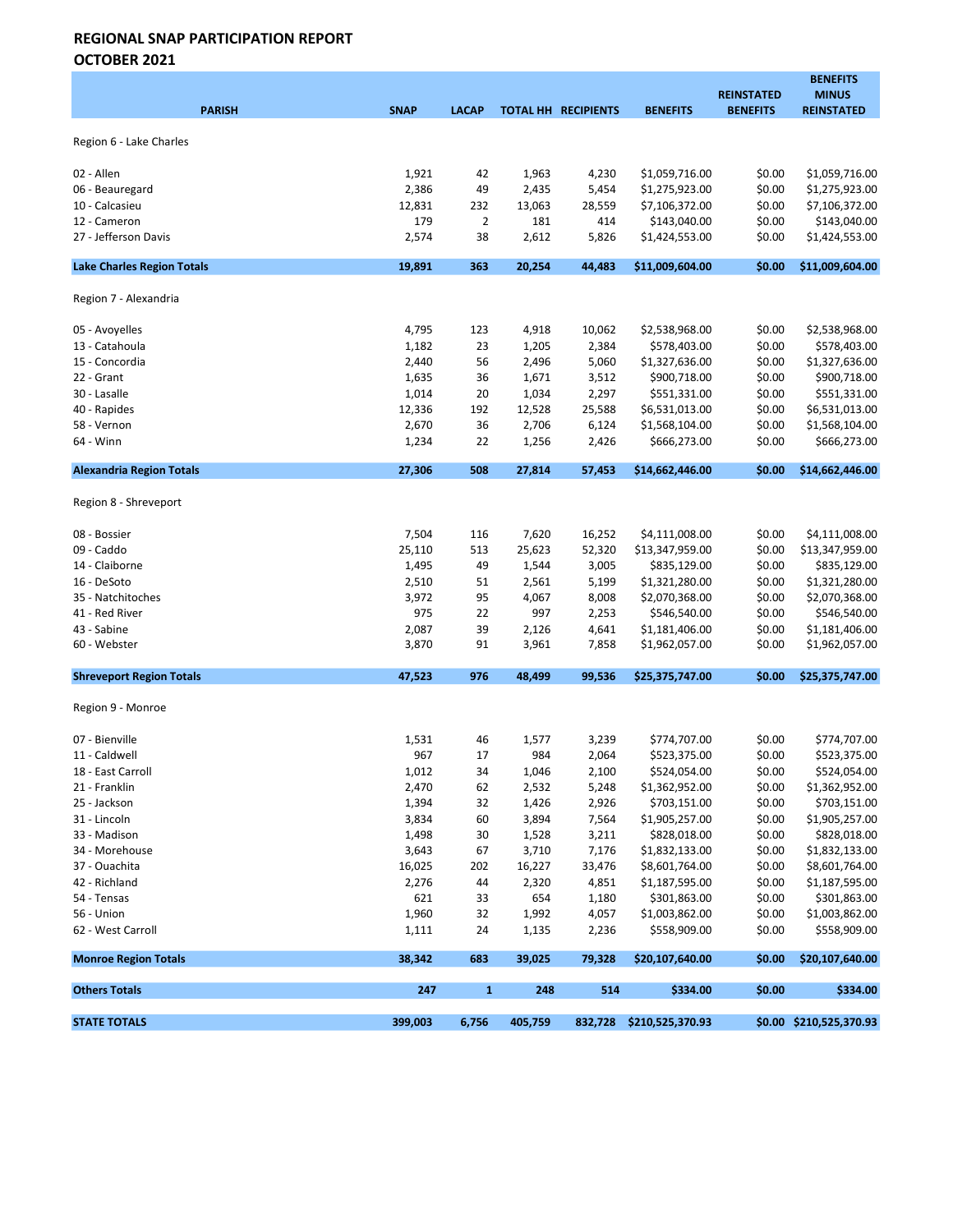SEPTEMBER 2021

| <b>PARISH</b>                    | <b>SNAP</b> | <b>LACAP</b> | <b>TOTAL HH</b> | <b>RECIPIENTS</b> | <b>BENEFITS</b> | <b>REINSTATED</b><br><b>BENEFITS</b> | <b>BENEFITS</b><br><b>MINUS</b><br><b>REINSTATED</b> |
|----------------------------------|-------------|--------------|-----------------|-------------------|-----------------|--------------------------------------|------------------------------------------------------|
| Region 1 - Orleans               |             |              |                 |                   |                 |                                      |                                                      |
| 26 - Jefferson                   | 31,690      | 470          | 32,160          | 64,425            | \$15,028,159.15 | \$0.00                               | \$15,028,159.15                                      |
| 36 - Orleans                     | 41,668      | 899          | 42,567          | 78,067            | \$18,469,752.30 | \$0.00                               | \$18,469,752.30                                      |
| 38 - Plaquemines                 | 1,259       | 28           | 1,287           | 2,873             | \$658,269.00    | \$0.00                               | \$658,269.00                                         |
| 44 - St. Bernard                 | 4,372       | 46           | 4,418           | 9,485             | \$2,171,933.00  | \$0.00                               | \$2,171,933.00                                       |
| <b>Orleans Region Totals</b>     | 78,989      | 1,443        | 80,432          | 154.850           | \$36,328,113.45 | \$0.00                               | \$36,328,113.45                                      |
| Region 2 - Baton Rouge           |             |              |                 |                   |                 |                                      |                                                      |
| 17 - East Baton Rouge            | 36,352      | 435          | 36,787          | 75,554            | \$17,237,011.15 | \$0.00                               | \$17,237,011.15                                      |
| 19 - East Feliciana              | 736         | 17           | 753             | 1,478             | \$624,252.00    | \$0.00                               | \$624,252.00                                         |
| 24 - Iberville                   | 3,241       | 63           | 3,304           | 6,810             | \$1,548,434.00  | \$0.00                               | \$1,548,434.00                                       |
| 39 - Pointe Coupee               | 1,778       | 40           | 1,818           | 3,678             | \$871,510.00    | \$0.00                               | \$871,510.00                                         |
| 61 - West Baton Rouge            | 1,899       | 31           | 1,930           | 4,082             | \$958,465.00    | \$0.00                               | \$958,465.00                                         |
| 63 - West Feliciana              | 598         | 12           | 610             | 1,299             | \$285,621.00    | \$0.00                               | \$285,621.00                                         |
| <b>Baton Rouge Region Totals</b> | 44,604      | 598          | 45,202          | 92,901            | \$21,525,293.15 | \$0.00                               | \$21,525,293.15                                      |
| Region 3 - Covington             |             |              |                 |                   |                 |                                      |                                                      |
| 32 - Livingston                  | 7,961       | 84           | 8,045           | 17,544            | \$4,150,962.00  | \$0.00                               | \$4,150,962.00                                       |
| 46 - St. Helena                  | 862         | 18           | 880             | 1,819             | \$707,470.00    | \$0.00                               | \$707,470.00                                         |
| 52 - St. Tammany                 | 11,191      | 185          | 11,376          | 24,267            | \$5,580,306.00  | \$0.00                               | \$5,580,306.00                                       |
| 53 - Tangipahoa                  | 13,086      | 213          | 13,299          | 28,503            | \$6,097,806.00  | \$0.00                               | \$6,097,806.00                                       |
| 59 - Washington                  | 5,501       | 88           | 5,589           | 11,024            | \$2,515,290.00  | \$0.00                               | \$2,515,290.00                                       |
| <b>Covington Region Totals</b>   | 38,601      | 588          | 39,189          | 83,157            | \$19,051,834.00 | \$0.00                               | \$19,051,834.00                                      |
| Region 4 - Thibodaux             |             |              |                 |                   |                 |                                      |                                                      |
| 03 - Ascension                   | 5,962       | 82           | 6,044           | 13,381            | \$2,931,868.75  | \$0.00                               | \$2,931,868.75                                       |
| 04 - Assumption                  | 1,655       | 59           | 1,714           | 3,402             | \$871,264.00    | \$0.00                               | \$871,264.00                                         |
| 29 - Lafourche                   | 6,630       | 104          | 6,734           | 13,973            | \$3,413,870.00  | \$0.00                               | \$3,413,870.00                                       |
| 45 - St. Charles                 | 2,752       | 33           | 2,785           | 6,050             | \$1,393,186.00  | \$0.00                               | \$1,393,186.00                                       |
| 47 - St. James                   | 1,712       | 40           | 1,752           | 3,597             | \$800,365.00    | \$0.00                               | \$800,365.00                                         |
| 48 - St. John                    | 4,362       | 42           | 4,404           | 9,312             | \$2,123,633.00  | \$0.00                               | \$2,123,633.00                                       |
| 55 - Terrebonne                  | 10,111      | 147          | 10,258          | 21,954            | \$4,823,580.50  | \$0.00                               | \$4,823,580.50                                       |
| <b>Thibodaux Region Totals</b>   | 33,184      | 507          | 33,691          | 71,669            | \$16,357,767.25 | \$0.00\$                             | \$16,357,767.25                                      |
| Region 5 - Lafayette             |             |              |                 |                   |                 |                                      |                                                      |
| 01 - Acadia                      | 6,194       | 130          | 6,324           | 13,283            | \$3,004,327.00  | \$0.00                               | \$3,004,327.00                                       |
| 20 - Evangeline                  | 3,771       | 108          | 3,879           | 7,939             | \$1,821,197.00  | \$0.00                               | \$1,821,197.00                                       |
| 23 - Iberia                      | 7,680       | 125          | 7,805           | 16,869            | \$3,806,062.00  | \$0.00                               | \$3,806,062.00                                       |
| 28 - Lafayette                   | 17,132      | 220          | 17,352          | 36,515            | \$8,278,002.00  | \$0.00                               | \$8,278,002.00                                       |
| 49 - St. Landry                  | 10,532      | 256          | 10,788          | 22,568            | \$4,991,474.00  | \$0.00                               | \$4,991,474.00                                       |
| 50 - St. Martin                  | 4,398       | 86           | 4,484           | 9,683             | \$2,408,962.00  | \$0.00                               | \$2,408,962.00                                       |
| 51 - St. Mary                    | 5,097       | 89           | 5,186           | 10,921            | \$2,579,349.00  | \$0.00                               | \$2,579,349.00                                       |
| 57 - Vermilion                   | 4,802       | 76           | 4,878           | 10,737            | \$2,494,738.00  | \$0.00                               | \$2,494,738.00                                       |
| <b>Lafayette Region Totals</b>   | 59,606      | 1,090        | 60,696          | 128,515           | \$29,384,111.00 | \$0.00\$                             | \$29,384,111.00                                      |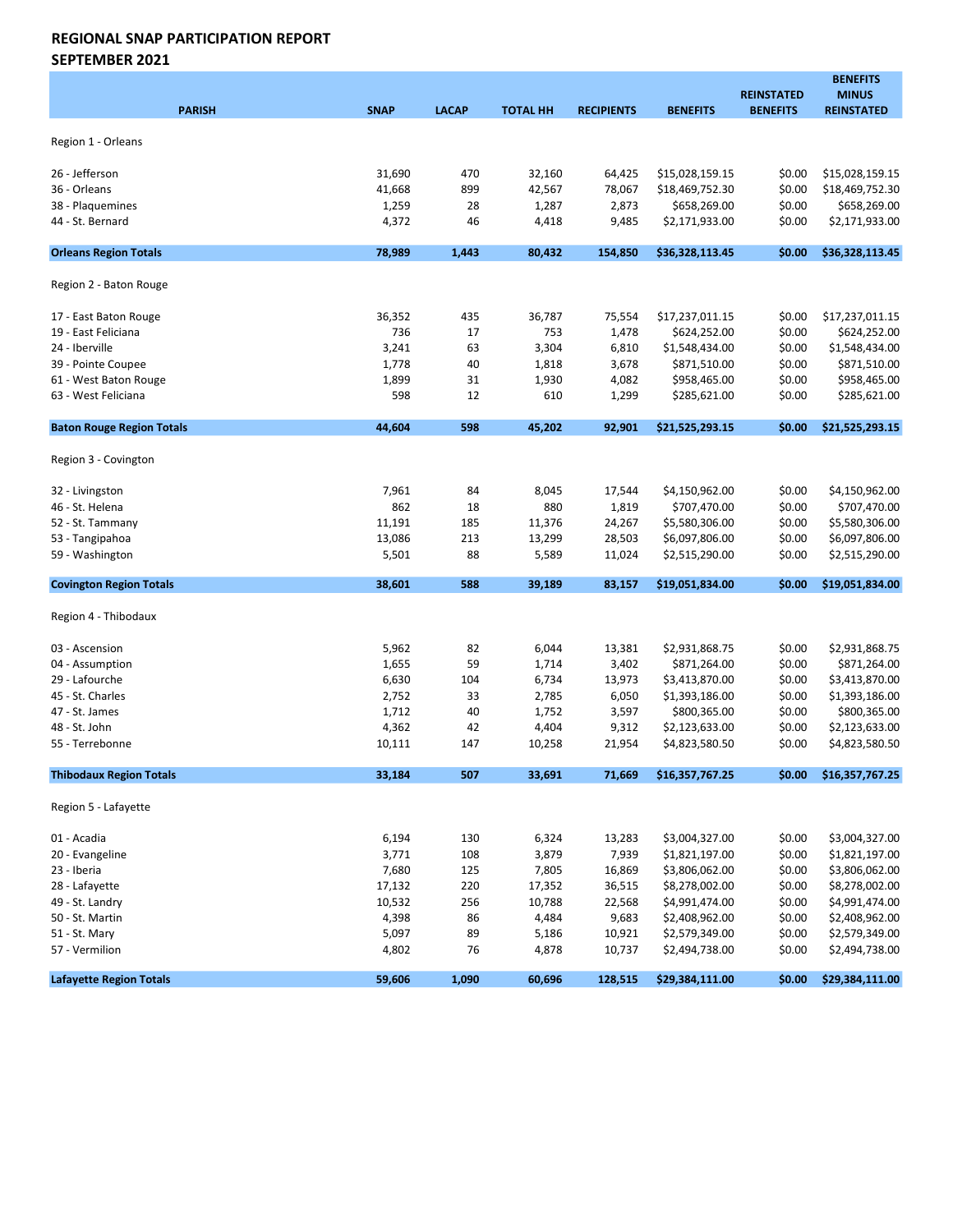SEPTEMBER 2021

|                                   |             |                |                 |                   |                          | <b>REINSTATED</b> | <b>BENEFITS</b><br><b>MINUS</b> |
|-----------------------------------|-------------|----------------|-----------------|-------------------|--------------------------|-------------------|---------------------------------|
| <b>PARISH</b>                     | <b>SNAP</b> | <b>LACAP</b>   | <b>TOTAL HH</b> | <b>RECIPIENTS</b> | <b>BENEFITS</b>          | <b>BENEFITS</b>   | <b>REINSTATED</b>               |
| Region 6 - Lake Charles           |             |                |                 |                   |                          |                   |                                 |
|                                   |             |                |                 |                   |                          |                   |                                 |
| 02 - Allen                        | 1,846       | 42             | 1,888           | 4,107             | \$932,655.00             | \$0.00            | \$932,655.00                    |
| 06 - Beauregard                   | 2,295       | 45             | 2,340           | 5,231             | \$1,108,457.00           | \$0.00            | \$1,108,457.00                  |
| 10 - Calcasieu                    | 12,138      | 234            | 12,372          | 27,233            | \$6,145,565.00           | \$0.00            | \$6,145,565.00                  |
| 12 - Cameron                      | 173         | $\overline{2}$ | 175             | 402               | \$118,149.00             | \$0.00            | \$118,149.00                    |
| 27 - Jefferson Davis              | 2,449       | 39             | 2,488           | 5,563             | \$1,254,735.00           | \$0.00            | \$1,254,735.00                  |
| <b>Lake Charles Region Totals</b> | 18,901      | 362            | 19,263          | 42,536            | \$9,559,561.00           | \$0.00            | \$9,559,561.00                  |
| Region 7 - Alexandria             |             |                |                 |                   |                          |                   |                                 |
| 05 - Avoyelles                    | 4,563       | 123            | 4,686           | 9,633             | \$2,197,281.00           | \$0.00            | \$2,197,281.00                  |
| 13 - Catahoula                    | 1,104       | 22             | 1,126           | 2,255             | \$496,008.00             | \$0.00            | \$496,008.00                    |
| 15 - Concordia                    | 2,305       | 56             | 2,361           | 4,792             | \$1,126,133.00           | \$0.00            | \$1,126,133.00                  |
| 22 - Grant                        | 1,560       | 36             | 1,596           | 3,363             | \$782,344.00             | \$0.00            | \$782,344.00                    |
| 30 - Lasalle                      | 965         | 20             | 985             | 2,185             | \$481,563.00             | \$0.00            | \$481,563.00                    |
| 40 - Rapides                      | 11,719      | 196            | 11,915          | 24,401            | \$5,612,418.00           | \$0.00            | \$5,612,418.00                  |
| 58 - Vernon                       | 2,524       | 36             | 2,560           | 5,845             | \$1,353,151.00           | \$0.00            | \$1,353,151.00                  |
| 64 - Winn                         | 1,173       | 22             | 1,195           | 2,320             | \$570,891.00             | \$0.00            | \$570,891.00                    |
| <b>Alexandria Region Totals</b>   | 25,913      | 511            | 26,424          | 54,794            | \$12,619,789.00          | \$0.00            | \$12,619,789.00                 |
| Region 8 - Shreveport             |             |                |                 |                   |                          |                   |                                 |
| 08 - Bossier                      | 7,095       | 116            | 7,211           | 15,457            | \$3,551,511.00           | \$0.00            | \$3,551,511.00                  |
| 09 - Caddo                        | 23,818      | 509            | 24,327          | 49,892            | \$11,516,448.00          | \$0.00            | \$11,516,448.00                 |
| 14 - Claiborne                    | 1,402       | 50             | 1,452           | 2,828             | \$700,542.00             | \$0.00            | \$700,542.00                    |
| 16 - DeSoto                       | 2,378       | 49             | 2,427           | 4,927             | \$1,128,276.00           | \$0.00            | \$1,128,276.00                  |
| 35 - Natchitoches                 | 3,758       | 96             | 3,854           | 7,590             | \$1,781,749.00           | \$0.00            | \$1,781,749.00                  |
| 41 - Red River                    | 922         | 22             | 944             | 2,134             | \$464,702.00             | \$0.00            | \$464,702.00                    |
| 43 - Sabine                       | 1,956       | 41             | 1,997           | 4,394             | \$1,005,217.00           | \$0.00            | \$1,005,217.00                  |
| 60 - Webster                      | 3,680       | 91             | 3,771           | 7,476             | \$1,692,971.00           | \$0.00            | \$1,692,971.00                  |
| <b>Shreveport Region Totals</b>   | 45.009      | 974            | 45,983          | 94,698            | \$21,841,416.00          | \$0.00            | \$21,841,416.00                 |
| Region 9 - Monroe                 |             |                |                 |                   |                          |                   |                                 |
| 07 - Bienville                    | 1,450       | 44             | 1,494           | 3,078             | \$664,238.00             | \$0.00            | \$664,238.00                    |
| 11 - Caldwell                     | 918         | 17             | 935             | 1,969             | \$463,342.00             | \$0.00            | \$463,342.00                    |
| 18 - East Carroll                 | 970         | 35             | 1,005           | 2,020             | \$454,158.00             | \$0.00            | \$454,158.00                    |
| 21 - Franklin                     | 2,342       | 60             | 2,402           | 4,992             | \$1,167,637.00           | \$0.00            | \$1,167,637.00                  |
| 25 - Jackson                      | 1,306       | 32             | 1,338           | 2,760             | \$601,491.00             | \$0.00            | \$601,491.00                    |
| 31 - Lincoln                      | 3,697       | 62             | 3,759           | 7,293             | \$1,674,509.00           | \$0.00            | \$1,674,509.00                  |
| 33 - Madison                      | 1,437       | 31             | 1,468           | 3,116             | \$725,772.00             | \$0.00            | \$725,772.00                    |
| 34 - Morehouse                    | 3,448       | 66             | 3,514           | 6,784             | \$1,553,915.00           | \$0.00            | \$1,553,915.00                  |
| 37 - Ouachita                     | 15,267      | 201            | 15,468          | 32,015            | \$7,452,647.00           | \$0.00            | \$7,452,647.00                  |
| 42 - Richland                     | 2,166       | 44             | 2,210           | 4,605             | \$1,025,891.00           | \$0.00            | \$1,025,891.00                  |
| 54 - Tensas                       | 603         | 33             | 636             | 1,162             | \$273,112.00             | \$0.00            | \$273,112.00                    |
| 56 - Union                        | 1,876       | 32             | 1,908           | 3,909             | \$875,421.00             | \$0.00            | \$875,421.00                    |
| 62 - West Carroll                 | 1,052       | 24             | 1,076           | 2,132             | \$488,815.00             | \$0.00            | \$488,815.00                    |
| <b>Monroe Region Totals</b>       | 36,532      | 681            | 37,213          | 75,835            | \$17,420,948.00          | \$0.00            | \$17,420,948.00                 |
| <b>Others Totals</b>              | 184         | 3              | 187             | 352               | \$0.00                   | \$0.00            | \$0.00                          |
| <b>STATE TOTALS</b>               | 381,523     | 6,757          | 388,280         |                   | 799,307 \$184,088,832.85 |                   | \$0.00 \$184,088,832.85         |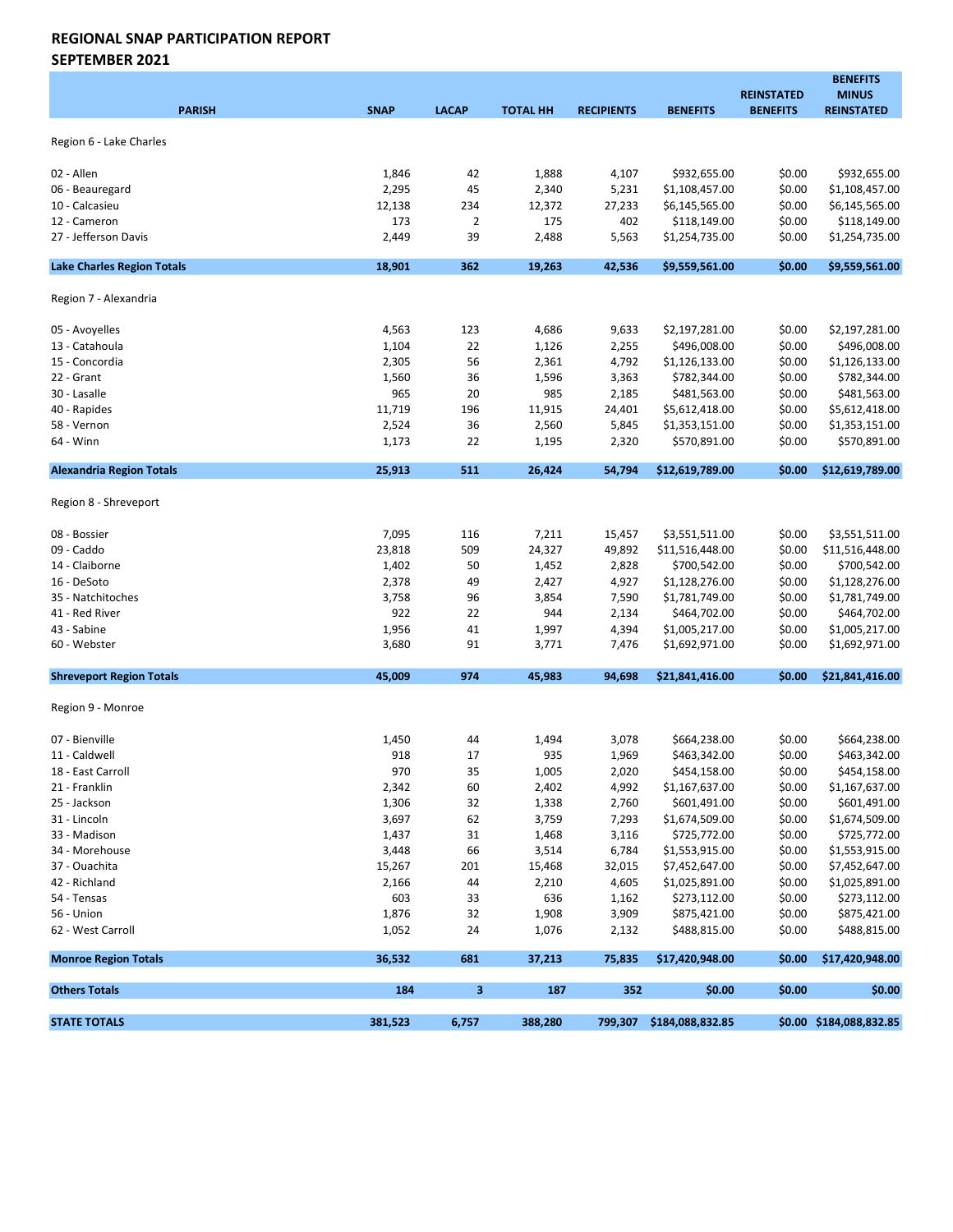| <b>PARISH</b>                    | <b>SNAP</b>    | <b>LACAP</b> | <b>TOTAL HH</b> | <b>RECIPIENTS</b> | <b>BENEFITS</b>                  | <b>REINSTATED</b><br><b>BENEFITS</b> | <b>BENEFITS</b><br><b>MINUS</b><br><b>REINSTATED</b> |
|----------------------------------|----------------|--------------|-----------------|-------------------|----------------------------------|--------------------------------------|------------------------------------------------------|
| Region 1 - Orleans               |                |              |                 |                   |                                  |                                      |                                                      |
| 26 - Jefferson                   | 32,762         | 475          | 33,237          | 67,060            | \$15,663,144.00                  | \$0.00                               | \$15,663,144.00                                      |
| 36 - Orleans                     | 43,129         | 912          | 44,041          | 81,280            | \$19,235,254.00                  | \$0.00                               | \$19,235,254.00                                      |
| 38 - Plaquemines                 | 1,272          | 26           | 1,298           | 2,922             | \$660,705.00                     | \$0.00                               | \$660,705.00                                         |
| 44 - St. Bernard                 | 4,517          | 46           | 4,563           | 9,919             | \$2,291,518.00                   | \$0.00                               | \$2,291,518.00                                       |
| <b>Orleans Region Totals</b>     | 81,680         | 1,459        | 83,139          | 161,181           | \$37,850,621.00                  | \$0.00                               | \$37,850,621.00                                      |
| Region 2 - Baton Rouge           |                |              |                 |                   |                                  |                                      |                                                      |
| 17 - East Baton Rouge            | 37,624         | 443          | 38,067          | 78,850            | \$18,038,565.00                  | \$0.00                               | \$18,038,565.00                                      |
| 19 - East Feliciana              | 760            | 18           | 778             | 1,535             | \$649,534.00                     | \$0.00                               | \$649,534.00                                         |
| 24 - Iberville                   | 3,330          | 66           | 3,396           | 7,045             | \$1,591,744.00                   | \$0.00                               | \$1,591,744.00                                       |
| 39 - Pointe Coupee               | 1,829          | 40           | 1,869           | 3,794             | \$902,389.00                     | \$0.00                               | \$902,389.00                                         |
| 61 - West Baton Rouge            | 1,976          | 33           | 2,009           | 4,269             | \$983,519.00                     | \$0.00                               | \$983,519.00                                         |
| 63 - West Feliciana              | 620            | 12           | 632             | 1,371             | \$308,714.00                     | \$0.00                               | \$308,714.00                                         |
| <b>Baton Rouge Region Totals</b> | 46,139         | 612          | 46,751          | 96,864            | \$22,474,465.00                  | \$0.00                               | \$22,474,465.00                                      |
| Region 3 - Covington             |                |              |                 |                   |                                  |                                      |                                                      |
| 32 - Livingston                  | 8,219          | 85           | 8,304           | 18,193            | \$4,324,470.00                   | \$0.00                               | \$4,324,470.00                                       |
| 46 - St. Helena                  | 891            | 18           | 909             | 1,903             | \$740,546.00                     | \$0.00                               | \$740,546.00                                         |
| 52 - St. Tammany                 | 11,532         | 186          | 11,718          | 25,242            | \$5,783,405.00                   | \$0.00                               | \$5,783,405.00                                       |
| 53 - Tangipahoa                  | 13,616         | 213          | 13,829          | 29,803            | \$6,381,903.00                   | \$0.00                               | \$6,381,903.00                                       |
| 59 - Washington                  | 5,589          | 88           | 5,677           | 11,316            | \$2,588,236.00                   | \$0.00                               | \$2,588,236.00                                       |
| <b>Covington Region Totals</b>   | 39,847         | 590          | 40,437          | 86,457            | \$19,818,560.00                  | \$0.00                               | \$19,818,560.00                                      |
| Region 4 - Thibodaux             |                |              |                 |                   |                                  |                                      |                                                      |
| 03 - Ascension                   | 6,180          | 82           | 6,262           | 13,997            | \$3,086,784.00                   | \$0.00                               | \$3,086,784.00                                       |
| 04 - Assumption                  | 1,707          | 60           | 1,767           | 3,545             | \$913,423.00                     | \$0.00                               | \$913,423.00                                         |
| 29 - Lafourche                   | 6,926          | 108          | 7,034           | 14,710            | \$3,601,584.00                   | \$0.00                               | \$3,601,584.00                                       |
| 45 - St. Charles                 | 2,825          | 32           | 2,857           | 6,298             | \$1,467,886.00                   | \$0.00                               | \$1,467,886.00                                       |
| 47 - St. James                   | 1,765          | 41           | 1,806           | 3,739             | \$824,684.00                     | \$0.00                               | \$824,684.00                                         |
| 48 - St. John                    | 4,536          | 41           | 4,577           | 9,788             | \$2,235,795.00                   | \$0.00                               | \$2,235,795.00                                       |
| 55 - Terrebonne                  | 10,473         | 147          | 10,620          | 22,813            | \$5,042,720.00                   | \$0.00                               | \$5,042,720.00                                       |
| <b>Thibodaux Region Totals</b>   | 34,412         | 511          | 34,923          | 74,890            | \$17,172,876.00                  | \$0.00                               | \$17,172,876.00                                      |
| Region 5 - Lafayette             |                |              |                 |                   |                                  |                                      |                                                      |
| 01 - Acadia                      | 6,418          | 129          | 6,547           | 13,842            | \$3,097,401.00                   | \$0.00                               | \$3,097,401.00                                       |
| 20 - Evangeline                  | 3,903          | 107          | 4,010           | 8,279             | \$1,902,253.00                   | \$0.00                               | \$1,902,253.00                                       |
| 23 - Iberia                      | 7,863          | 128          | 7,991           | 17,322            | \$3,894,695.00                   | \$0.00                               | \$3,894,695.00                                       |
| 28 - Lafayette                   | 17,762         | 222          | 17,984          | 38,051            | \$8,582,748.00                   | \$0.00                               | \$8,582,748.00                                       |
| 49 - St. Landry                  | 10,874         | 257          | 11,131          | 23,366            | \$5,171,602.00                   | \$0.00                               | \$5,171,602.00                                       |
| 50 - St. Martin                  | 4,541          | 87           | 4,628           | 10,047            | \$2,485,396.00                   | \$0.00                               | \$2,485,396.00                                       |
| 51 - St. Mary<br>57 - Vermilion  | 5,225<br>4,985 | 91<br>76     | 5,316<br>5,061  | 11,235<br>11,160  | \$2,631,095.00<br>\$2,588,094.00 | \$0.00<br>\$0.00                     | \$2,631,095.00<br>\$2,588,094.00                     |
| <b>Lafayette Region Totals</b>   | 61,571 1,097   |              | 62,668          | 133,302           | \$30,353,284.00                  | \$0.00                               | \$30,353,284.00                                      |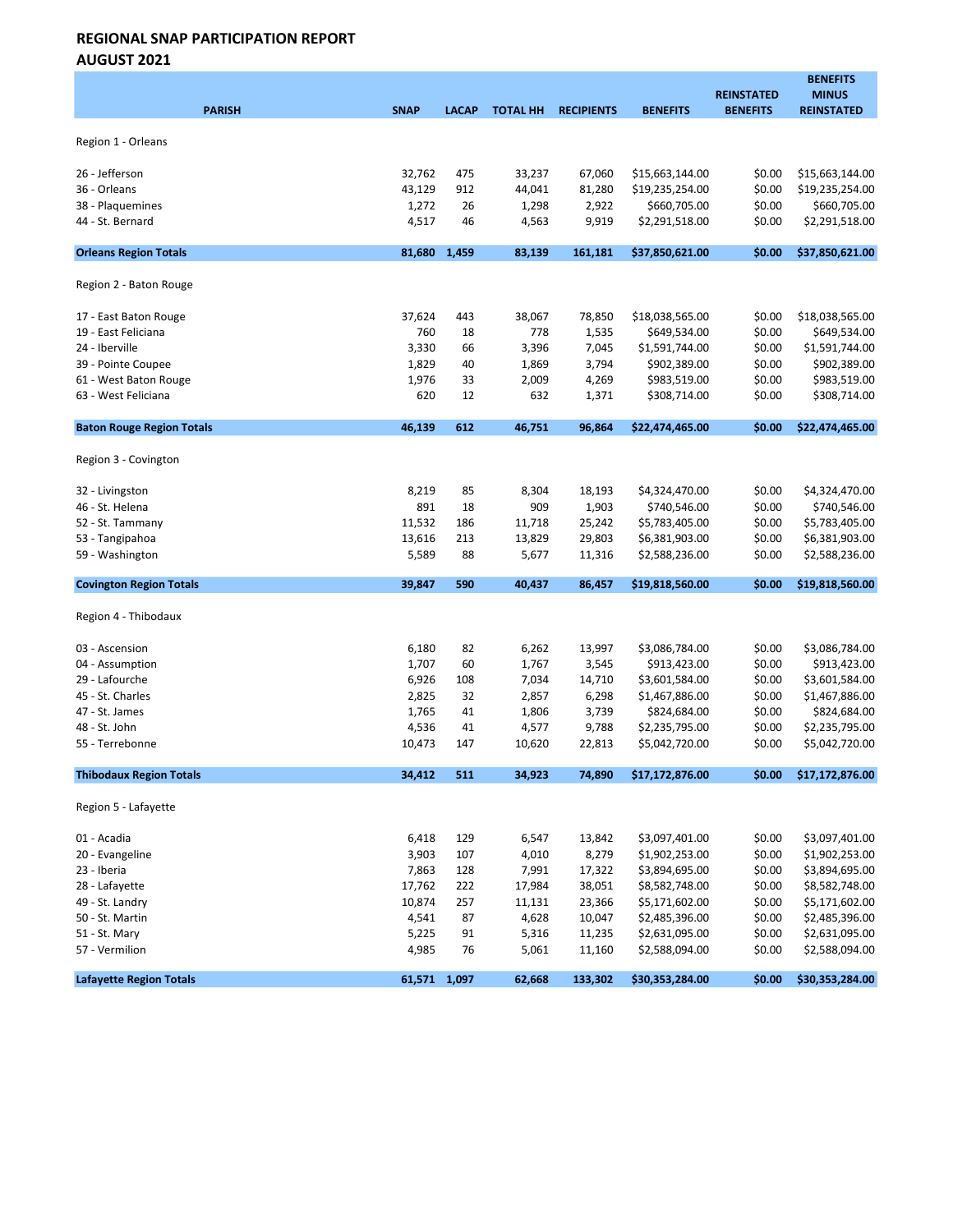| <b>PARISH</b>                     | <b>SNAP</b>   | <b>LACAP</b> | <b>TOTAL HH</b> | <b>RECIPIENTS</b> | <b>BENEFITS</b>  | <b>REINSTATED</b><br><b>BENEFITS</b> | <b>BENEFITS</b><br><b>MINUS</b><br><b>REINSTATED</b> |
|-----------------------------------|---------------|--------------|-----------------|-------------------|------------------|--------------------------------------|------------------------------------------------------|
| Region 6 - Lake Charles           |               |              |                 |                   |                  |                                      |                                                      |
| 02 - Allen                        | 1,891         | 42           | 1,933           | 4,193             | \$963,754.00     | \$0.00                               | \$963,754.00                                         |
| 06 - Beauregard                   | 2,384         | 44           | 2,428           | 5,469             | \$1,156,553.00   | \$0.00                               | \$1,156,553.00                                       |
| 10 - Calcasieu                    | 12,619        | 237          | 12,856          | 28,228            | \$6,379,281.00   | \$0.00                               | \$6,379,281.00                                       |
| 12 - Cameron                      | 181           | 2            | 183             | 423               | \$131,583.00     | \$0.00                               | \$131,583.00                                         |
| 27 - Jefferson Davis              | 2,541         | 39           | 2,580           | 5,797             | \$1,301,178.00   | \$0.00                               | \$1,301,178.00                                       |
| <b>Lake Charles Region Totals</b> | 19,616        | 364          | 19,980          | 44,110            | \$9,932,349.00   | \$0.00                               | \$9,932,349.00                                       |
| Region 7 - Alexandria             |               |              |                 |                   |                  |                                      |                                                      |
| 05 - Avoyelles                    | 4,687         | 120          | 4,807           | 9,927             | \$2,269,036.00   | \$0.00                               | \$2,269,036.00                                       |
| 13 - Catahoula                    | 1,153         | 25           | 1,178           | 2,363             | \$509,502.00     | \$0.00                               | \$509,502.00                                         |
| 15 - Concordia                    | 2,358         | 57           | 2,415           | 4,949             | \$1,172,160.00   | \$0.00                               | \$1,172,160.00                                       |
| 22 - Grant                        | 1,592         | 35           | 1,627           | 3,462             | \$803,482.00     | \$0.00                               | \$803,482.00                                         |
| 30 - Lasalle                      | 1,021         | 21           | 1,042           | 2,310             | \$506,897.00     | \$0.00                               | \$506,897.00                                         |
| 40 - Rapides                      | 12,124        | 202          | 12,326          | 25,443            | \$5,864,108.00   | \$0.00                               | \$5,864,108.00                                       |
| 58 - Vernon                       | 2,606         | 35           | 2,641           | 6,051             | \$1,383,876.00   | \$0.00                               | \$1,383,876.00                                       |
| 64 - Winn                         | 1,246         | 21           | 1,267           | 2,464             | \$601,789.00     | \$0.00                               | \$601,789.00                                         |
| <b>Alexandria Region Totals</b>   | 26,787        | 516          | 27,303          | 56,969            | \$13,110,850.00  | \$0.00                               | \$13,110,850.00                                      |
| Region 8 - Shreveport             |               |              |                 |                   |                  |                                      |                                                      |
| 08 - Bossier                      | 7,338         | 114          | 7,452           | 16,068            | \$3,702,406.00   | \$0.00                               | \$3,702,406.00                                       |
| 09 - Caddo                        | 24,596        | 515          | 25,111          | 51,860            | \$11,926,184.00  | \$0.00                               | \$11,926,184.00                                      |
| 14 - Claiborne                    | 1,457         | 50           | 1,507           | 2,957             | \$737,849.00     | \$0.00                               | \$737,849.00                                         |
| 16 - DeSoto                       | 2,454         | 52           | 2,506           | 5,134             | \$1,172,776.00   | \$0.00                               | \$1,172,776.00                                       |
| 35 - Natchitoches                 | 3,904         | 95           | 3,999           | 7,956             | \$1,856,902.00   | \$0.00                               | \$1,856,902.00                                       |
| 41 - Red River                    | 948           | 22           | 970             | 2,220             | \$477,259.00     | \$0.00                               | \$477,259.00                                         |
| 43 - Sabine                       | 2,049         | 39           | 2,088           | 4,580             | \$1,061,204.00   | \$0.00                               | \$1,061,204.00                                       |
| 60 - Webster                      | 3,826         | 94           | 3,920           | 7,882             | \$1,781,579.00   | \$0.00                               | \$1,781,579.00                                       |
| <b>Shreveport Region Totals</b>   | 46,572        | 981          | 47,553          | 98,657            | \$22,716,159.00  | \$0.00                               | \$22,716,159.00                                      |
| Region 9 - Monroe                 |               |              |                 |                   |                  |                                      |                                                      |
| 07 - Bienville                    | 1,497         | 45           | 1,542           | 3,207             | \$689,930.00     | \$0.00                               | \$689,930.00                                         |
| 11 - Caldwell                     | 953           | 16           | 969             | 2,034             | \$467,626.00     | \$0.00                               | \$467,626.00                                         |
| 18 - East Carroll                 | 1,000         | 36           | 1,036           | 2,112             | \$471,909.00     | \$0.00                               | \$471,909.00                                         |
| 21 - Franklin                     | 2,426         | 63           | 2,489           | 5,224             | \$1,228,825.00   | \$0.00                               | \$1,228,825.00                                       |
| 25 - Jackson                      | 1,371         | 32           | 1,403           | 2,909             | \$630,834.00     | \$0.00                               | \$630,834.00                                         |
| 31 - Lincoln                      | 3,798         | 63           | 3,861           | 7,520             | \$1,728,016.00   | \$0.00                               | \$1,728,016.00                                       |
| 33 - Madison                      | 1,480         | 31           | 1,511           | 3,256             | \$762,483.00     | \$0.00                               | \$762,483.00                                         |
| 34 - Morehouse                    | 3,546         | 68           | 3,614           | 7,057             | \$1,620,219.00   | \$0.00                               | \$1,620,219.00                                       |
| 37 - Ouachita                     | 15,873        | 203          | 16,076          | 33,505            | \$7,811,797.00   | \$0.00                               | \$7,811,797.00                                       |
| 42 - Richland                     | 2,279         | 45           | 2,324           | 4,894             | \$1,081,432.00   | \$0.00                               | \$1,081,432.00                                       |
| 54 - Tensas                       | 608           | 33           | 641             | 1,183             | \$274,109.00     | \$0.00                               | \$274,109.00                                         |
| 56 - Union                        | 1,923         | 31           | 1,954           | 4,013             | \$899,527.00     | \$0.00                               | \$899,527.00                                         |
| 62 - West Carroll                 | 1,092         | 24           | 1,116           | 2,238             | \$511,676.00     | \$0.00                               | \$511,676.00                                         |
| <b>Monroe Region Totals</b>       | 37,846        | 690          | 38,536          | 79,152            | \$18,178,383.00  | \$0.00                               | \$18,178,383.00                                      |
| <b>Others Totals</b>              | 240           | $\mathbf{1}$ | 241             | 506               | \$0.00           | \$0.00                               | \$0.00                                               |
| <b>STATE TOTALS</b>               | 394,710 6,821 |              | 401,531         | 832,088           | \$191,607,547.00 |                                      | \$0.00 \$191,607,547.00                              |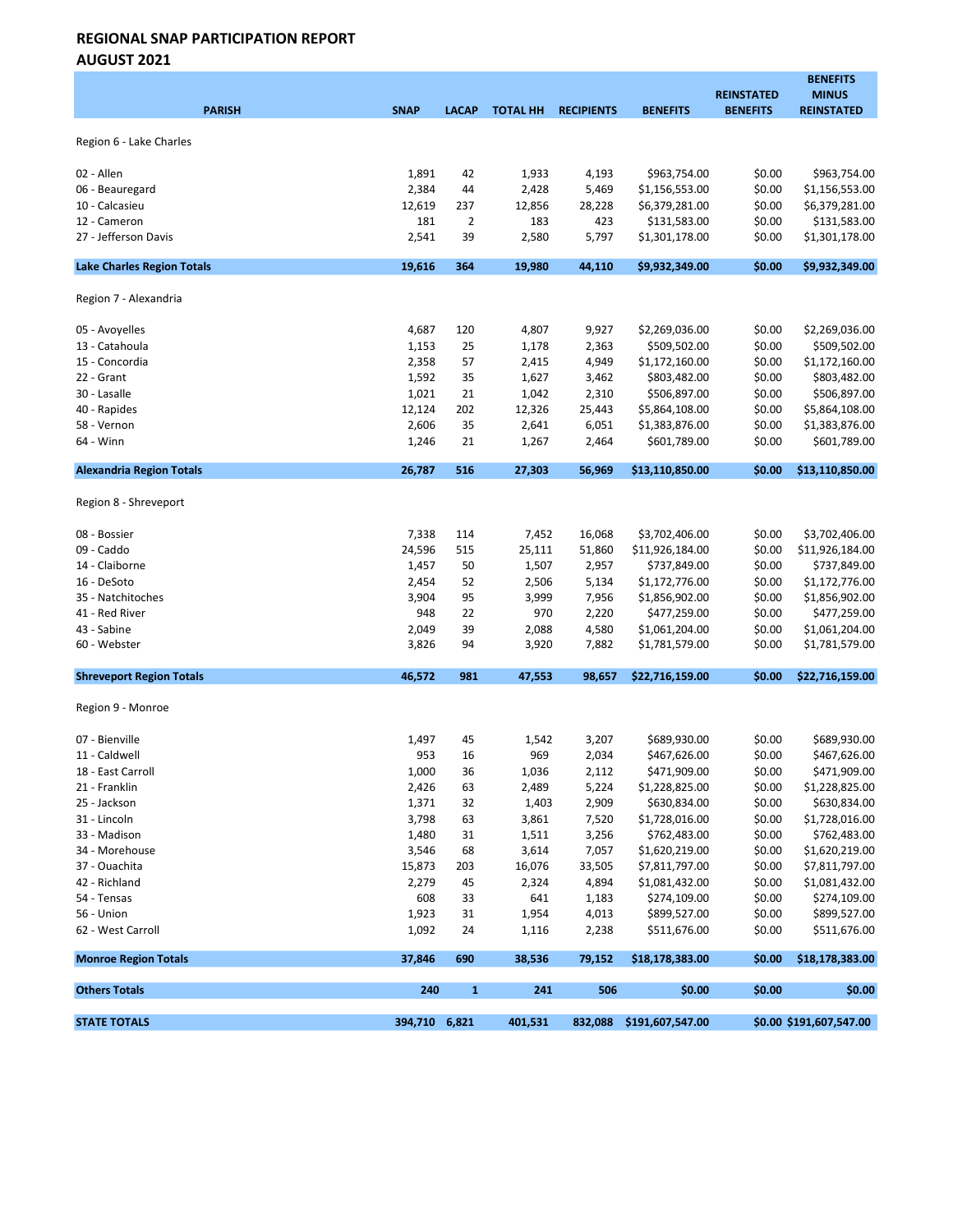JULY 2021

|                                  |                |              |                |                     |                                  | <b>REINSTATED</b> | <b>BENEFITS</b><br><b>MINUS</b>  |
|----------------------------------|----------------|--------------|----------------|---------------------|----------------------------------|-------------------|----------------------------------|
| <b>PARISH</b>                    | <b>SNAP</b>    | <b>LACAP</b> |                | TOTAL HH RECIPIENTS | <b>BENEFITS</b>                  | <b>BENEFITS</b>   | <b>REINSTATED</b>                |
|                                  |                |              |                |                     |                                  |                   |                                  |
| Region 1 - Orleans               |                |              |                |                     |                                  |                   |                                  |
| 26 - Jefferson                   | 33,305         | 471          | 33,776         | 68,395              | \$16,017,630.00                  | \$0.00            | \$16,017,630.00                  |
| 36 - Orleans                     | 43,923         | 921          | 44,844         | 82,977              | \$19,743,898.00                  | \$0.00            | \$19,743,898.00                  |
| 38 - Plaquemines                 | 1,296          | 26           | 1,322          | 2,981               | \$671,993.00                     | \$0.00            | \$671,993.00                     |
| 44 - St. Bernard                 | 4,546          | 47           | 4,593          | 9,972               | \$2,297,888.00                   | \$0.00            | \$2,297,888.00                   |
| <b>Orleans Region Totals</b>     | 83,070         | 1,465        | 84,535         | 164,325             | \$38,731,409.00                  | \$0.00            | \$38,731,409.00                  |
|                                  |                |              |                |                     |                                  |                   |                                  |
| Region 2 - Baton Rouge           |                |              |                |                     |                                  |                   |                                  |
| 17 - East Baton Rouge            | 38,254         | 444          | 38,698         | 80,361              | \$18,500,372.00                  | \$0.00            | \$18,500,372.00                  |
| 19 - East Feliciana              | 772            | 19           | 791            | 1,559               | \$658,298.00                     | \$0.00            | \$658,298.00                     |
| 24 - Iberville                   | 3,381          | 68           | 3,449          | 7,212               | \$1,629,283.00                   | \$0.00            | \$1,629,283.00                   |
| 39 - Pointe Coupee               | 1,849          | 40           | 1,889          | 3,873               | \$925,094.00                     | \$0.00            | \$925,094.00                     |
| 61 - West Baton Rouge            | 2,026          | 33           | 2,059          | 4,373               | \$1,018,452.00                   | \$0.00            | \$1,018,452.00                   |
| 63 - West Feliciana              | 628            | 13           | 641            | 1,403               | \$315,132.00                     | \$0.00            | \$315,132.00                     |
| <b>Baton Rouge Region Totals</b> | 46,910         | 617          | 47,527         | 98,781              | \$23,046,631.00                  | \$0.00            | \$23,046,631.00                  |
|                                  |                |              |                |                     |                                  |                   |                                  |
| Region 3 - Covington             |                |              |                |                     |                                  |                   |                                  |
| 32 - Livingston                  | 8,280          | 87           | 8,367          | 18,341              | \$4,394,044.00                   | \$0.00            | \$4,394,044.00                   |
| 46 - St. Helena                  | 904            | 19           | 923            | 1,920               | \$748,772.00                     | \$0.00            | \$748,772.00                     |
| 52 - St. Tammany                 | 11,695         | 190          | 11,885         | 25,629              | \$5,916,930.00                   | \$0.00            | \$5,916,930.00                   |
| 53 - Tangipahoa                  | 13,901         | 214          | 14,115         | 30,501              | \$6,577,510.00                   | \$0.00            | \$6,577,510.00                   |
| 59 - Washington                  | 5,668          | 88           | 5,756          | 11,536              | \$2,655,819.00                   | \$0.00            | \$2,655,819.00                   |
| <b>Covington Region Totals</b>   | 40,448         | 598          | 41,046         | 87,927              | \$20,293,075.00                  | \$0.00            | \$20,293,075.00                  |
|                                  |                |              |                |                     |                                  |                   |                                  |
| Region 4 - Thibodaux             |                |              |                |                     |                                  |                   |                                  |
| 03 - Ascension                   | 6,214          | 82           | 6,296          | 14,104              | \$3,127,431.00                   | \$0.00            | \$3,127,431.00                   |
| 04 - Assumption                  | 1,744          | 60           | 1,804          | 3,649               | \$952,750.00                     | \$0.00            | \$952,750.00                     |
| 29 - Lafourche                   | 7,047          | 110          | 7,157          | 14,991              | \$3,686,399.00                   | \$0.00            | \$3,686,399.00                   |
| 45 - St. Charles                 | 2,847          | 32           | 2,879          | 6,372               | \$1,480,628.00                   | \$0.00            | \$1,480,628.00                   |
| 47 - St. James                   | 1,791          | 41           | 1,832          | 3,810               | \$838,045.00                     | \$0.00            | \$838,045.00                     |
| 48 - St. John                    | 4,622          | 41           | 4,663          | 9,974               | \$2,292,718.00                   | \$0.00            | \$2,292,718.00                   |
| 55 - Terrebonne                  | 10,692         | 146          | 10,838         | 23,357              | \$5,150,933.00                   | \$0.00            | \$5,150,933.00                   |
| <b>Thibodaux Region Totals</b>   | 34,957         | 512          | 35,469         | 76,257              | \$17,528,904.00                  | \$0.00            | \$17,528,904.00                  |
| Region 5 - Lafayette             |                |              |                |                     |                                  |                   |                                  |
|                                  |                |              |                |                     |                                  |                   |                                  |
| 01 - Acadia                      | 6,521          | 128          | 6,649          | 14,109              | \$3,186,840.00                   | \$0.00            | \$3,186,840.00                   |
| 20 - Evangeline                  | 3,978          | 107          | 4,085          | 8,506               | \$1,966,925.00                   | \$0.00            | \$1,966,925.00                   |
| 23 - Iberia                      | 8,026          | 125          | 8,151          | 17,762              | \$4,035,090.00                   | \$0.00            | \$4,035,090.00                   |
| 28 - Lafayette                   | 18,124         | 225          | 18,349         | 38,965              | \$8,849,352.00                   | \$0.00            | \$8,849,352.00                   |
| 49 - St. Landry                  | 11,075         | 251          | 11,326         | 23,842              | \$5,309,445.00                   | \$0.00            | \$5,309,445.00                   |
| 50 - St. Martin                  | 4,602          | 88           | 4,690          | 10,181              | \$2,532,900.00                   | \$0.00            | \$2,532,900.00                   |
| 51 - St. Mary<br>57 - Vermilion  | 5,311<br>5,058 | 90<br>79     | 5,401<br>5,137 | 11,443<br>11,342    | \$2,696,888.00<br>\$2,652,337.00 | \$0.00<br>\$0.00  | \$2,696,888.00<br>\$2,652,337.00 |
|                                  |                |              |                |                     |                                  |                   |                                  |
| <b>Lafayette Region Totals</b>   | 62,695         | 1,093        | 63,788         | 136,150             | \$31,229,777.00                  | \$0.00            | \$31,229,777.00                  |